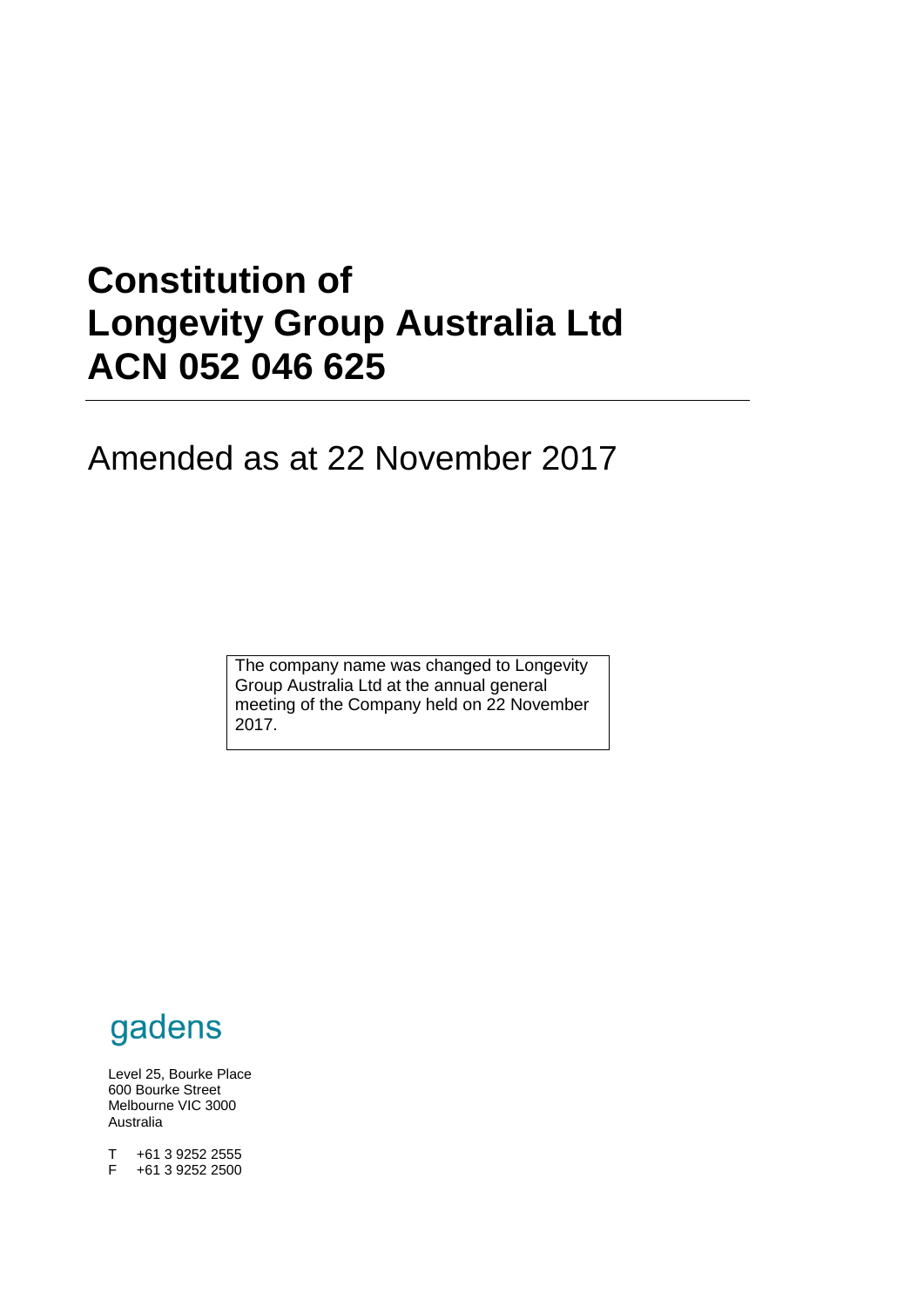# **Contents**

| 1.  | Definitions and interpretation                     | 1              |
|-----|----------------------------------------------------|----------------|
| 2.  | Capital                                            | 4              |
| 3.  | Alteration of capital                              | 6              |
| 4.  | Certificates                                       | 7              |
| 5.  | <b>Transfer of Shares</b>                          | $\overline{7}$ |
| 6.  | <b>Restrictions on Voting Power</b>                | 9              |
| 7.  | <b>Transmission of Shares</b>                      | 10             |
| 8.  | Calls on Shares                                    | 11             |
| 9.  | Lien on Shares                                     | 12             |
| 10. | Forfeiture and surrender of Shares                 | 13             |
| 11. | Sale of small holdings of Shares                   | 15             |
| 12. | Proportional takeover approval provisions          | 18             |
| 13. | General meetings                                   | 20             |
| 14. | Appointment, removal and remuneration of Directors | 27             |
| 15. | Powers and duties of Directors                     | 30             |
| 16. | Proceedings of Directors                           | 31             |
| 17. | <b>Managing Director</b>                           | 34             |
| 18. | Secretaries and other officers                     | 35             |
| 19. | <b>Execution of documents</b>                      | 35             |
| 20. | Financial Reports and audit                        | 36             |
| 21. | Inspection of records                              | 36             |
| 22. | Dividends, reserves and distributions              | 36             |
| 23. | Capitalisation of profits                          | 38             |
| 24. | Dividend reinvestment and Share plans              | 39             |
| 25. | Notices                                            | 40             |
| 26. | Joint holders                                      | 42             |
| 27. | Winding up                                         | 42             |
| 28. | Indemnity and insurance                            | 43             |
| 29. | <b>Restricted Securities</b>                       | 43             |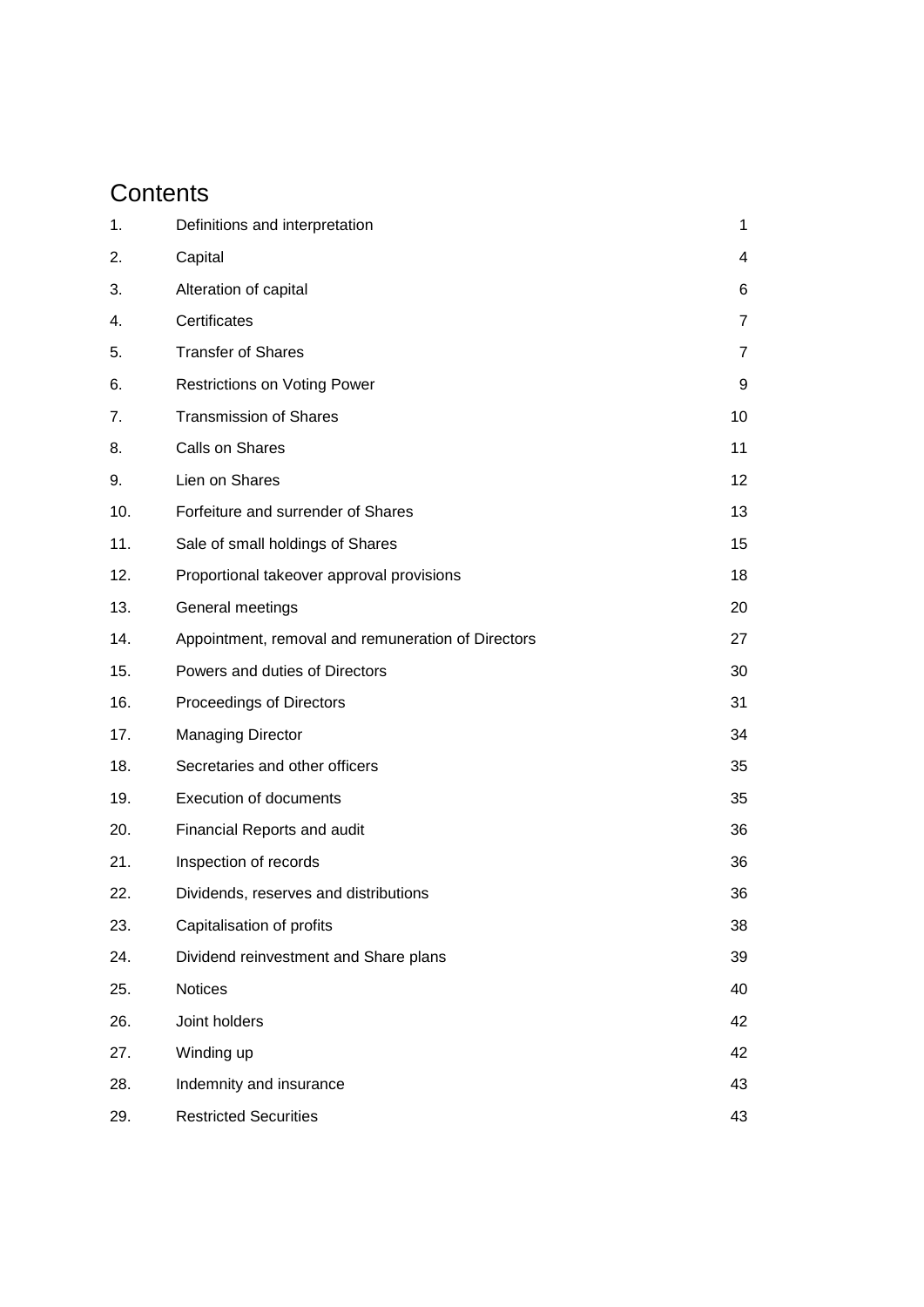# **Longevity Group Australia Ltd ACN 052 046 625 A Company Limited by Shares**

# **Constitution**

# **1. Definitions and interpretation**

# **1.1 Definitions**

The following definitions apply in this Constitution unless the context requires otherwise:

**Act** means the *Corporations Act 2001* (Cth) and any regulations made under that statute;

**ASX** means ASX Limited ACN 008 624 691;

**ASX Settlement** means ASX Settlement Pty Ltd ACN 008 504 532;

**ASX Settlement Operating Rules** means the operating rules of ASX Settlement from time to time;

**Board** means the Board of Directors of the Company from time to time;

**Business Day** means a day that is not a Saturday, Sunday, public holiday or bank holiday in Melbourne;

**Chairperson** means the chairperson of Directors appointed under clause [16.4;](#page-32-0)

**CHESS** has the meaning given to that term in the ASX Settlement Operating Rules;

**Company** means Longevity Group Australia Ltd ACN 052 046 625;

**Constitution** means this constitution as altered or added to from time to time;

**CS Facility** has the meaning given to the term "prescribed CS facility" in section 761A of the Act;

**Director** means a person appointed or elected to the office of director of the Company under this Constitution and includes any alternate director duly acting as a director;

**Dividend** includes an interim dividend;

**Government Agency** means any government or any public, statutory, governmental (including a local government), semi-governmental or judicial body, entity, department or authority and includes any self-regulatory organisation established under statute;

**Law** means:

- (a) principles of law or equity established by decisions of courts;
- (b) statutes, regulations or by-laws of the Commonwealth, a State, a Territory or a Government Agency; and
- (c) requirements and approvals (including conditions) of the Commonwealth, a State, a Territory or a Government Agency that have the force of law;

The company name was changed to Longevity Group Australia Ltd at the annual general meeting of the Company held on 22 November 2017.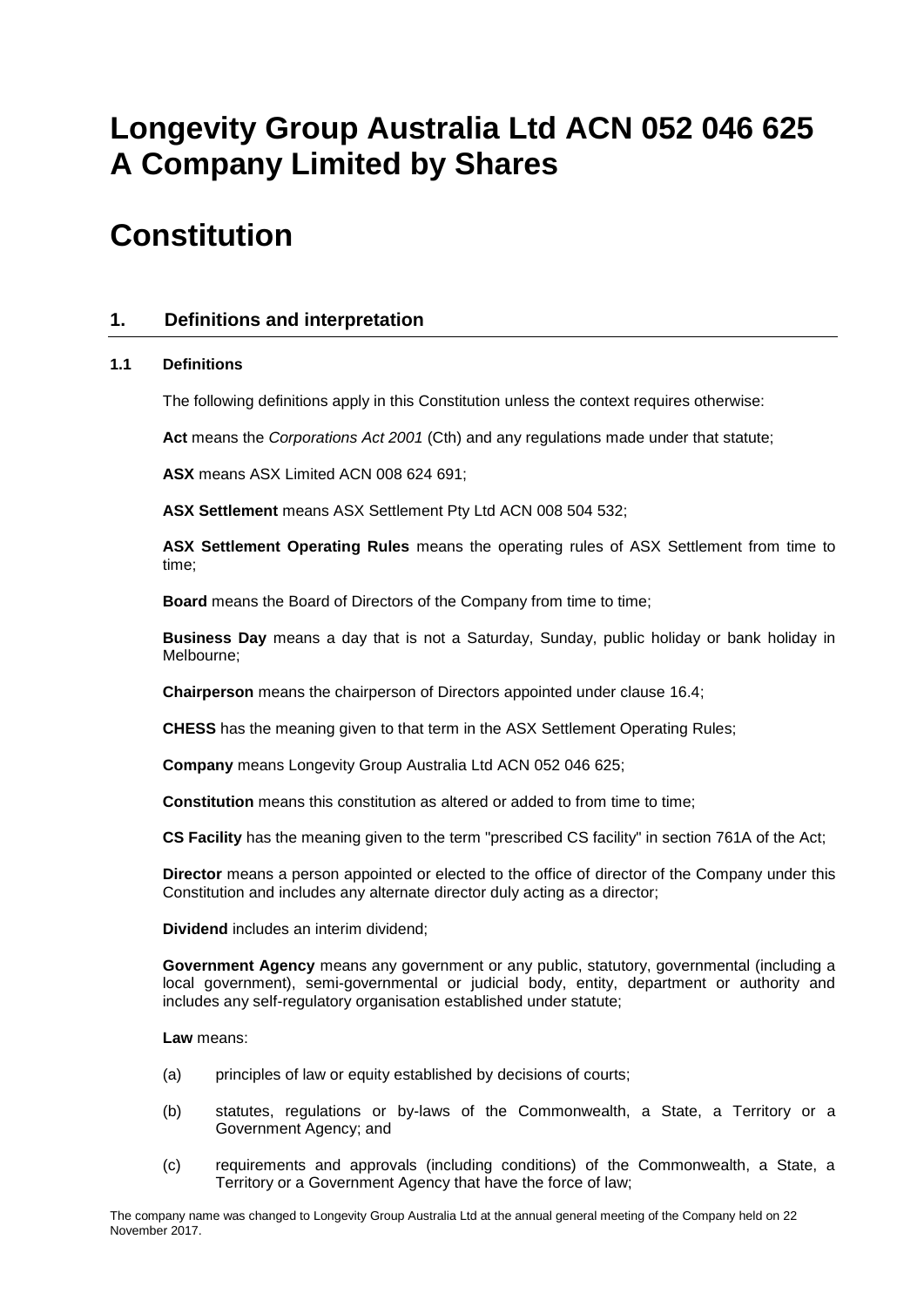**Listing Rules** means the Listing Rules of ASX and any other rules and procedures of ASX that apply to the Company while it is admitted to the Official List of ASX, each as amended or replaced from time to time, except to the extent of any express written waiver by ASX;

**Managing Director** means a managing director appointed under clause [17;](#page-35-0)

**Marketable Parcel** has the meaning given in clause [11.1;](#page-16-0)

**Member** means a person who is entered in the Register as the holder of Shares in the capital of the Company;

**Member Present** means, in connection with a meeting, the Member being present in person or by proxy, by attorney and, where the Member is a body corporate, by representative, and includes being present at a different venue from the venue at which other Members are participating in the same meeting, providing the pre-requisites for a valid meeting at different venues are observed;

**Official List** means the official list of entities that ASX has admitted and not removed;

**Person** and words importing persons include partnerships, associations and bodies corporate, unincorporated bodies and all other entities or associations recognised by Law as well as individuals;

**Prescribed Rate** means the rate that is 2% per annum above the rate specified from time to time under section 2 of the *Penalty Interest Rates Act 1983 (Vic)*;

**Register** means the registers and subregisters (if any) of Members to be kept under the Act and the Listing Rules;

**Registered Office** means the registered office of the Company;

**Restricted Securities** has the same meaning given to it in the Listing Rules;

**Secretary** means a person appointed to the office of secretary of the Company from time to time; and

**Share** means a share in the capital of the Company.

### **1.2 Interpretation**

In this Constitution, unless the context requires otherwise:

- (a) a reference to time is a reference to time in Melbourne, Australia;
- (b) clause and subclause headings are for reference purposes only;
- (c) the singular includes the plural and vice versa;
- (d) words denoting any gender include all genders;
- (e) a reference to a person includes any other entity recognised by law and vice versa;
- (f) where a word or phrase is defined, its other grammatical forms have a corresponding meaning;
- (g) Dollar or \$ means the lawful currency of Australia at any time;
- (h) the word "month" means calendar month and the word "year" means 12 months;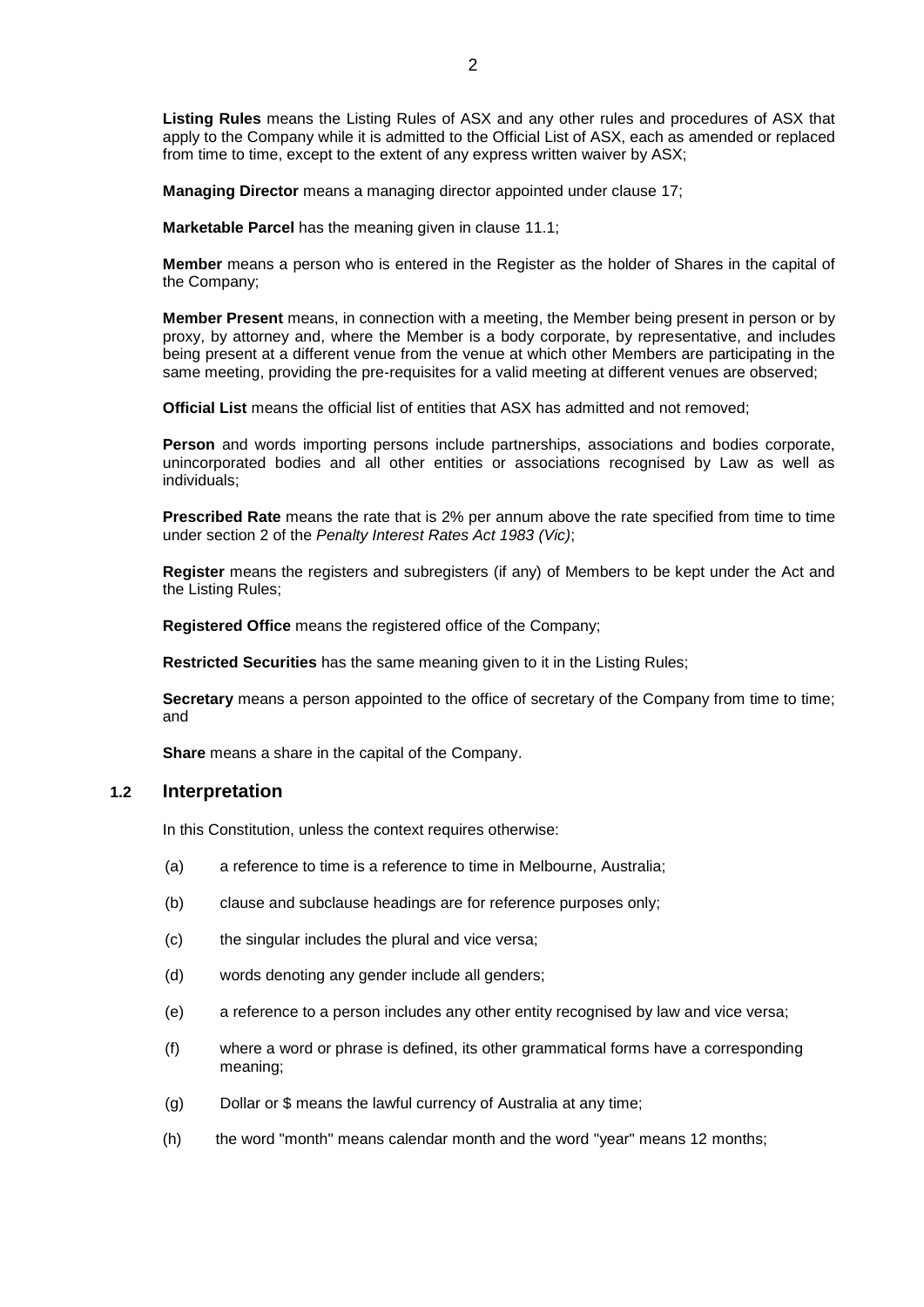- (i) the words "in writing" include any communication sent by letter, facsimile transmission or email or any other form of communication capable of being read by the recipient;
- (j) a reference to a thing includes a part of that thing;
- (k) the use of the word **includes** or **including** is not to be taken as limiting the meaning of the words preceding it;
- (l) the expression **at any time** includes reference to past, present and future time and performing any action from time to time;
- (m) reference to a statute includes all regulations and amendments to that statute and any statute passed in substitution for that statute or incorporating any of its provisions to the extent that they are incorporated;
- (n) any expression in this Constitution that is defined in the Listing Rules has the same meaning as in the Listing Rules; and
- (o) any expression in a provision of this Constitution that relates to a particular provision of the Act has the same meaning as in that provision of the Act.

# **1.3 Replaceable rules**

The replaceable rules contained in the Act are displaced under section 135(2) of the Act and do not apply to the Company.

# **1.4 Compliance with the Act**

This Constitution is subject to the Act and where there is any inconsistency between a clause of this Constitution and the Act which is not permissible under the Act, the Act prevails to the extent of the inconsistency.

# **1.5 Transitional**

Everything done under this Constitution of the Company continues to have the same operation and effect after the adoption of any successor Constitution as if properly done under that Constitution.

# **1.6 Listing Rules and ASX Settlement Operating Rules only apply if Company is listed**

In this Constitution, a reference to the Listing Rules or ASX Settlement Operating Rules:

- (a) only has effect if at the relevant time the Company is admitted to the Official List and is otherwise to be disregarded; and
- (b) is to be read taking into account any waivers or exemptions applicable to the Company.

# **1.7 Constitution subject to Listing Rules if the Company is listed**

If the Company is admitted to the Official List, the following clauses apply:

- (a) despite anything contained in this Constitution, if the Listing Rules prohibit an act being done, the act must not be done;
- (b) nothing contained in this Constitution prevents an act being done that the Listing Rules require to be done;
- (c) if the Listing Rules require an act to be done or not to be done, authority is given for that act to be done or not to be done (as the case may be);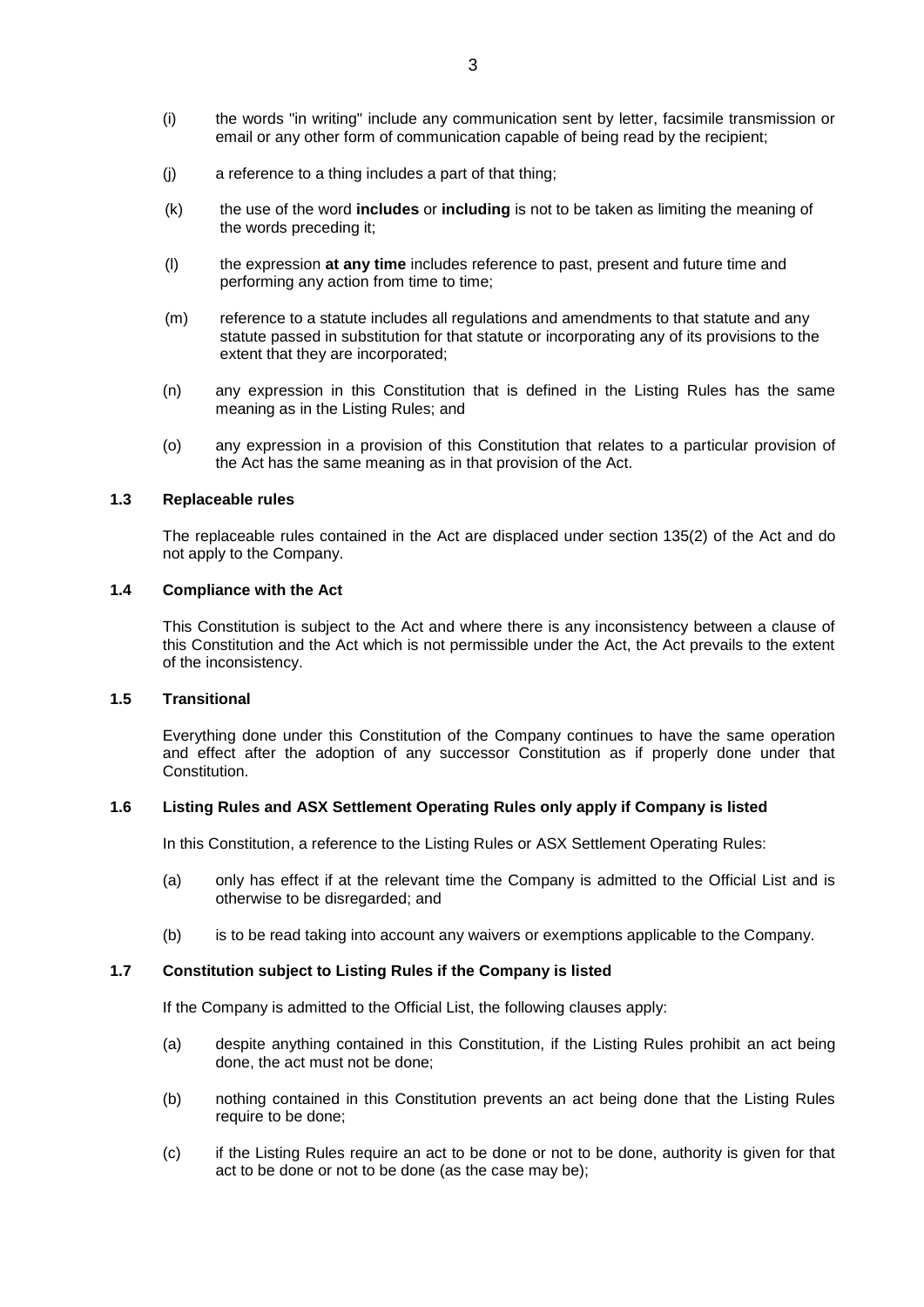- (d) if the Listing Rules require this Constitution to contain a provision and it does not contain such a provision, this Constitution is deemed to contain that provision;
- (e) if the Listing Rules require this Constitution not to contain a provision and it contains such a provision, this Constitution is deemed not to contain that provision; and
- (f) if any provision of this Constitution is or becomes inconsistent with the Listing Rules, this Constitution is deemed not to contain that provision to the extent of the inconsistency.

# **2. Capital**

# <span id="page-5-0"></span>**2.1 Power of Directors to issue Shares and other securities**

- (a) The issue and the terms of issue of Shares, options over unissued Shares and other securities of the Company is under the control of the Directors.
- (b) Any Share, option or other security may be issued with such preferred, deferred or other special rights or restrictions, whether with regard to Dividends, voting, return of capital, payment of calls or otherwise, as the Directors decide.
- (c) Clause [2.1\(a\)](#page-5-0) has effect without prejudice to any special rights conferred on the holders of any issued Shares, options over unissued Shares or other securities.

# <span id="page-5-1"></span>**2.2 Preference shares**

- (a) The Company may issue preference shares, which may be issued:
	- (i) on terms that they are, at the option of either the Company or the holder or both, liable to be redeemed or converted into Shares; and
	- (ii) on such other terms as the Directors determine.
- (b) Preference shares will confer the right to receive a preferential Dividend, in priority to the payment of a Dividend on any other class of shares, at the rate and on the basis determined by the Directors at the time of issue of the preference shares. The Directors may determine that the preferential Dividend will be cumulative.
- (c) In addition to the preferential Dividend, the Directors may determine at the time of issue of the preference shares that the preference shares may participate with the Shares in Dividends.
- (d) Preference shares will confer the right to payment in cash in priority to any other class of shares, on a winding up or on redemption (in the case of redeemable preference shares) of:
	- (i) the amount paid or agreed to be considered as paid on the preference shares; and
	- (ii) the amount equal to any Dividend accrued but unpaid on the preference shares.
- (e) The Directors may determine at the time of issue of any preference shares that they will confer the right to participate with Shares in the assets or profits of the Company, to the extent determined by the Directors.
- (f) Preference shares do not confer any further rights to participate in the assets or profits of the Company other than as set out in this clause [2.2.](#page-5-1)
- (g) Preference share holders have the same rights as Members to: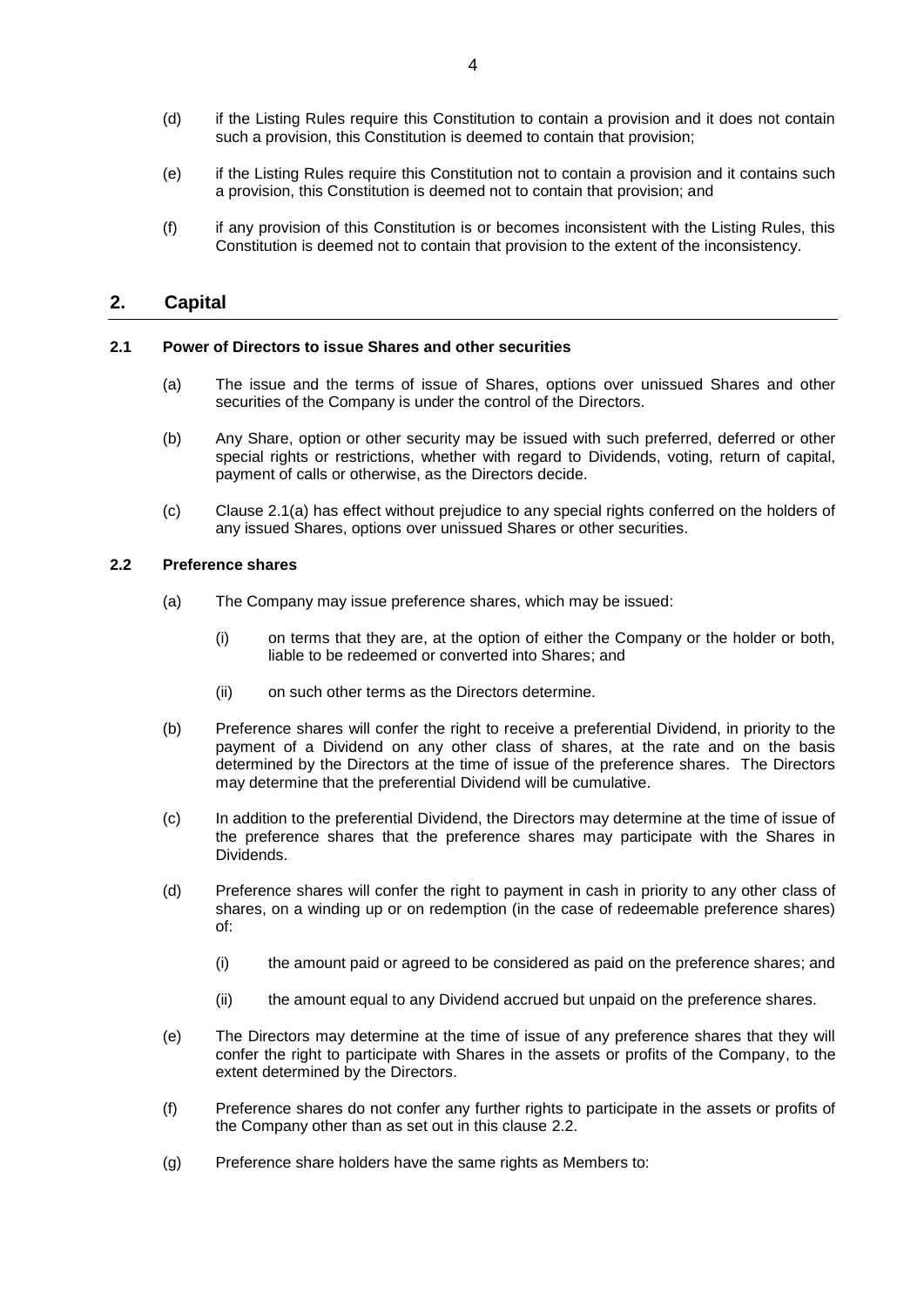- (i) receive notices of general meetings;
- (ii) receive notices, reports and accounts; and
- (iii) attend general meetings,

but do not have the right to vote at general meetings except as set out in clause [2.2\(h\).](#page-6-0)

- <span id="page-6-0"></span>(h) Preference share holders have the right to vote at general meetings:
	- (i) on a proposal:
		- (A) to wind up the Company;
		- (B) to reduce the share capital of the Company;
		- (C) that affects the rights attached to preference shares; or
		- (D) to dispose of all or substantially all of the Company's property, business and undertaking;
	- (ii) on a resolution to approve the terms of any buy-back agreement;
	- (iii) while a Dividend or part of a Dividend in respect of the preference shares is unpaid; or
	- (iv) any question considered at a meeting held during the winding up of the Company.
- (i) The holders of redeemable preference shares have the right to require the Company to redeem the preference shares in accordance with the terms of issue.
- (j) The Company may issue further preference shares ranking pari passu in all respects with (but not in priority to) other preference shares already issued and the rights of the issued preference shares are not to be taken to have been varied by the further issue of preference shares.

# <span id="page-6-1"></span>**2.3 Classes of Shares**

- (a) This clause applies when the share capital is divided into different classes of Shares.
- (b) The rights attached to any class (unless otherwise provided by the terms of issue of the Shares of that class) may, whether or not the Company is being wound up, be varied:
	- (i) with the consent in writing of the holders of at least 75% of the issued Shares of that class; or
	- (ii) with the sanction of a special resolution passed at a separate general meeting of the holders of the Shares of the class.
- (c) The provisions of this Constitution relating to general meetings apply (with any necessary changes) to meetings of every separate class, except that any holder of Shares of the class present may demand a poll.
- (d) Unless otherwise provided by this Constitution, or by the terms of issue of any Shares, the issue of further Shares ranking equally with existing Shares is not a variation or abrogation of the rights attaching to those existing Shares.
- (e) The issue of any securities ranking in priority, or any conversion of existing securities to securities ranking in priority, to an existing class of preference Share is a variation or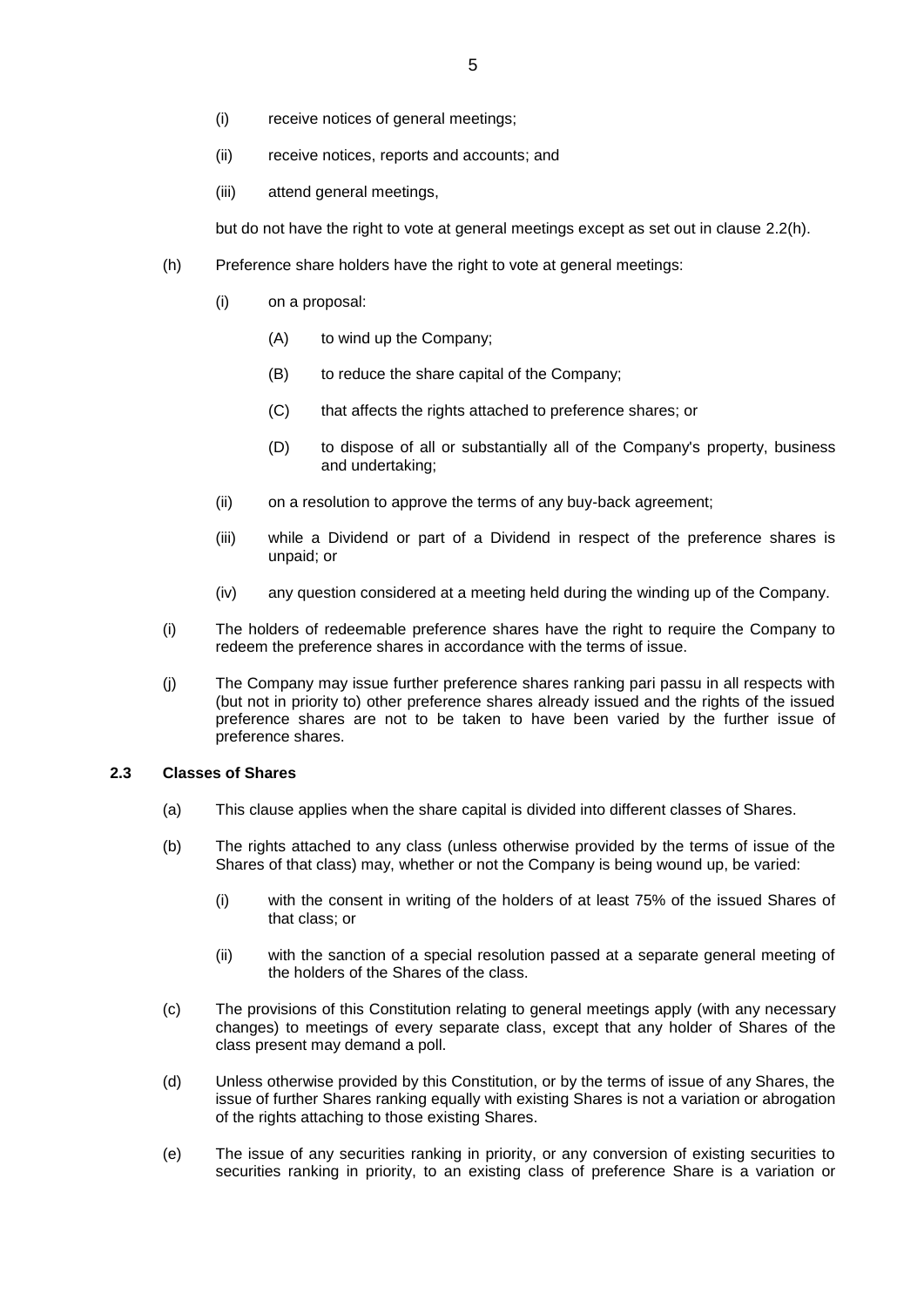abrogation of the rights attaching to those preference Shares and requires approval under clause [2.3\(b\).](#page-6-1)

# **2.4 Brokerage**

- (a) Subject to the Act and the Listing Rules, the Company may pay brokerage or commission to any person in consideration of the person:
	- (i) subscribing or agreeing to subscribe (whether absolutely or conditionally) for any Shares in the Company; or
	- (ii) procuring or agreeing to procure subscriptions (whether absolutely or conditionally) for any Shares in the Company.
- (b) Any brokerage or commission may be satisfied by:
	- (i) the payment of cash;
	- (ii) the allotment of Shares of the Company; or
	- (iii) a mixture of the above.

# **2.5 Non-recognition of equitable or other interests**

Except as otherwise provided in this Constitution, the Company must treat the registered holder of any Share as the absolute owner of the Share and must not, except as ordered by a court or as required by statute, recognise (even when having notice) any equitable or other claim to or interest in the Share on the part of any other person.

# **3. Alteration of capital**

# **3.1 Power to alter capital**

- (a) The Company may, by resolution, make any reduction or alteration to the Company's share capital permitted by the Act.
- (b) Subject to the Act and the Listing Rules, a reduction of share capital may be effected in any lawful manner, including by cancellation of Shares, return of funds or distribution of assets in specie, as the Directors may approve.
- (c) The Directors may do anything required to give effect to a resolution altering the Company's share capital.
- (d) If a Member becomes entitled to a fraction of a Share, the Directors may determine how to deal with this, including, without limitation:
	- (i) authorising the sale of fractions of Shares and the distribution of net proceeds as they see fit, including authorising entry into any agreement with any person on behalf of the relevant Member; or
	- (ii) issuing fractional certificates for fractions of Shares.

# **3.2 Power to buy back Shares**

The Company may, in accordance with the Act and the Listing Rules, buy back its own Shares on any terms and conditions determined by the Directors.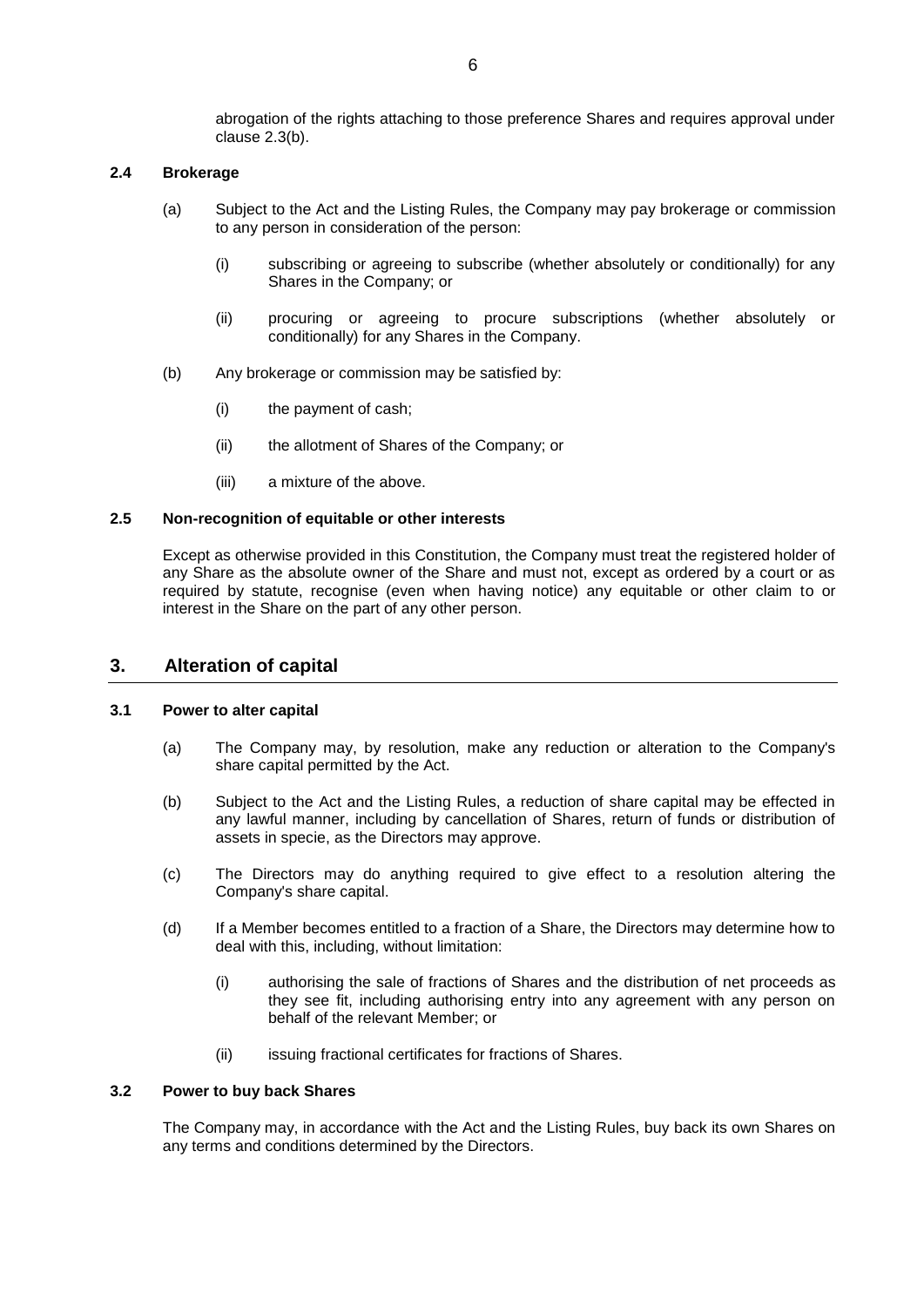# **4. Certificates**

# <span id="page-8-0"></span>**4.1 Uncertificated holdings**

Unless required by the Act, the Listing Rules or the ASX Settlement Operating Rules:

- (a) the Company is not required to issue certificates for Shares or other securities; and
- (b) the Company may cancel existing certificates for Shares or other securities without issuing a replacement certificate.

# **4.2 Certificated shares**

Subject to clause [4.1,](#page-8-0) if the Company issues certificates for Shares or other securities, the certificate must be issued and dispatched in accordance with the Act.

# **4.3 Lost, stolen or damaged certificates**

Subject to clause [4.1,](#page-8-0) the Directors may cancel any certificates for Shares or other securities and replace lost, stolen or damaged certificates on such terms and in such a manner as they determine from time to time.

# **5. Transfer of Shares**

# **5.1 Transfer of Shares**

- <span id="page-8-1"></span>(a) Shares may be transferred by:
	- (i) a transfer effected in accordance with the ASX Settlement Operating Rules (if applicable);
	- (ii) a written instrument of transfer in any form authorised by the Act; or
	- (iii) any other method of transfer permitted by the Act and the Listing Rules (if applicable).
- (b) The Directors may do anything necessary or desirable to facilitate dealings in the Shares or other securities to be effected through CHESS or any other CS Facility. The Company must comply with the ASX Settlement Operating Rules or the operating rules of any other CS Facility, as applicable.
- (c) No fee may be charged by the Company on the transfer of any Shares, except to the extent that the fee is permitted by the Listing Rules or the Company is not admitted to the Official List.
- (d) A transferor of Shares remains the holder of the Shares until:
	- (i) the transfer has been effected in accordance with the ASX Settlement Operating Rules; or
	- (ii) the transferee's name is entered in the Register as the holder of the Shares.

# **5.2 Registration of written transfers**

- <span id="page-8-2"></span>(a) A written transfer referred to in clause  $5.1(a)(ii)$  must be:
	- (i) duly executed and stamped (if required by Law); and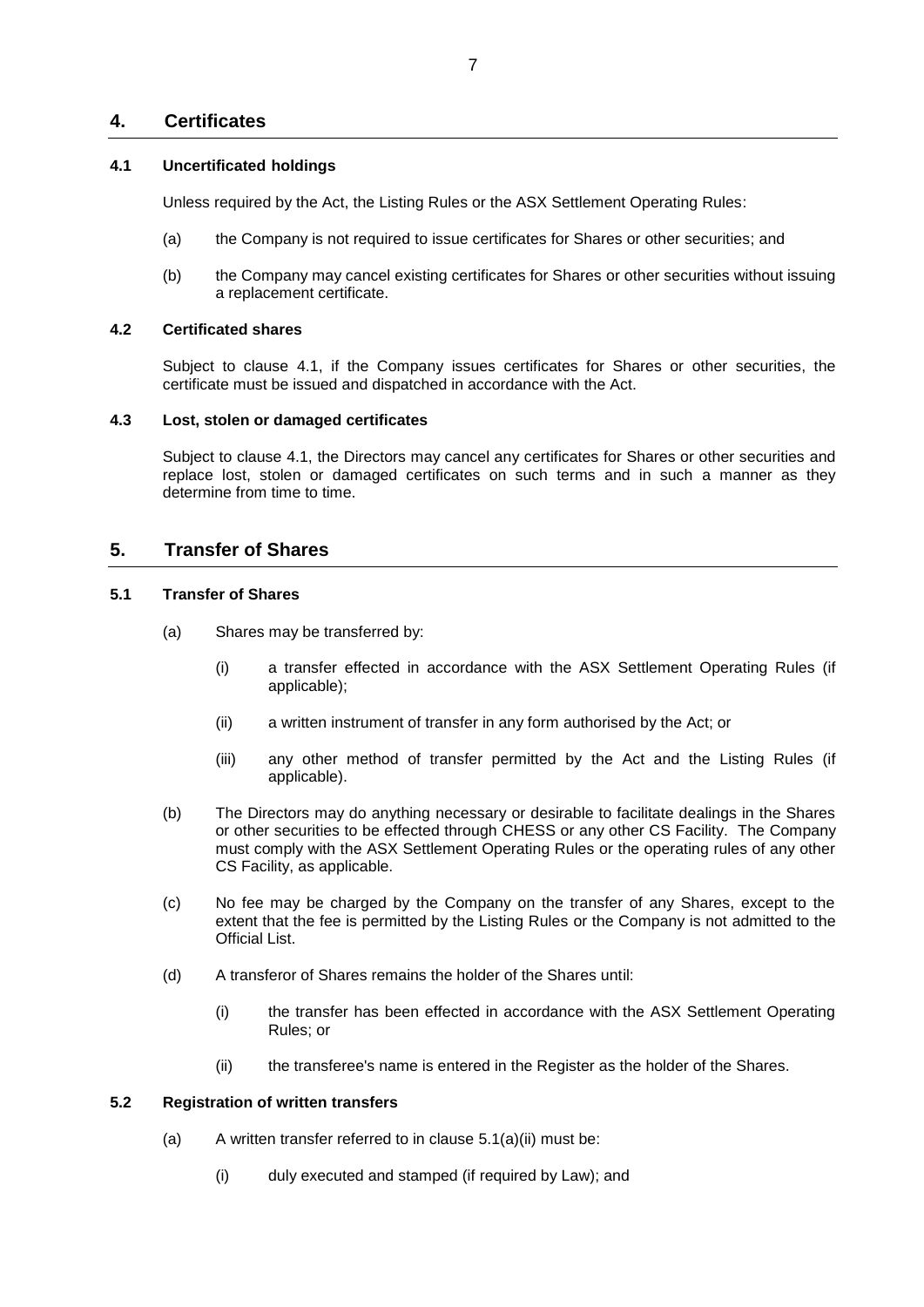- <span id="page-9-1"></span>(ii) lodged for registration at the Registered Office or any other location approved by the Directors, together with:
	- (A) the certificate (if any) for the relevant Shares; and
	- (B) any other information that the Directors may require to establish the transferor's right to transfer the Shares.
- (b) Subject to any powers of the Company or the Directors to refuse registration (under clause [5.3](#page-9-0) or otherwise), on compliance with clause [5.2\(a\),](#page-8-2) the Company must register the transferee as a Member.
- (c) The Directors may waive compliance with clause [5.2\(a\)\(ii\)](#page-9-1) on receipt of satisfactory evidence of loss or destruction of the certificate.

# <span id="page-9-0"></span>**5.3 Refusing a transfer**

Subject to the Act, the Listing Rules and the ASX Settlement Operating Rules, the Directors may in their absolute discretion ask ASX Settlement to apply a holding lock to prevent a transfer under the ASX Settlement Operating Rules, or refuse to register a paper-based transfer, of a Share where:

- (a) the Company has a lien on the Shares the subject of the transfer;
- (b) the Company is served with a court order that restricts the relevant Member's capacity to transfer the Shares;
- (c) registration of the transfer may breach an Australian Law and ASX has agreed in writing to the application of a holding lock (which must not breach an ASX Settlement Operating Rule) or that the Company may refuse to register a transfer;
- (d) this Constitution or the Listing Rules permits them to do so;
- (e) if the transfer is paper-based, a Law related to stamp duty prohibits the Company from registering it;
- (f) the transfer does not comply with the terms of any employee incentive scheme of the Company;
- (g) if the transfer is paper-based, registration of the transfer will create a new holding which at the time the transfer is lodged is less than a Marketable Parcel;
- (h) the Company is not admitted to the Official List; or
- (i) the Member has agreed in writing to the application of a holding lock (which must not breach an ASX Settlement Operating Rule) or that the Company may refuse to register a paper-based transfer.

#### **5.4 Notice of non-registration**

If the Directors decline to register any transfer of Shares, the Company must, within 5 Business Days after the transfer is lodged with it, give to the person who lodged the transfer written notice of the decision to decline registration and the reason for it.

# **5.5 Suspension of transfers**

Subject to the ASX Settlement Operating Rules, the Directors may suspend registration of transfers of Shares at any times and for any periods as they decide from time to time.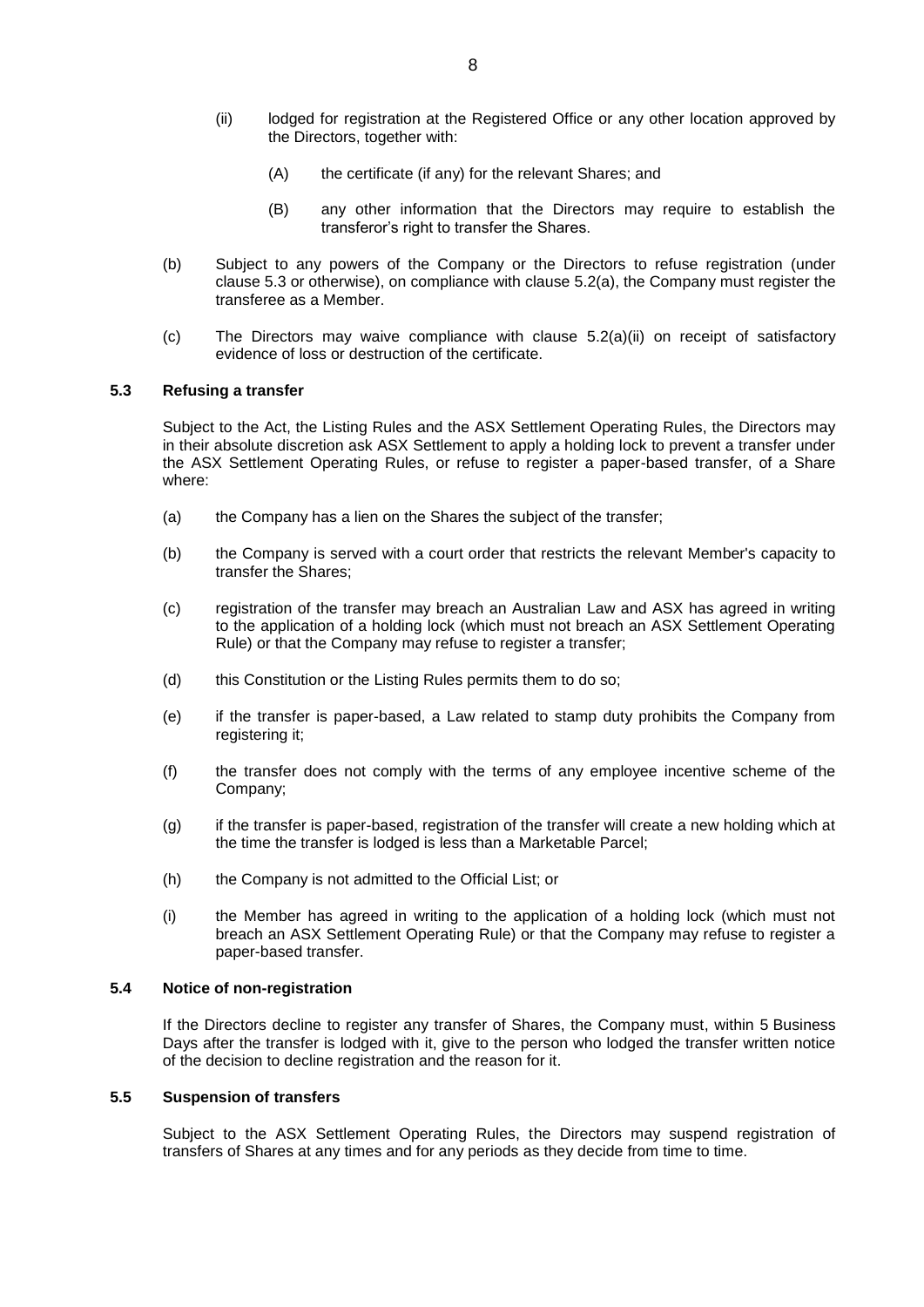# <span id="page-10-0"></span>**6. Restrictions on Voting Power**

# **6.1 Interpretation**

- (a) This clause [6](#page-10-0) applies on the adoption of the Constitution, but ceases to have any effect on and from 24 November 2019.
- (b) In this clause [6:](#page-10-0)
	- (i) the terms **Acquire**, **Dispose**, **Relevant Interest** and **Voting Power** have the meaning given to those terms in the Corporations Act;
	- (ii) **Excess Shares** means any Shares which would result in a person holding a Relevant Interest equal to, or in excess of, the Maximum Voting Power; and
	- (iii) **Maximum Voting Power** means a Voting Power of 15%.
- (c) For the purposes of this clause [6,](#page-10-0) a person will be taken to have a Relevant Interest in Shares which, in the opinion of the Board, relate to any agreement, arrangement, understanding or transaction the effect of which, or the intended effect of which, is to provide the person a substantial economic interest in, or equivalent to, the Shares.

# <span id="page-10-2"></span>**6.2 Maximum Voting Power**

Subject to clause [6.3,](#page-10-1) a person must not:

- (a) Acquire a Relevant interest in Shares; or
- (b) Dispose of a Relevant Interest in Shares,

if the relevant acquisition or disposal results in any person obtaining a Voting Power in relation to Shares which is equal to, or in excess of, the Maximum Voting Power.

# <span id="page-10-1"></span>**6.3 Exclusion to Voting Power restriction**

- (a) The prohibition set out in clause [6.2](#page-10-2) does not apply to:
	- (i) the Company or any Subsidiary;
	- (ii) a Director acting in his or her capacity as a Director;
	- (iii) a transfer of Shares to a person nominated by the Board; or
	- (iv) a transfer of Shares by a Shareholder in a manner approved by the Board in order to participate in any sale of the Shares in connection with the Company being admitted to the Official List.
- (b) The Board may, in its discretion, from time to time:
	- (i) determine that clause [6.2](#page-10-2) does not apply to any particular person or class of persons; or
	- (ii) increase or decrease the Maximum Voting Power applicable to any particular person or class of persons.

# **6.4 Excess Shares**

(a) If any person has a Relevant Interest in Excess Shares in contravention of clause [6.2,](#page-10-2) then Subject to the Corporations Act and the Listing Rules: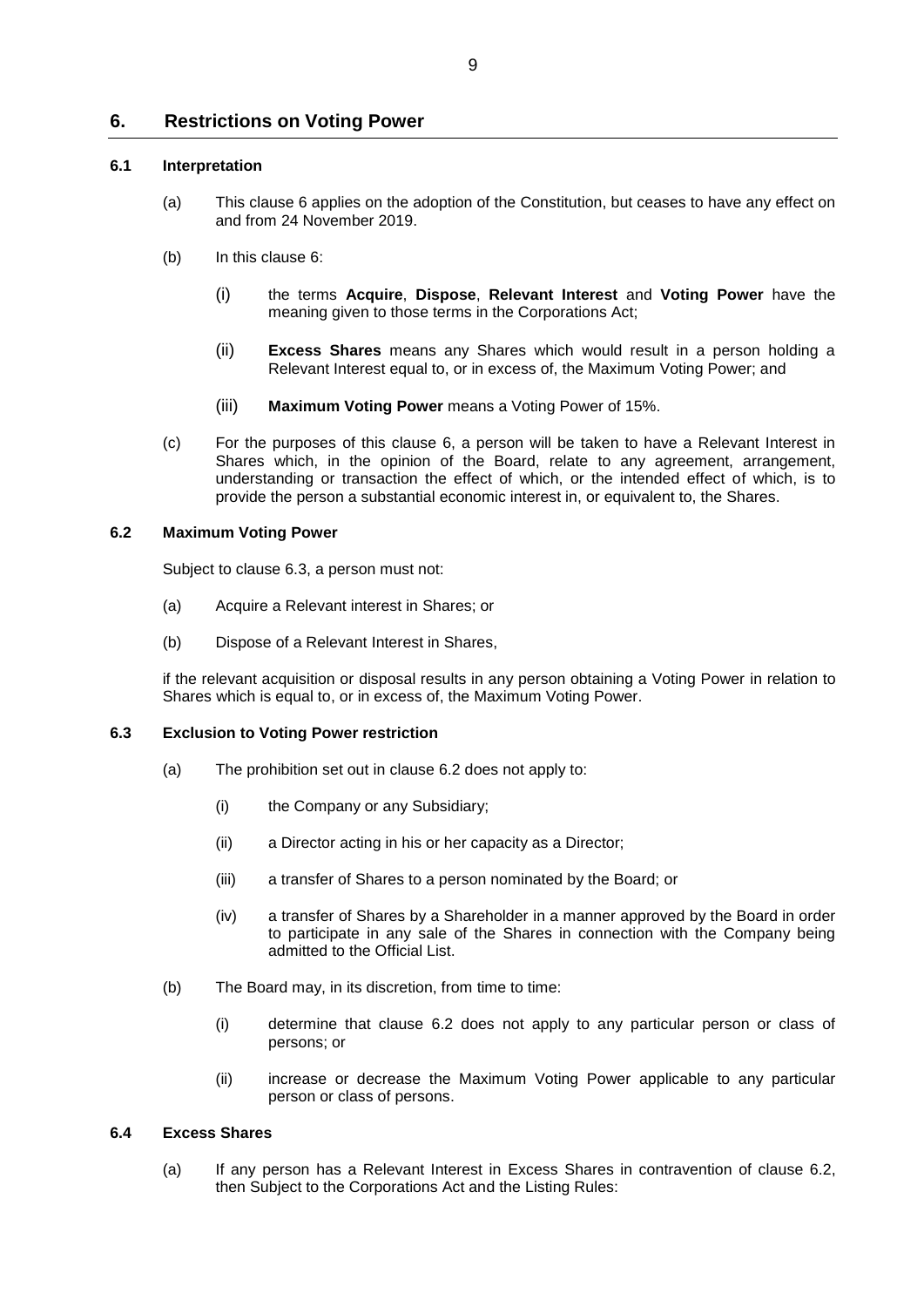- <span id="page-11-0"></span>(i) the person must immediately do all things necessary in order to Dispose of their Relevant Interest in those Excess Shares; and
- <span id="page-11-1"></span>(ii) if the person fails to comply with clause  $6.4(a)(i)$ , then the Excess Shares may be:
	- (A) sold or otherwise disposed of as the Board thinks fit; or
	- (B) cancelled on the terms that the Board thinks fit at any time before a sale or disposition of the Excess Shares.
- (b) The proceeds of sale of any Excess Shares, in accordance with clause [6.4\(a\)\(ii\),](#page-11-1) must be applied in the following order:
	- (i) firstly, in payment of all costs of ,or in relation to, the sale;
	- (ii) secondly, in satisfaction of the amount (if any) in respect of the Excess Shares as is then payable to the Company (including any applicable interest); and
	- (iii) thirdly, the residue (if any) to or at the direction of the person registered as the holder of the Excess Share immediately prior to the sale or to the person's estate, on production of any evidence as to title required by the Board.

# **7. Transmission of Shares**

# **7.1 Transmission of Shares on death**

- (a) Where a Member dies:
	- (i) the surviving Member, where the deceased Member was a joint holder; and
	- (ii) the legal personal representatives of the deceased Member, where the Member was a sole holder,

are the only persons recognised by the Company as having any title to the Member's interest in the Shares.

- (b) The Directors may require evidence of a Member's death as they think fit.
- (c) This clause does not release the estate of a deceased joint holder from any liability in respect of a Share that had been jointly held by the holder with another person or persons.

# **7.2 Transmission of Shares by operation of Law**

- (a) Subject to any applicable Laws, if a person:
	- (i) becomes entitled to a Share in consequence of the death, incapacity or bankruptcy of a Member; and
	- (ii) provides the Directors with any information they reasonably require to establish their entitlement,

the person may, by written notice, elect to:

- (iii) be registered personally as holder of the Share; or
- (iv) have another person registered as the transferee of the Share.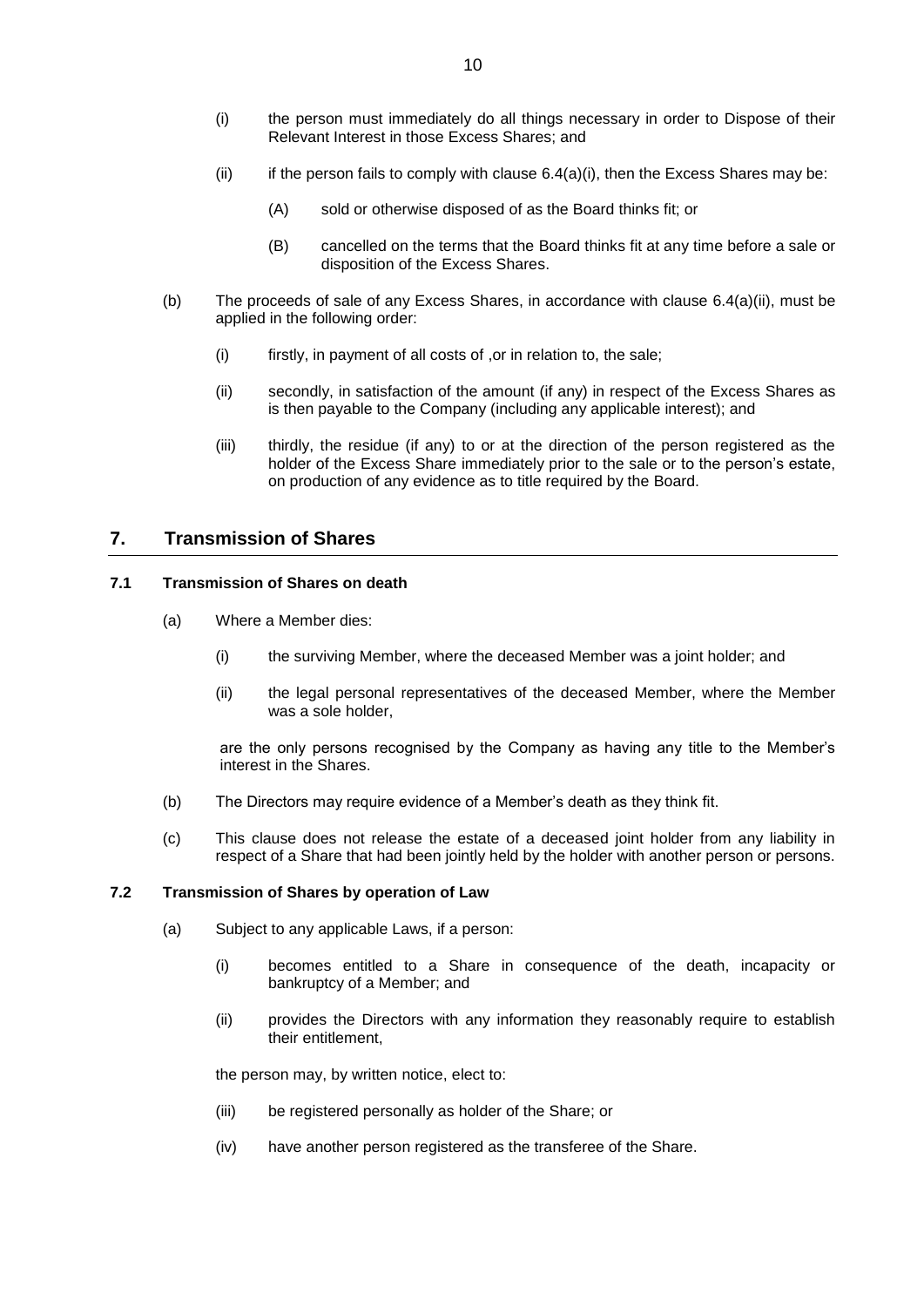(b) All the clauses of this Constitution relating to transfers and registrations are applicable to any transfer as if the death, incapacity or bankruptcy of the Member had not occurred and the notice or transfer were a transfer signed by that Member.

# **7.3 Dividends and other rights**

Where a Member dies, becomes incapacitated or bankrupt, the Member's legal personal representative or the trustee of the Member's estate (as the case may be) is, on the production of all information as is properly required by the Directors, entitled to the same:

- (a) Dividends, entitlements and other advantages; and
- (b) rights (whether in relation to meetings of the Company or to voting or otherwise),

as the Member would have been entitled to if the Member had not died, become incapacitated or bankrupt.

# **8. Calls on Shares**

# **8.1 Calls**

- (a) Subject to the terms of issue of any Shares, the Directors may make calls on a Member in respect of money unpaid on the Member's Shares.
- (b) If the terms of issue of any Shares include a call program for the payment of money unpaid on the Shares, the relevant Members must pay all money payable in accordance with that call program.
- (c) The Directors may postpone the time for payment on a call or may revoke a call.
- (d) A call may be payable by instalments.
- (e) The Directors may differentiate between Members as to the amount of calls to be paid and the times of payment.
- (f) A call is made when the resolution of the Directors authorising the call is passed or otherwise as specified in the resolution.
- (g) The Company must send notices of a call to the relevant Members at least 30 Business Days before the due date for payment.
- (h) Members who receive a call must pay the called amount at the time or times and in the manner set out in the notice.
- (i) The non-receipt of a notice of a call, or the accidental omission to give notice of a call, does not invalidate the call.

# **8.2 Liability of joint holders for calls**

The joint holders of a Share are jointly and severally liable to pay all calls in respect of the Share.

# **8.3 Interest on unpaid amounts**

(a) If an amount called or otherwise payable to the Company in respect of a Share is not paid before or on the day appointed for payment of the amount, the person from whom the amount is due must pay: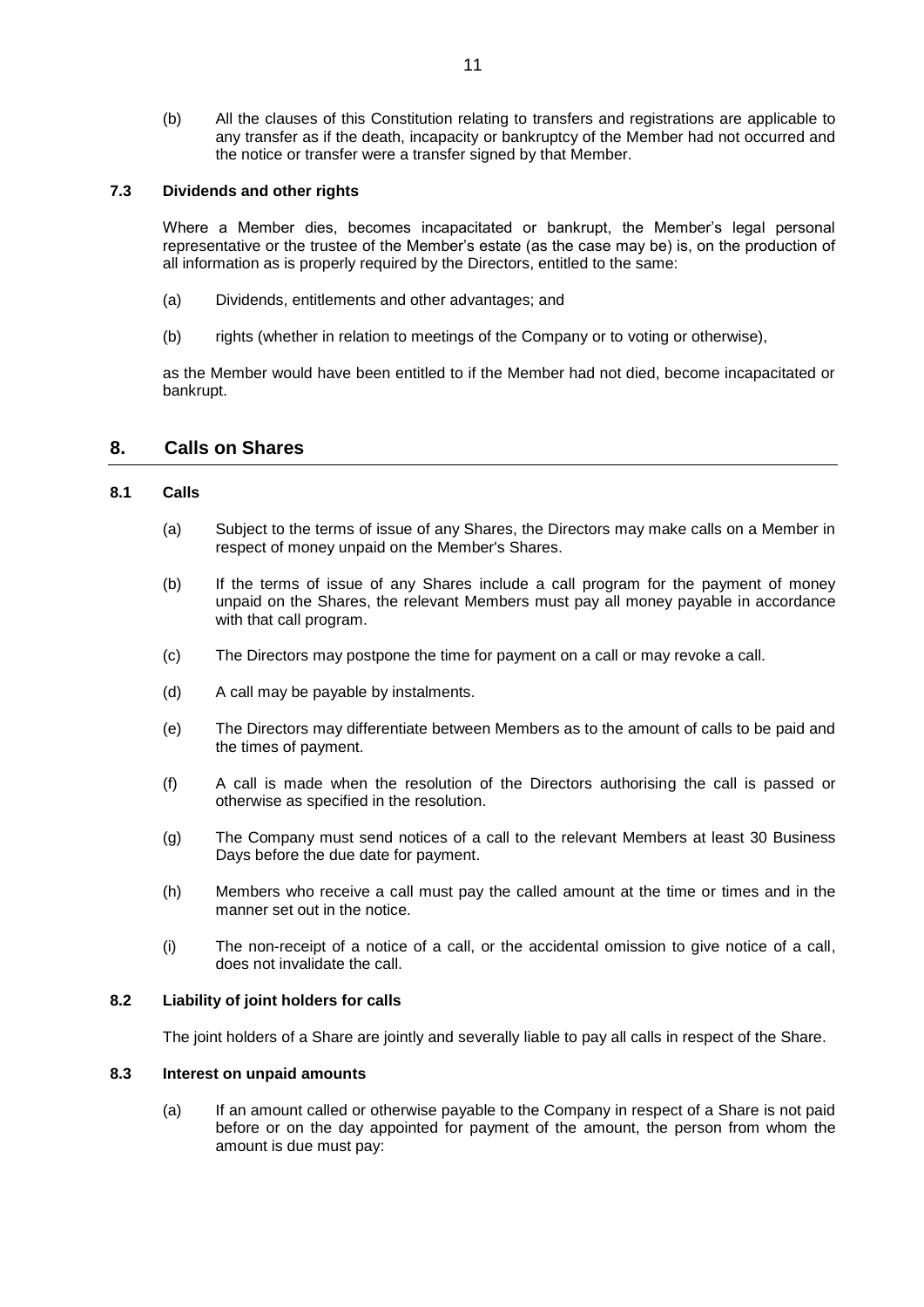- (i) interest on the amount from the day appointed for payment of the amount to the time of actual payment at a rate determined by the Directors but not exceeding the Prescribed Rate; and
- (ii) any costs and expenses incurred by the Company by reason of the non-payment or late payment.
- (b) The Directors may waive payment of that interest wholly or in part.

# **8.4 Fixed sums taken to be called**

- (a) Any sum that, under the terms of issue of a Share, becomes payable on issue or at or after a fixed or defined date is, for the purposes of this Constitution, taken to have been duly called and is payable on the date payable under the terms of issue.
- (b) If any other sum is not paid when due, all the provisions of this Constitution relating to payment of interest and expenses, forfeiture or otherwise apply as if that sum had become payable by virtue of a call duly made and notified.

# **8.5 Prepayments of calls**

- (a) The Directors may accept from a Member the whole or a part of the amount unpaid on a Share even if that amount has not been called.
- (b) The Directors may authorise payment of interest on the whole or any part of an amount accepted under clause 8.5(a) until the amount becomes payable at a rate, not exceeding the Prescribed Rate, that is agreed between the Directors and the Member paying the sum.
- (c) The Directors may at any time repay the whole or any part of any amount paid in advance and any interest agreed ceases from the time of payment.

# <span id="page-13-1"></span>**9. Lien on Shares**

# <span id="page-13-0"></span>**9.1 Company has lien**

- (a) The Company has an exclusive first lien on every Share (and the proceeds of sale of every Share) for:
	- (i) any amount due and unpaid in respect of the Share that has been called or is payable at a fixed time;
	- (ii) any amounts which remain outstanding on loans made by the Company to acquire Shares under an employee incentive scheme;
	- (iii) all amounts that the Company has paid as required by Law in respect of the Share; and
	- (iv) reasonable expenses incurred because the amount has not been paid and reasonable interest on the amount from the date it was due for payment until the date of payment.
- <span id="page-13-2"></span>(b) The Directors may at any time exempt a Share wholly or in part from this clause [9.1.](#page-13-0)
- (c) The Company's lien (if any) on a Share extends to all Dividends payable and entitlements in respect of the Share. The Company may retain those Dividends or entitlements and may apply them in or towards satisfaction of all amounts due to the Company in respect of that Share.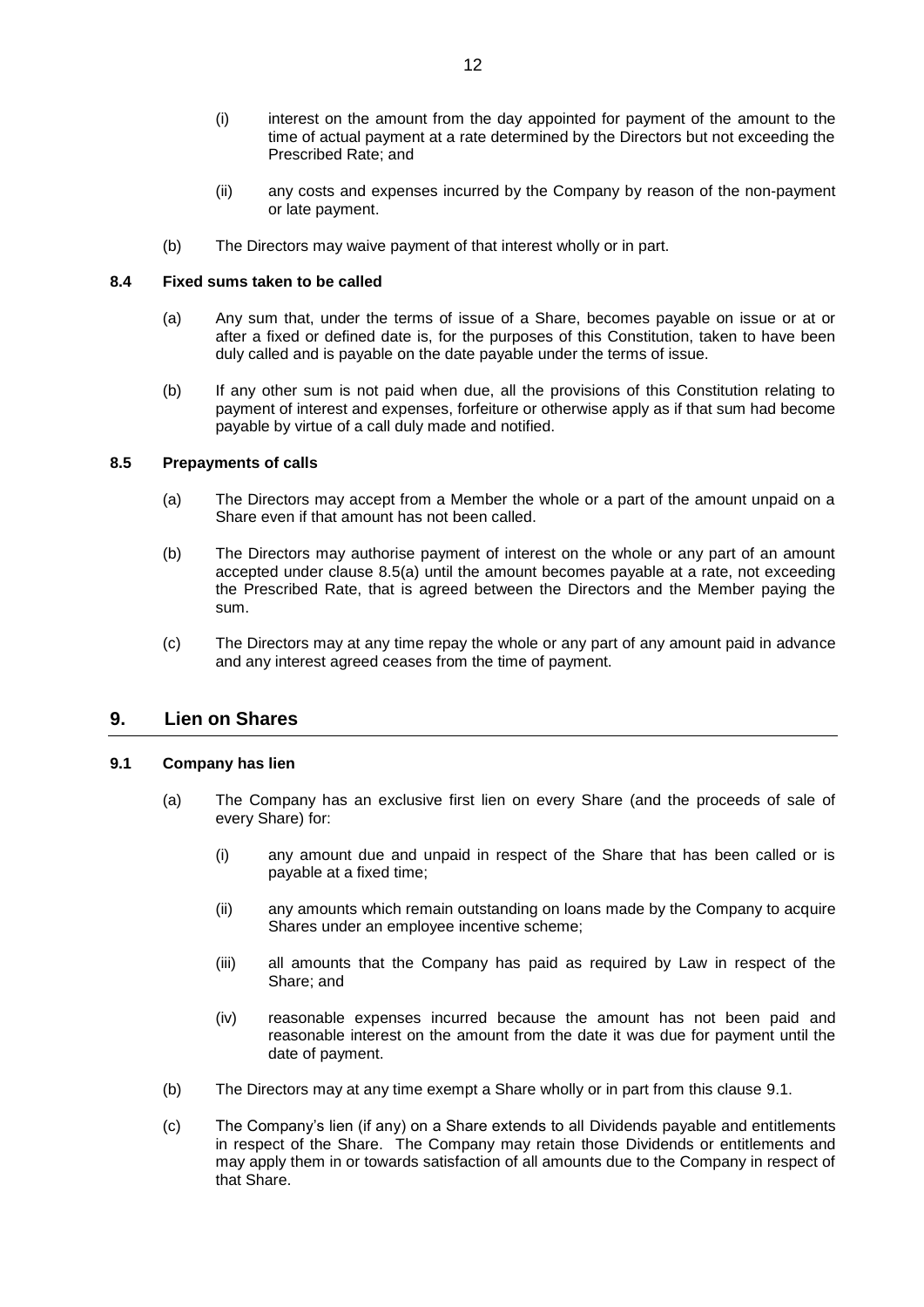(d) No person is entitled to exercise any rights or privileges as a Member until the Member has paid all amounts (including reasonable expenses and interest) for the time being payable in respect of every Share held by the Member.

# **9.2 Exercise of lien**

- (a) Subject to clause 9.2(b), the Company may sell any Shares on which the Company has a lien, in the manner that the Directors think fit.
- (b) A Share on which the Company has a lien may not be sold unless:
	- (i) an amount in respect of which the lien exists is payable; and
	- (ii) at least 10 Business Days before the date of the sale, the Company has given to the Member or the person entitled to the Share by reason of the death, mental incapacity or bankruptcy of the Member, a notice in writing demanding payment of the amount.

# **9.3 Completion of sale**

- (a) For the purpose of giving effect to a sale of Shares to enforce a lien, the Directors may authorise a person to do everything necessary to effect a transfer of the Shares in favour of the purchaser.
- (b) The Company must register the purchaser as the holder of the Shares comprised in any transfer, after which the validity of the sale may not be disputed by any person and the purchaser is not concerned with the application of the purchase money.
- (c) The title of the purchaser to the Shares is not affected by any irregularity or invalidity in connection with the sale.
- (d) The purchaser is discharged from liability for any calls which were in default before the purchase of those Shares, unless otherwise expressly agreed.
- (e) The only remedy of any person aggrieved by any sale of a Share under this clause [9](#page-13-1) is in damages and against the Company exclusively.

# **9.4 Application of proceeds of sale**

The proceeds of a sale made to enforce a lien must be applied by the Company in the following order:

- (a) firstly, in payment of the costs of enforcement of the lien and of the sale;
- (b) secondly, in satisfaction of the amount in respect of which the lien exists as is then payable to the Company (including expenses and interest); and
- (c) thirdly, the residue (if any) to or at the direction of the person registered as the holder of the Shares immediately prior to the sale, on production of any evidence as to title required by the Directors.

# **10. Forfeiture and surrender of Shares**

# <span id="page-14-0"></span>**10.1 Liability to forfeiture**

(a) If a Member fails to pay a call or instalment of a call when due, the Directors may, at any time afterwards while any part of the call or instalment remains unpaid, serve a notice on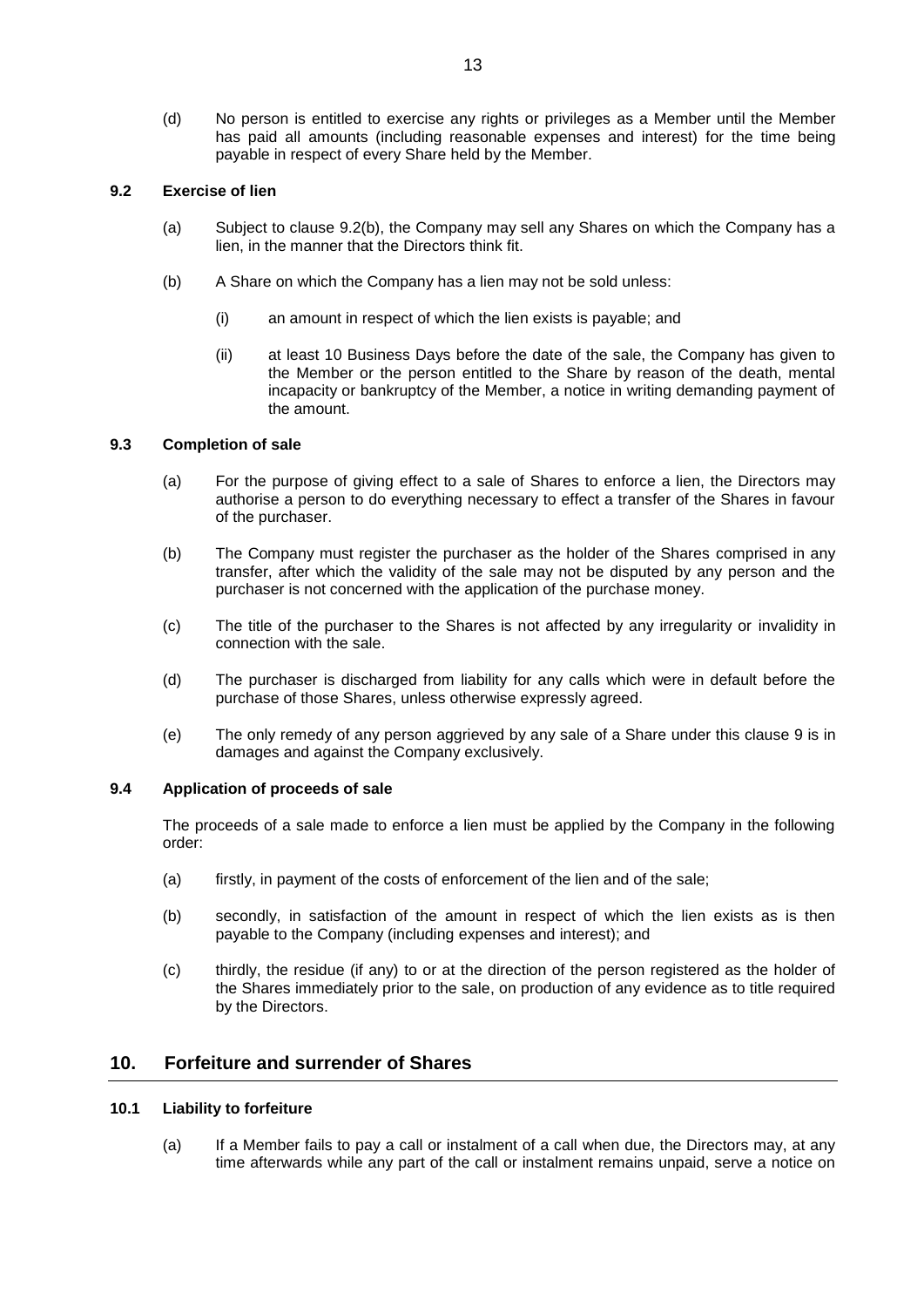the Member requiring payment of so much of the unpaid call or instalment, together with any accrued interest and all expenses incurred as a result of the non-payment.

- (b) The notice must:
	- (i) specify a day at least 10 Business Days after the date of the notice by which the payment is to be made and a place where the payment is to be made; and
	- (ii) state that the Shares in respect of which the call was made are liable to be forfeited if payment is not made by the time specified.

#### **10.2 Surrender of Shares**

Subject to the Act and the Listing Rules, the Directors may accept the:

- (a) surrender of any fully paid Share by way of compromise of any question as to the proper registration of the holder or in satisfaction of any payment due to the Company; and
- (b) gratuitous surrender of any fully paid Share.

Any Share so surrendered may be disposed of in the same manner as a forfeited Share.

#### **10.3 Power to forfeit**

- (a) Subject to the Act and the Listing Rules, if the requirements of a notice under clause [10.1](#page-14-0) are not complied with, any Share in respect of which the notice has been given may, at any time afterwards but before the payment required by the notice has been made, be forfeited by a resolution of the Directors to that effect.
- (b) Such a forfeiture includes all Dividends declared in respect of the forfeited Shares and not actually paid before the forfeiture.

#### <span id="page-15-1"></span><span id="page-15-0"></span>**10.4 Notice of forfeiture**

- (a) Notice of the resolution approving the forfeiture must be given to the Member in whose name the Share was registered immediately before the forfeiture and an entry of the forfeiture and its date must be made promptly in the register.
- (b) The validity of any forfeiture is not affected in any way by any omission to give the notice or to make the entry in the register in accordance with clause [10.4\(a\).](#page-15-0)

#### **10.5 Powers of Directors**

- (a) A forfeited Share may be sold or otherwise disposed of as the Directors think fit.
- (b) A forfeiture of a Share may be cancelled on the terms that the Directors think fit at any time before a sale or disposition of the Share.
- (c) The proceeds of sale of a forfeited Share must be applied in the following order:
	- (i) firstly, in payment of all costs of or in relation to the sale;
	- (ii) secondly, in satisfaction of the amount in respect of the Shares as is then payable to the Company (including interest); and
	- (iii) thirdly, the residue (if any) to or at the direction of the person registered as the holder of the Shares immediately prior to the sale or to the person's estate, on production of any evidence as to title required by the Directors.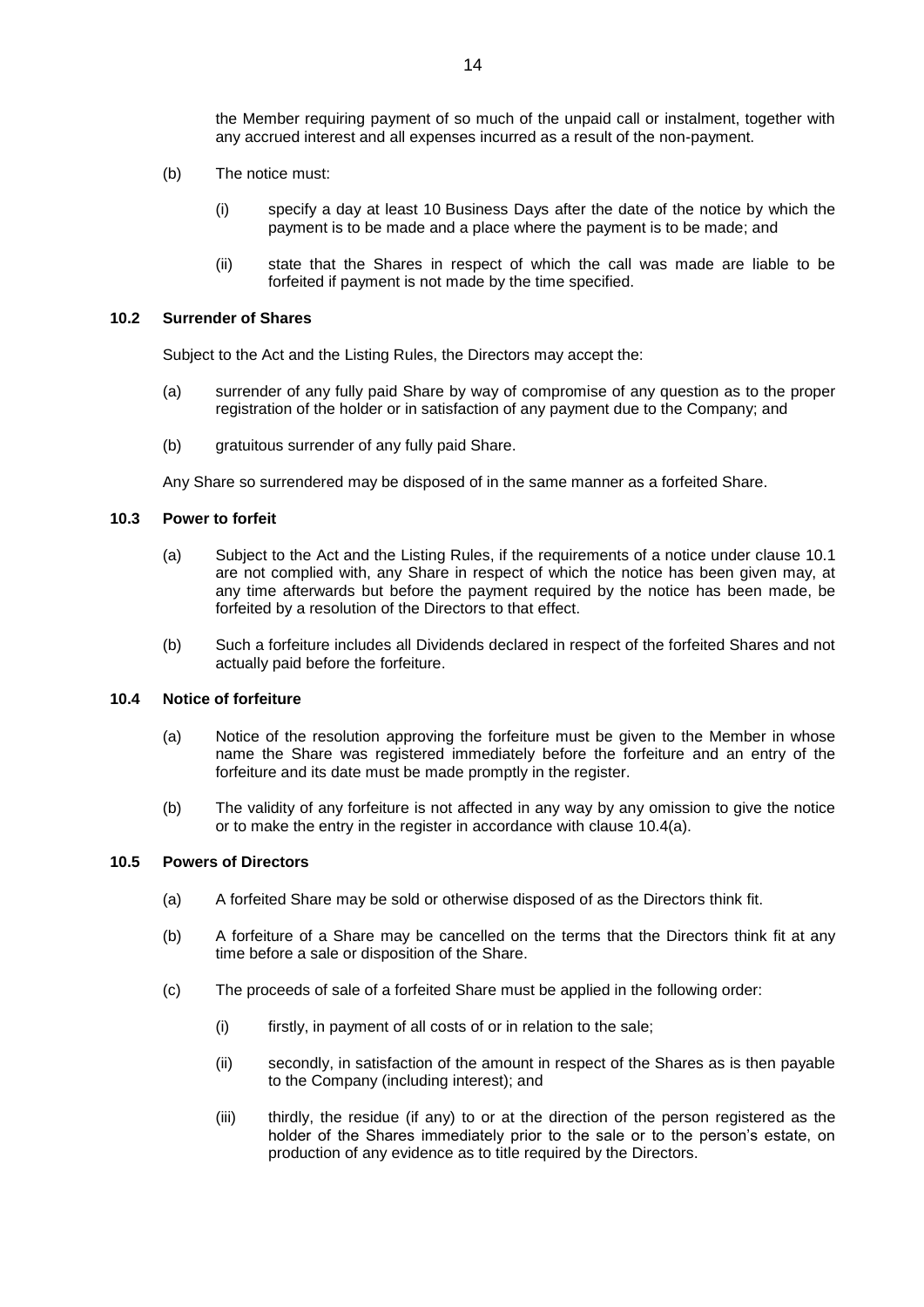#### **10.6 Consequences of forfeiture**

A person whose Shares have been forfeited:

- (a) ceases to be a Member in respect of the forfeited Shares at the time of the Directors' resolution approving the forfeiture;
- (b) has no claims or demands against the Company in respect of those forfeited Shares;
- (c) has no other rights to the forfeited Shares except any rights expressly provided by the Act or this Constitution; and
- <span id="page-16-1"></span>(d) remains liable to pay to the Company all amounts that, at the date of forfeiture, were payable by the person to the Company in respect of the Shares including, if the Directors think fit, reasonable expenses of the sale or disposal of the Shares and interest at the Prescribed Rate on the unpaid amounts from the date of forfeiture until the date of payment.

#### **10.7 Evidentiary matters**

Without prejudice to clause [10.4,](#page-15-1) a statement in writing by a Director or a Secretary of the Company to the effect that:

- (a) a Share in the Company has been duly forfeited on a date specified in the statement; or
- (b) a particular amount is payable by a Member or former Member to the Company at a particular date in respect of a call or instalment of a call (including interest),

is, in the absence of manifest error, conclusive evidence of the facts set out in the statement as against all persons claiming to be entitled to the Share and against the Member or former Member who remains liable to the Company under clause [10.6\(d\).](#page-16-1)

# **10.8 Transfers after forfeiture and sale**

- (a) The Company may:
	- (i) receive the proceeds of sale or of disposition of a forfeited Share; and
	- (ii) transfer the Share to the transferee.
- (b) On registration of the transfer, the transferee is not bound to see to the application of any money paid as consideration.
- (c) The title of the transferee to the Share is not affected by any irregularity or invalidity in connection with the forfeiture, sale or disposal of the Share.

# **10.9 Fixed amounts taken to be calls**

The provisions of this Constitution relating to forfeiture apply to non-payment of any sum that becomes payable for a Share at a defined time, as if that sum was payable as a call duly made.

# <span id="page-16-2"></span>**11. Sale of small holdings of Shares**

# <span id="page-16-0"></span>**11.1 Definitions**

In this clause: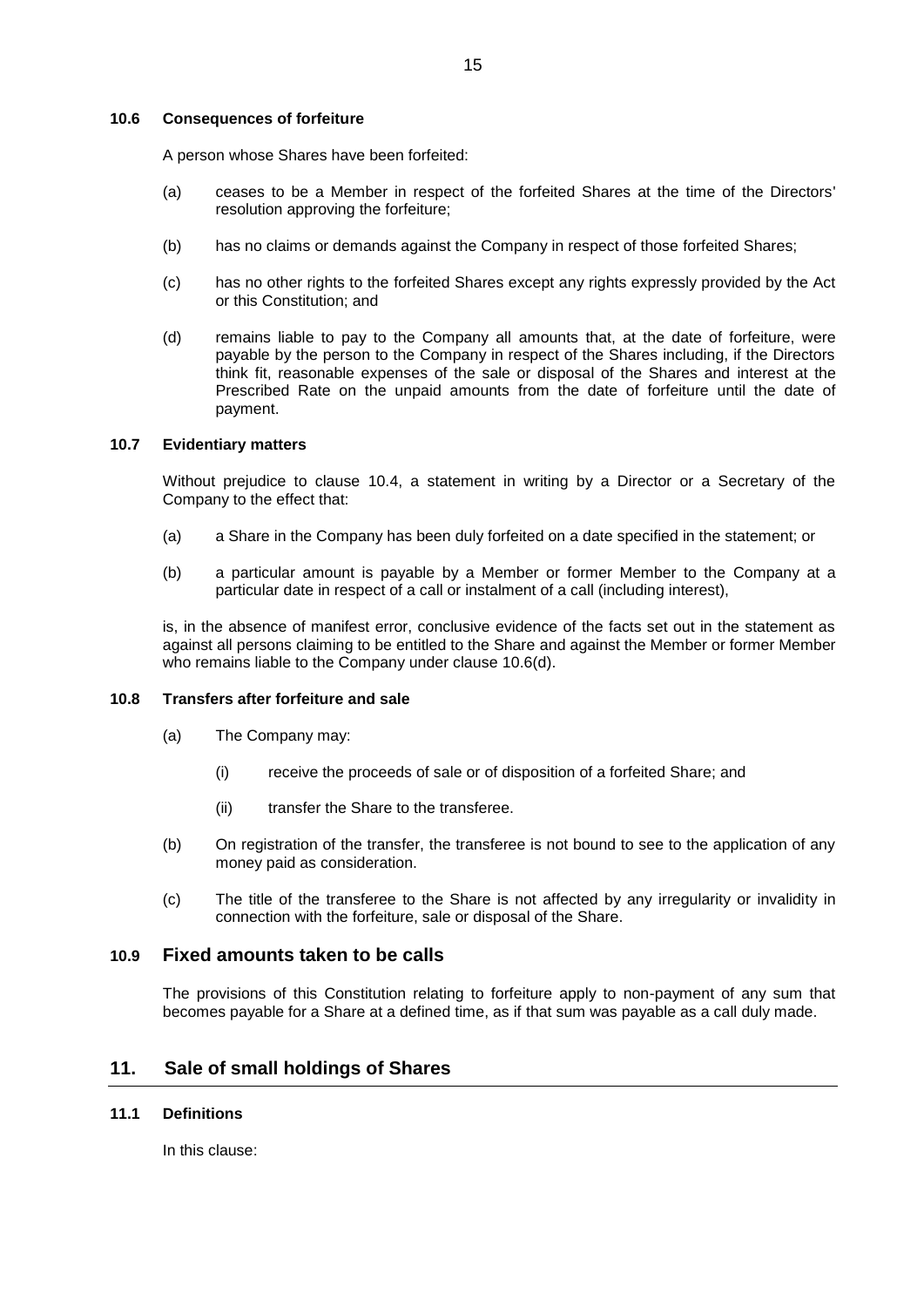**Disposal Notice** means a written notice given to the holder of a Small Holding under clause [11.2\(b\);](#page-17-0)

**Issuer Sponsored Holding** has the meaning given in the ASX Settlement Operating Rules;

**Marketable Parcel** has the meaning given in the Listing Rules; and

**Small Holding** means a parcel of Shares that is less than a Marketable Parcel.

# <span id="page-17-3"></span>**11.2 Disposal Notice**

- (a) This clause [11](#page-16-2) sets out the procedures by which the Company may sell Shares which are a Small Holding.
- <span id="page-17-0"></span>(b) If the Directors determine that a Member's holding of Shares is a Small Holding, they may send a Disposal Notice to that Member stating that the Company intends to sell the relevant Shares, unless within 6 weeks from the date the Disposal Notice is sent:
	- (i) the Member's holding of Shares increases to at least a Marketable Parcel;
	- (ii) the Member no longer holds the Shares; or
	- (iii) the Member gives written notice to the Company stating that it wishes to retain its holding.
- <span id="page-17-4"></span><span id="page-17-1"></span>(c) If at 5.00 pm Melbourne time on the last day of the 6 week period referred to in clause [11.2\(b\)](#page-17-0) the Member stills holds the Shares the subject of the Disposal Notice and:
	- (i) the Member's holding of Shares has not increased to at least a Marketable Parcel; and
	- (ii) the Member has not given a written notice to the Company under clause [11.2\(b\)\(iii\),](#page-17-1)

the Member is deemed to have irrevocably appointed the Company as its agent to sell the Shares as contemplated by clause [11.4](#page-18-0) and to deal with the proceeds of sale in accordance with clause [11.5.](#page-18-1)

- <span id="page-17-2"></span>(d) In addition to the powers of the Company and the Directors set out above, the Company may sell a Member's Shares that constitute a Small Holding if, any time after the adoption of this clause, the Shares are in a new holding created by the transfer of a parcel of Shares that was less than a Marketable Parcel:
	- (i) at the time a transfer under the ASX Settlement Operating Rules was initiated; or
	- (ii) in the case of a paper-based transfer document, at the time it was lodged with the Company.
- (e) Where clause [11.2\(d\)](#page-17-2) applies:
	- (i) the Company may give the Member notice in writing stating that the Company intends to sell or dispose of the Shares, and that the proceeds of the sale, less the costs of the sale, will be sent to the Member after the sale has been effected;
	- (ii) the Member is deemed to have irrevocably appointed the Company as its agent to sell the Shares as contemplated by clause [11.4](#page-18-0) and to deal with the proceeds of sale in accordance with clause [11.5;](#page-18-1) and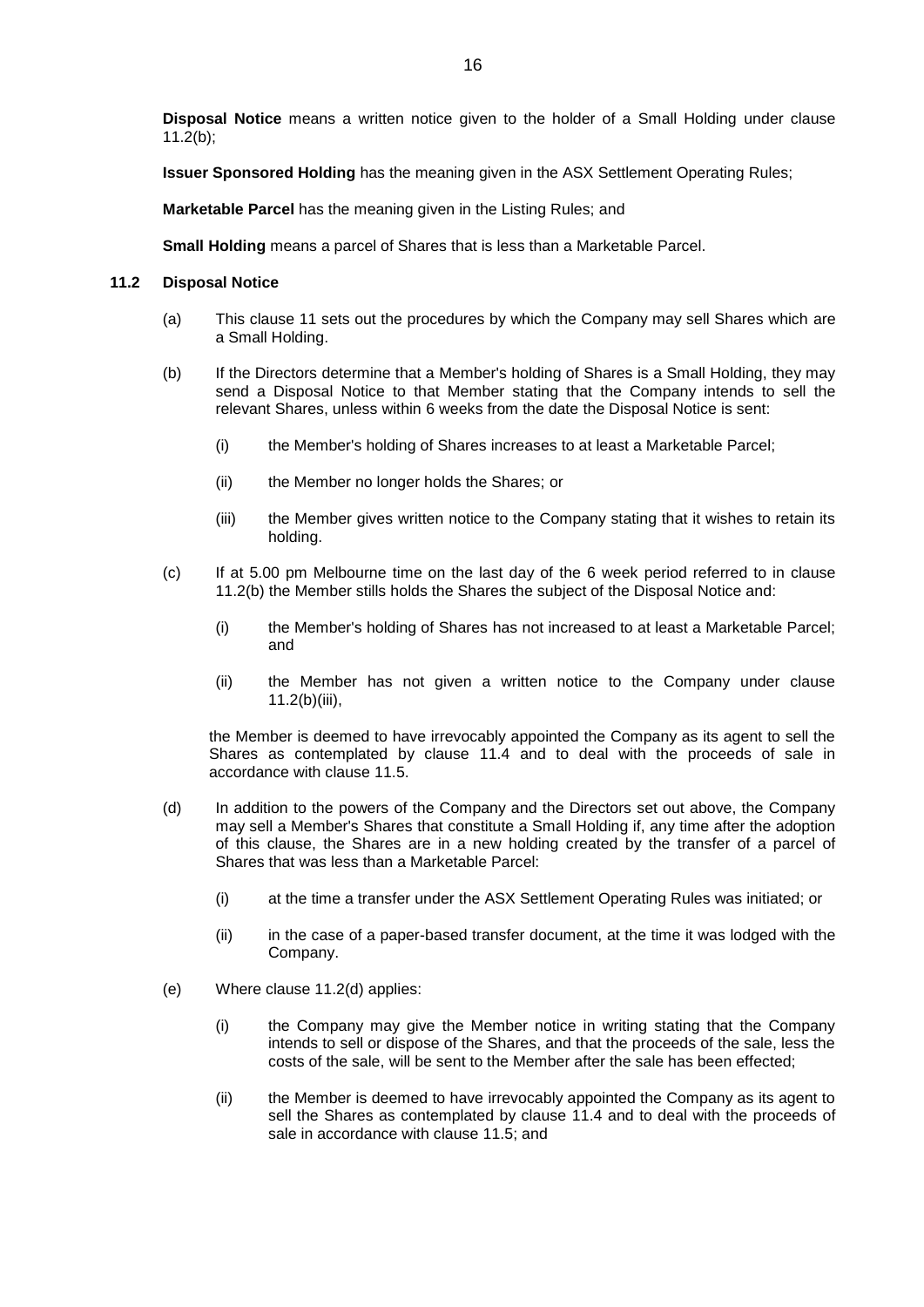(iii) the Directors may remove or change the Member's right to vote and to receive Dividends. Any Dividends that have been withheld must be sent to the Member after the sale of the Member's Shares.

# **11.3 Limits on Company's power to sell**

- (a) The Company may only exercise its powers under clause [11.2](#page-17-3) once in any 12 month period.
- (b) The Company's power to sell under clause [11.2](#page-17-3) lapses following the announcement of a takeover bid for the Company. The procedure may be started again after the close of the offers made under the takeover.

# <span id="page-18-0"></span>**11.4 Sale of Shares**

- (a) The Company may sell the Shares which make up less than a Marketable Parcel as soon as practicable at a price which the Directors consider to be the best price reasonably obtainable for the Shares at the time they are sold.
- (b) For the purposes of effecting a sale, the Company may, in accordance with the ASX Settlement Operating Rules, move the Shares from a CHESS holding to an Issuer Sponsored Holding or into certificated form.

# <span id="page-18-1"></span>**11.5 Proceeds of sale**

- (a) For a sale arising from clause [11.2\(c\),](#page-17-4) the proceeds of the sale will not be sent to the former Member until the Company has received any certificate relating to the Shares (or is satisfied that the certificate has been lost or destroyed).
- (b) For a sale arising from clause [11.2\(d\),](#page-17-2) the proceeds of sale (less the costs of the sale) must be sent to the Member after the sale.
- (c) All money payable to a former Member under this clause which is unclaimed for 1 year after payment may be invested or otherwise made use of by the Directors for the benefit of the Company until claimed or otherwise disposed of according to Law. No money payable under this clause by the Company to a former Member bears interest as against the Company.

# **11.6 Effect of sale**

The exercise by the Company of its powers under this clause [11](#page-16-2) extinguishes all interests in the Shares of the former Member, and all claims against the Company in respect of those Shares by that Member including all Dividends (whether final or interim) determined to be paid in respect of those Shares and not actually paid or accrued.

# **11.7 Further action**

The Secretary may take any action on behalf of a Member to give effect to this clause as the Secretary considers necessary.

# **11.8 Registration of transfer**

The Company may register a transfer of Shares whether or not any certificate for the Shares has been delivered to the Company.

# **11.9 Costs of sale**

For a sale arising from clause [11.2\(c\),](#page-17-4) the Company bears the costs of sale of the Shares (but is not liable for tax on income or capital gains of the former Member).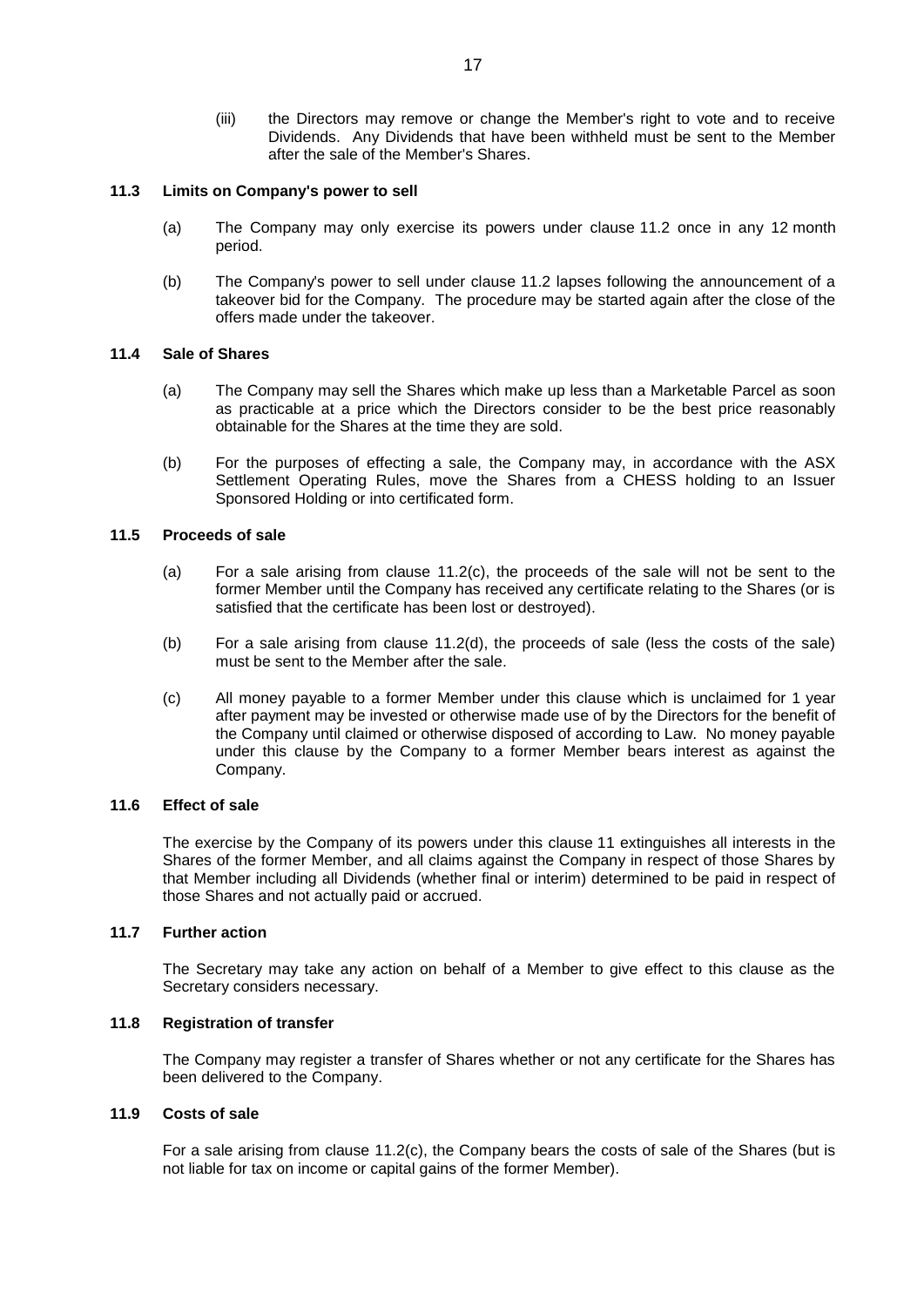### **11.10 Where Shares of 2 or more Members sold**

If the Shares of 2 or more Members to whom this clause applies are sold to 1 purchaser, the transfer may be effected by 1 transfer.

#### **11.11 Rights of purchaser**

- (a) A certificate signed by the Secretary stating that Shares sold under this clause have been properly sold discharges the purchaser of those Shares from all liability in respect of the purchase of those Shares.
- (b) When a purchaser of Shares is registered as the holder of the Shares, the purchaser:
	- (i) is not bound to see to the regularity of the actions and proceedings of the Company under this clause or to the application of the proceeds of sale; and
	- (ii) has title to the Shares which is not affected by any irregularity or invalidity in the actions and proceedings of the Company.

#### **11.12 Limit on Member's remedies**

Any remedy of any Member to whom this clause applies in respect of the sale of the Member's Shares is limited to a right of action in damages against the Company to the exclusion of any other right, remedy or relief against any other person.

# <span id="page-19-0"></span>**12. Proportional takeover approval provisions**

### **12.1 Interpretation**

In this clause [12:](#page-19-0)

- (a) **Associate** in relation to another person has the meaning given to that term in the Act for the purposes of subdivision C of Chapter 6.5 of the Act;
- (b) **Bidder** means a person making an offer for Shares under a Proportional Bid;
- (c) **Proportional Bid** means a proportional takeover bid as defined in section 9 of the Act; and
- (d) **Relevant Day**, in relation to a Proportional Bid, means the day that is 14 days before the last day of the bid period.

# **12.2 Transfers prohibited without approval**

Where a Proportional Bid in respect of Shares included in a class of Shares in the Company has been made:

- (a) the registration of a transfer giving effect to a contract resulting from the acceptance of an offer made under the Proportional Bid is prohibited unless and until a resolution (**Approving Resolution**) to approve the Proportional Bid is passed, or is deemed to have been passed, in accordance with Subdivision C of Chapter 6.5 of the Act;
- (b) a Member (other than the Bidder or an Associate of the Bidder) who, as at the end of the day on which the first offer under the Proportional Bid was made, held Shares included in the bid class is entitled to vote on an Approving Resolution and, for the purposes of so voting, is entitled to 1 vote for each such Share;
- (c) neither the Bidder nor an Associate of the Bidder may vote on an Approving Resolution;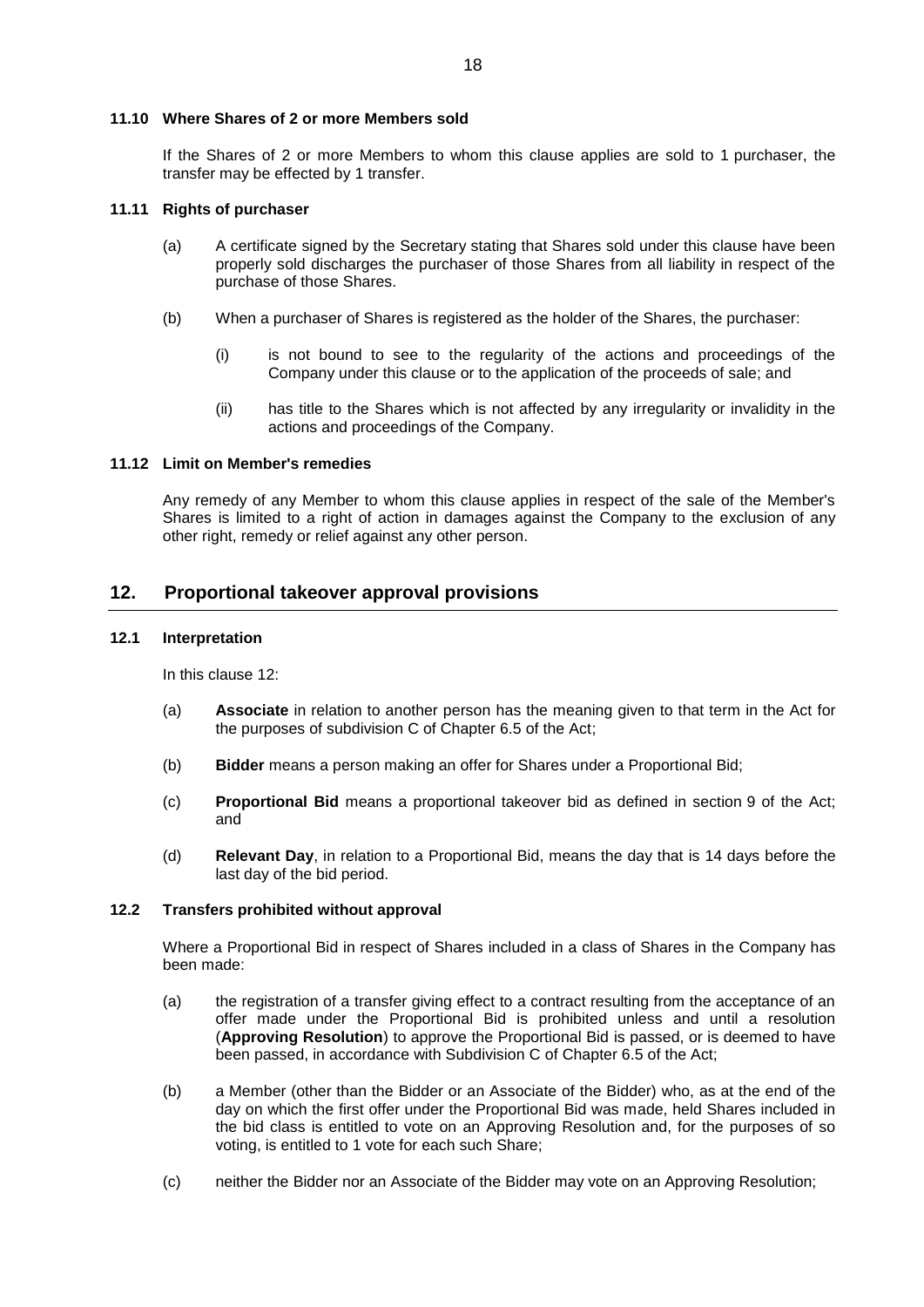- (d) an Approving Resolution must be voted on at a meeting of the Members entitled to vote on the resolution which has been convened and conducted by the Company; and
- (e) an Approving Resolution is passed if more than 50% of the votes cast on the resolution by Members Present and entitled to vote on the resolution are in favour of the resolution.

# **12.3 Meetings**

- (a) The provisions of this Constitution relating to a general meeting of the Company apply, with such modifications as the circumstances require, in relation to a meeting that is convened for the purposes of this clause [12.](#page-19-0)
- (b) The Directors of the Company must ensure that the Approving Resolution is voted on in accordance with this clause before the Relevant Day.
- (c) Where an Approving Resolution is voted on in accordance with this clause, then before the Relevant Day, the Company must:
	- (i) give to the Bidder; and
	- (ii) serve on ASX,

a written notice stating that a resolution to approve the Proportional Bid has been voted on and that the resolution has been passed or has been rejected, as the case requires.

# **12.4 Deemed approval**

Where, as at the end of the day before the Relevant Day in relation to a Proportional Bid, no Approving Resolution to approve the Proportional Bid has been voted on in accordance with this clause, an Approving Resolution to approve the Proportional Bid is, for the purposes of this clause, deemed to have been passed under this clause [12.](#page-19-0)

#### **12.5 Proportional Bid rejected**

Where an Approving Resolution is voted on and is rejected then:

- (a) despite section 652A of the Act, all offers under the Proportional Bid that have not, as at the end of the Relevant Day, resulted in binding contracts are deemed to be withdrawn at the end of the Relevant Day;
- (b) the Bidder must immediately, after the end of the Relevant Day, return to each Member any documents that were sent by the Member to the Bidder with the acceptance of the offer;
- (c) the Bidder may rescind and must, as soon as practicable after the end of the Relevant Day, rescind each contract resulting from the acceptance of an offer made under the Proportional Bid; and
- (d) a Member who has accepted an offer made under the Proportional Bid is entitled to rescind the contract (if any) resulting from that acceptance.

#### **12.6 Duration of clause**

This clause [12](#page-19-0) ceases to have effect on the later to occur of:

- (a) the third anniversary of its adoption; or
- (b) the third anniversary of its most recent renewal effected under the Act.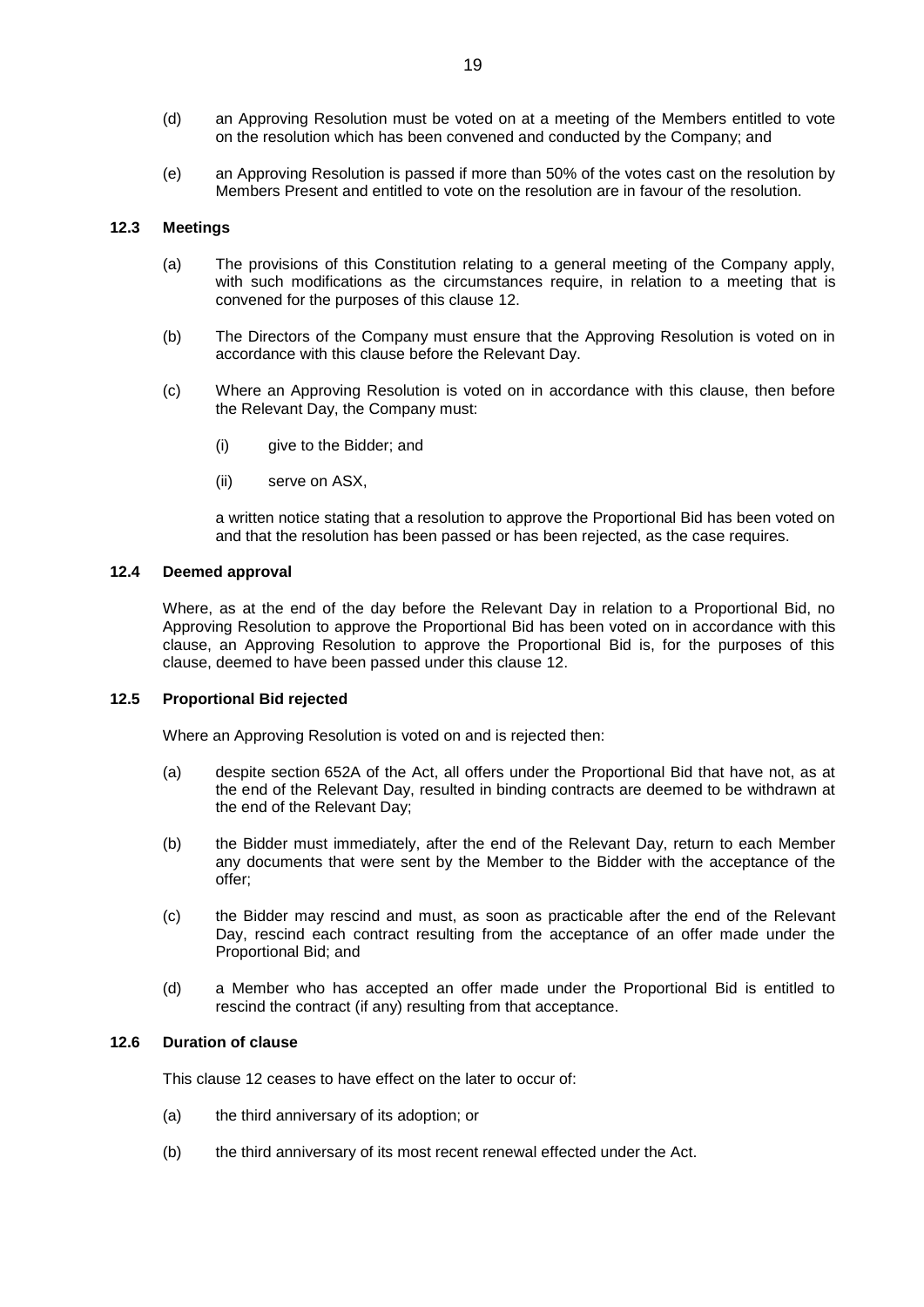# **13. General meetings**

#### **13.1 Power of Directors to convene**

- (a) The Directors may convene a general meeting of Members whenever they think fit.
- (b) The Members may require the Directors to convene a general meeting as permitted by the Act.
- (c) Subject to the Act, the Directors may cancel or postpone any general meeting or change its venue by giving appropriate notice to all persons to whom the notice of the original meeting was given, but may not cancel a general meeting which was called or requisitioned by persons other than the Directors without their prior written consent.
- <span id="page-21-0"></span>(d) In relation to general meetings of Members, a **meeting** includes:
	- (i) all adjournments of a meeting; and
	- (ii) any meeting convened to be held by those entitled to be present, meeting simultaneously in different locations as determined by the Directors.
- (e) The business of a general meeting held under clause [13.1\(d\)\(ii\)](#page-21-0) cannot be validly considered, and any resolutions at that meeting have no effect, unless:
	- (i) the Members Present at each such location as a whole have a reasonable opportunity to hear and participate in the business of the general meeting as it is being conducted, both at the venue at which the Chairperson of the general meeting is present and at each other venue; and
	- (ii) satisfactory provision is made at each venue for the recording of all votes cast,

and on satisfying these conditions, the general meeting is taken to be held where the Chairperson of the general meeting conducts the meeting and all proceedings conducted in that manner are as valid and effective as if conducted at a single gathering of a quorum of those entitled to be present.

# **13.2 Notice of general meetings**

- (a) Each notice convening a general meeting must specify:
	- (i) the place, date and time of the meeting (and, if the meeting is to be held in 2 or more places, the technology that will be used to facilitate this); and
	- (ii) the general nature of the business to be transacted at the meeting.
- (b) Notice of a general meeting must be provided to Members at least 28 clear days before the meeting is to be held.
- (c) A notice convening an annual general meeting need not state the general nature of business of the kind referred to in clause 13.2(a) but, if the business includes the election of Directors, the names of the candidates for election must be stated.
- (d) The non-receipt of a notice convening a general meeting by, or the accidental omission to give notice to, any person entitled to receive notice does not invalidate the proceedings at or any resolution passed at the meeting.
- (e) Subject to the Act the Company may give notices to Members electronically by notifying the Member: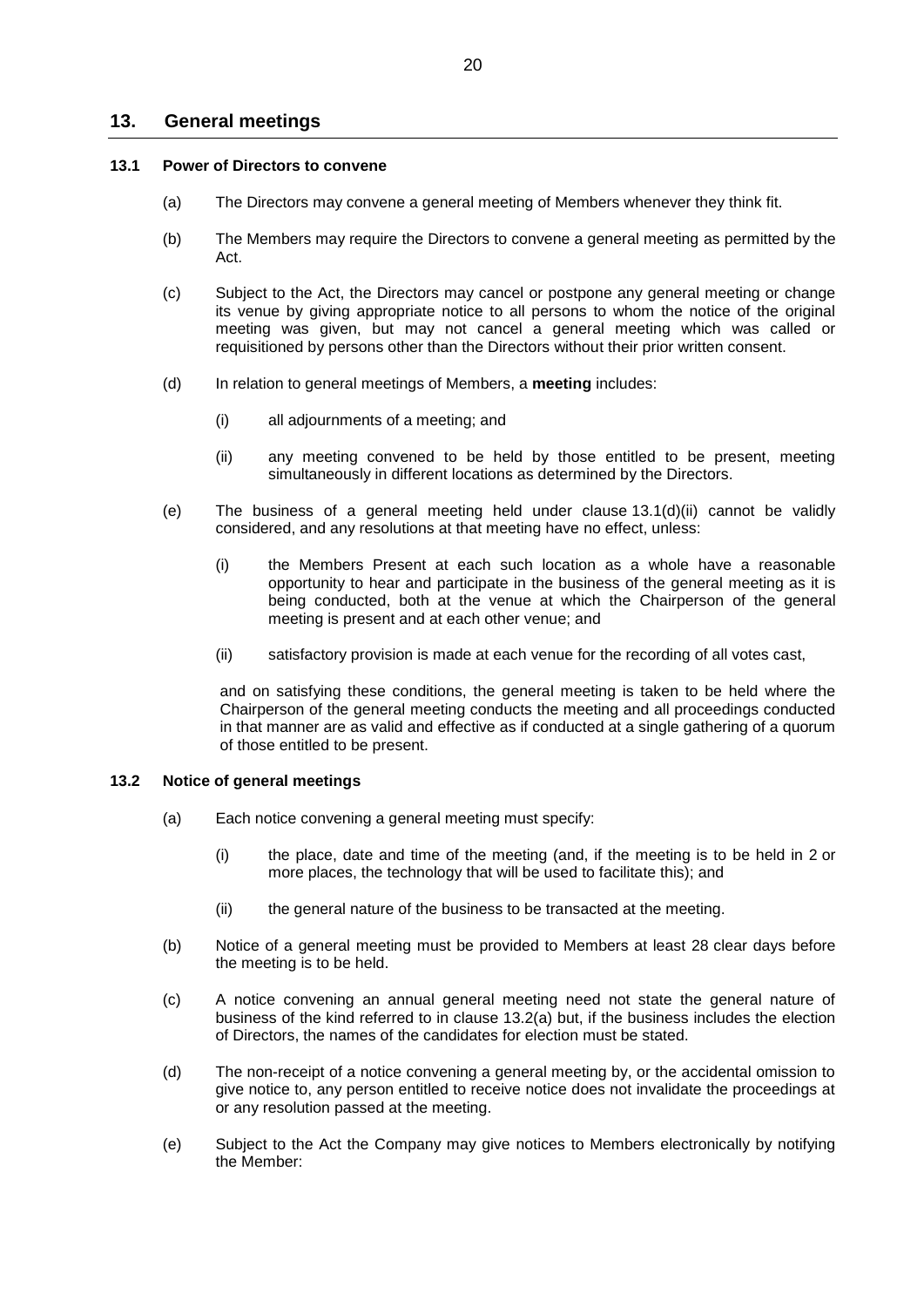- (i) that the notice is available; and
- (ii) how the Member may use electronic means to access the notice,

by any electronic means permitted by the Act and to an electronic address nominated by the relevant Member for the purpose of receiving notices.

# **13.3 Annual general meetings**

Annual general meetings of the Company must be held in accordance with the Act and the Listing Rules. The business of an annual general meeting may include any of the following items, even if not referred to in the notice of meeting:

- (a) consider the annual report, Directors' report and the auditor's report;
- (b) elect Directors;
- (c) appoint the auditor; and
- (d) fix the remuneration of the auditor.

#### **13.4 Quorum**

- (a) No business may be transacted at any general meeting unless a quorum of Members is present at the time when the meeting proceeds to business.
- (b) Except as otherwise provided in this Constitution, a quorum constitutes:
	- (i) 5 Members Present; or
	- (ii) where the total number of Members is less than 5, all those Members being the Members Present.

#### **13.5 If a quorum not present**

If a quorum is not present within 15 minutes after the time appointed for the general meeting:

- (a) where the meeting is convened on the requisition of Members, the meeting must be dissolved (subject to clause 13.7(a)); and
- (b) in any other case:
	- (i) the meeting stands adjourned to a day and at a time and place as the Directors decide or, if no decision is made by the Directors, to the same day in the next week at the same time and place; and
	- (ii) if at the adjourned meeting a quorum is not present within 15 minutes after the time appointed for the meeting, the meeting must be dissolved.

# <span id="page-22-0"></span>**13.6 Chairing meetings**

- (a) Subject to clause 13.6(b), the Chairperson must chair every general meeting.
- (b) Where a general meeting is held and:
	- (i) there is no Chairperson; or
	- (ii) the Chairperson is not present within 15 minutes after the time appointed for the meeting or is unwilling to act as chair,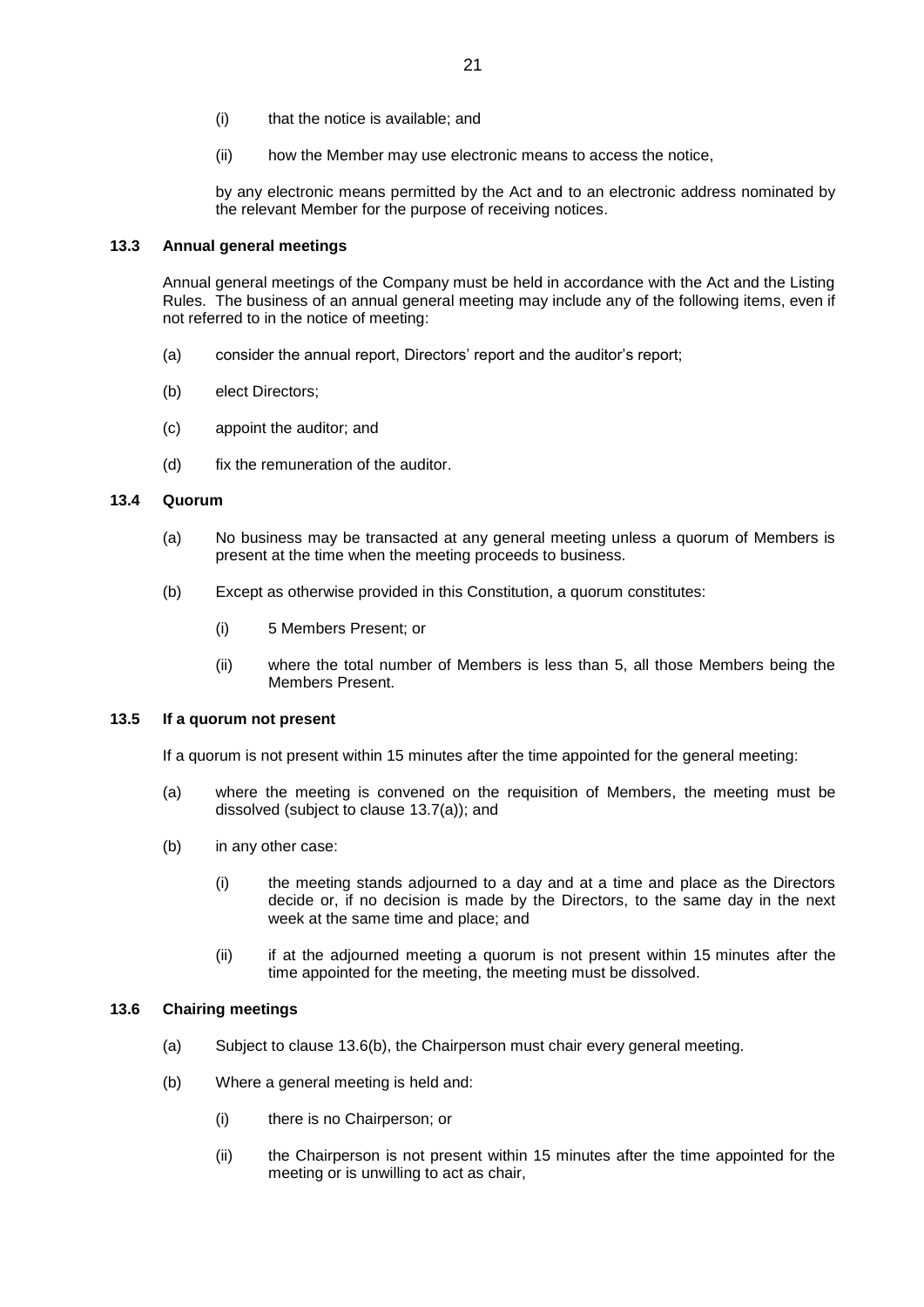the Directors present must choose one of their number or, in the absence of all Directors or if none of the Directors present wish to act, the Members Present must elect one of their number to chair the meeting.

(c) Where a person is appointed to chair a meeting under clause [13.6\(b\),](#page-22-0) in relation to that meeting, references to the Chairperson in this Constitution include a reference to that person.

# **13.7 Adjournments**

- (a) The Chairperson of the general meeting may, and must if so directed by the meeting, adjourn the meeting from time to time and from place to place.
- (b) No business may be transacted at any continuation of an adjourned meeting other than the business left unfinished at the meeting which has been adjourned.
- (c) When a meeting is adjourned for 30 days or more, notice of the adjourned meeting must be given as in the case of an original meeting.
- (d) Except as provided by clause 13.7(c), it is not necessary to give any notice of an adjournment or of the business to be transacted at an adjourned meeting.

# **13.8 Voting at general meetings**

- (a) Any resolution to be considered at a general meeting will be decided on a show of hands unless a poll is demanded at or before the declaration of the result of the show of hands. Before a vote is taken, the Chairperson of the meeting must inform the meeting of how many proxy votes have been received and how the proxy votes are to be cast on that resolution.
- (b) A declaration by the Chairperson of the general meeting that a resolution has on a show of hands been carried or lost and an entry to that effect in the minutes of the meeting is conclusive evidence of the fact without the need to show the number or proportion of the votes recorded in favour of or against the resolution.
- (c) A poll may be demanded:
	- (i) by the Chairperson of the general meeting;
	- (ii) by at least 5 Members Present and having the right to vote at the meeting; or
	- (iii) by a Member or Members Present with at least 5% of the votes that may be cast on the resolution on a poll.
- (d) The demand for a poll may be withdrawn.
- (e) A poll may not be demanded on the election of a person to chair a meeting or on a resolution for adjournment.

# **13.9 Procedure for polls**

- (a) A poll, when demanded, is to be taken in the manner and at the time the Chairperson of the general meeting directs.
- (b) The result of the poll is a resolution of the general meeting at which the poll was demanded.
- (c) The demand for a poll does not prevent a general meeting from proceeding with any other business.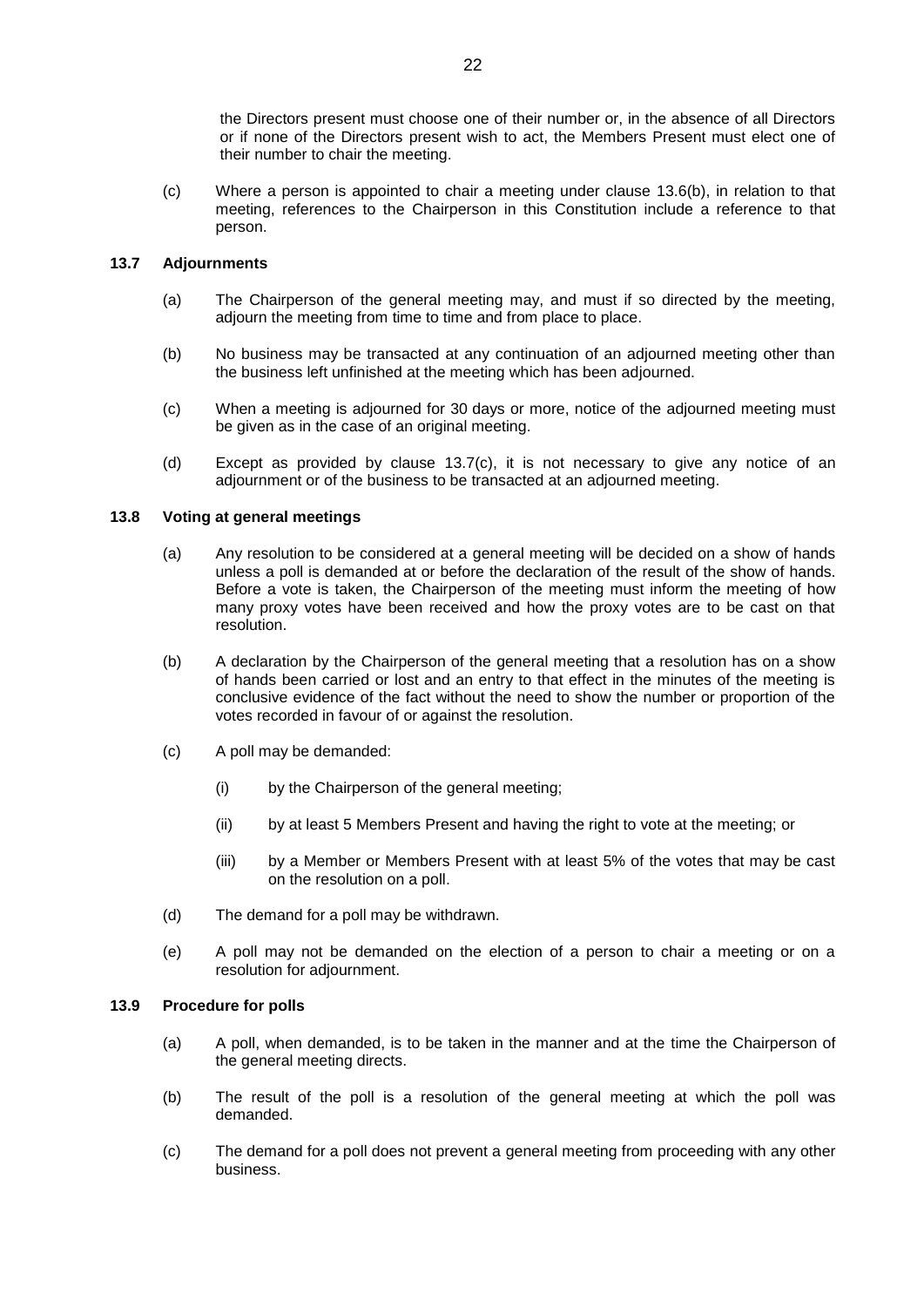# **13.10 Chairperson's casting vote**

Subject to the Act and the Listing Rules, in the case of an equality of votes on a show of hands or on a poll the Chairperson of the general meeting has a casting vote in addition to any vote to which that Chairperson may otherwise be entitled.

# **13.11 Representation and voting of Members**

Subject to this Constitution and any rights or restrictions for the time being attached to any class or classes of Shares:

- (a) at general meetings of Members or classes of Members each Member entitled to attend and vote may attend and vote in person or by proxy, or attorney and (where the Member is a body corporate) by representative;
- (b) on a show of hands:
	- (i) every Member Present having the right to vote at the meeting has 1 vote;
	- (ii) every person present who represents more than one Member, either personally, by proxy, attorney or as representative, has 1 vote; and
- (c) on a poll, every Member Present has:
	- (i) 1 vote for each fully paid Share; and
	- (ii) in the case of partly paid Shares, that proportion of a vote as is equal to the proportion which the amount paid up on that Member's Share bears to the total issue price for the Share, excluding calls paid in advance of the due date for payment.

# **13.12 Joint holders**

Where more than 1 joint holder votes, the vote of the holder whose name appears first in the Register must be accepted to the exclusion of the others whether the vote is given personally, by attorney or proxy.

# **13.13 Members of unsound mind and minors**

- (a) If a Member is:
	- (i) of unsound mind;
	- (ii) a person whose person or estate is liable to be dealt with in any way under the Law relating to mental health; or
	- (iii) a minor,

the Member's committee or trustee or any other person who has proper management or guardianship of the Member's estate or affairs may, subject to clause 13.13(b), exercise any rights of the Member in relation to a general meeting as if the committee, trustee or other person were the Member.

(b) Any person with powers of management or guardianship cannot exercise any rights under clause 13.13(a) unless the person has provided the Directors with satisfactory evidence of the person's appointment and status.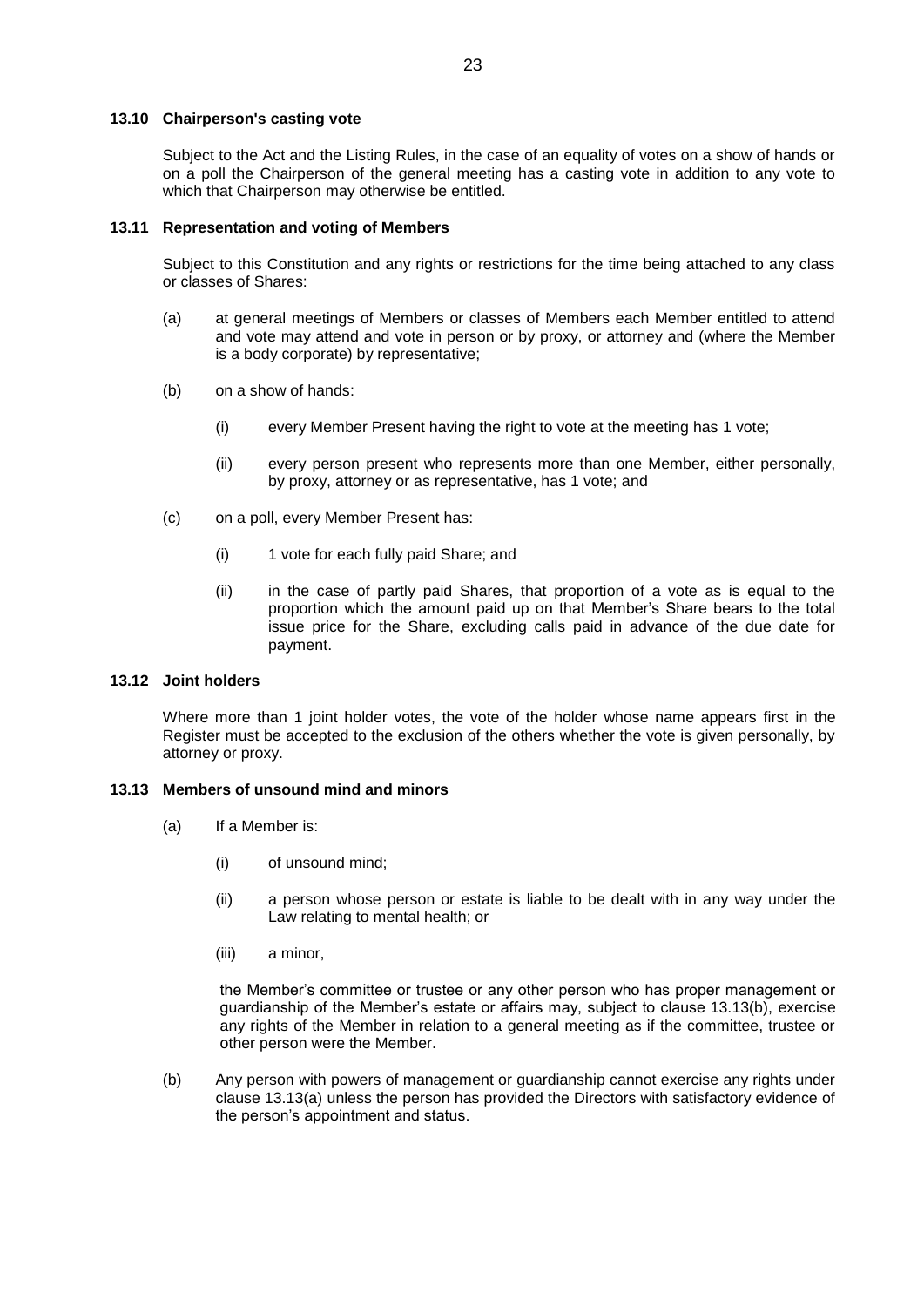# **13.14 Restriction on voting rights - unpaid amounts**

A Member is not entitled to vote in respect of a security giving the holder the right to vote unless all calls and other sums presently payable by the Member in respect of that security have been paid.

#### **13.15 Objections to qualification to vote**

- (a) An objection to the qualification of a person to vote may be raised only at the meeting or adjourned meeting at which the vote objected to is tendered.
- (b) Any objection must be referred to the Chairperson of the meeting, whose decision is final.
- (c) A vote allowed after an objection is valid for all purposes.

#### <span id="page-25-0"></span>**13.16 Direct voting**

- (a) The Directors may determine that, at any general meeting or class meeting, a Member who is entitled to attend and vote on a resolution at that meeting is entitled to vote by direct vote in respect of that resolution. A direct vote includes a vote delivered to the Company by post, fax or other electronic means approved by the Directors.
- (b) Where clause [13.16\(a\)](#page-25-0) applies, the notice of meeting must indicate that direct voting is available at the relevant meeting or on particular resolutions.
- (c) The Directors may prescribe regulations, rules and procedures in relation to direct voting, including (without limitation):
	- (i) specifying the form, method and timing of casting a direct vote at a meeting for the vote to be valid; and
	- (ii) the circumstances in which a direct vote may be withdrawn by the Member or deemed withdrawn.

#### **13.17 Number of proxies**

- (a) A Member who is entitled to attend and cast a vote at a general meeting of the Members may appoint a person as the Member's proxy to attend and vote for the Member at the meeting.
- (b) An appointment of a proxy may specify the proportion or number of votes that the proxy may exercise.
- (c) If a Member is entitled to cast 2 or more votes at a meeting, the Member may appoint 2 proxies. If the Member appoints 2 proxies and the appointment does not specify the proportion or number of the Member's votes each proxy may exercise, each proxy may exercise half of the Member's votes.

#### **13.18 Form of proxy**

- (a) An instrument appointing a proxy is valid if it is in the form specified by the Directors from time to time and is:
	- (i) signed by or on behalf of the Member of the Company making the appointment; and
	- (ii) contains the following information:
		- (A) the Member's name and address;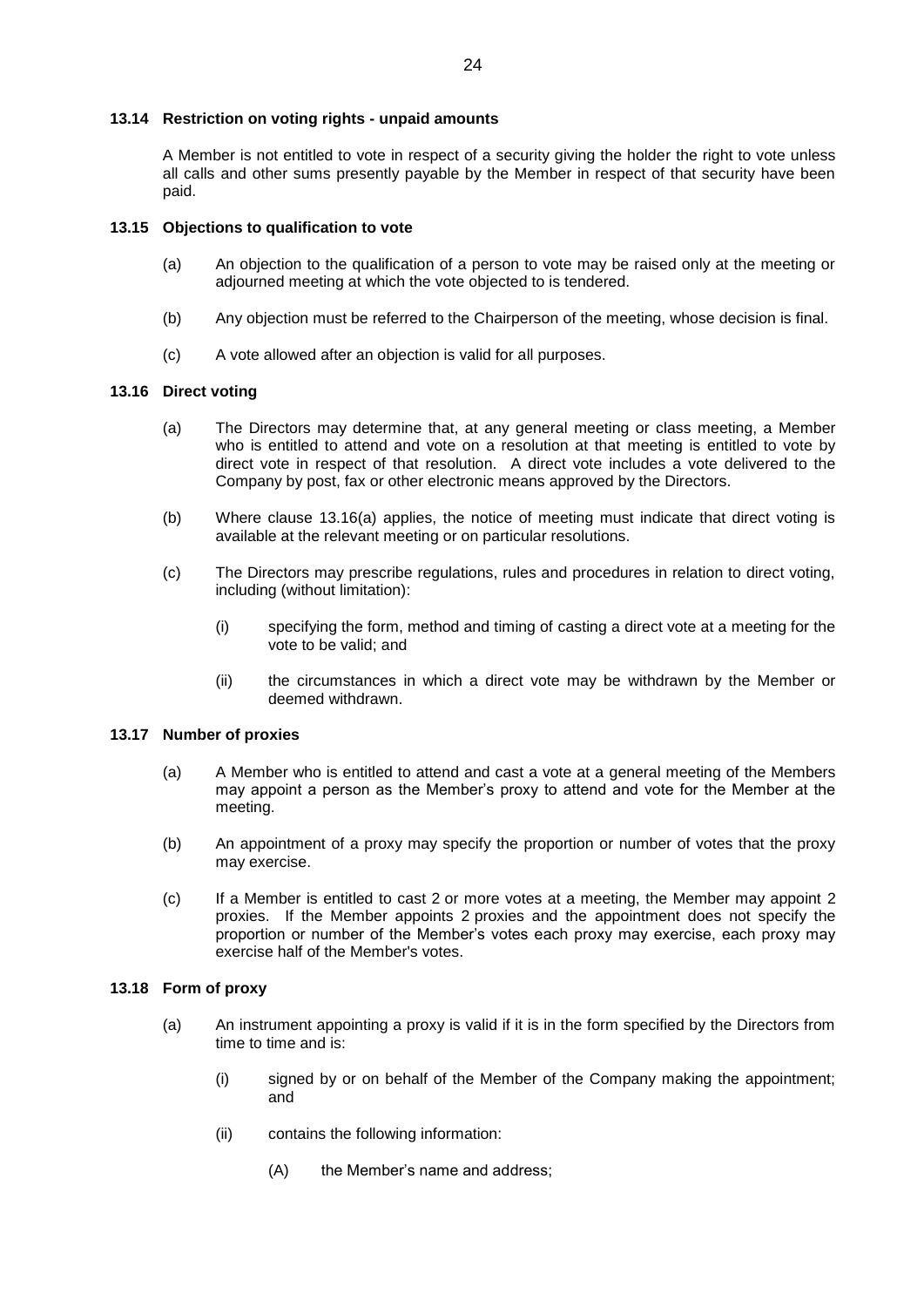- (B) the Company's name;
- (C) the proxy's name or the name of the office held by the proxy; and
- (D) the meetings at which the appointment may be used.
- (b) The proxy form must provide for the Member to vote for or against each resolution and may provide for abstention to be indicated.
- (c) An instrument appointing a proxy may specify the manner in which the proxy is to vote in respect of a particular resolution. Where it does so, the proxy is not entitled to vote on the resolution except as specified in the instrument. A proxy may vote as the proxy thinks fit on any motion or resolution in respect of which no manner of voting is indicated.
- (d) An instrument appointing a proxy confers authority to demand or join in demanding a poll.
- (e) Despite clause 13.12, where an instrument of proxy is signed by all of the joint holders of any Shares, the votes of the proxy so appointed must be accepted in respect of those Shares to the exclusion of any votes tendered by a proxy for any one of those joint holders.

# **13.19 Where proxy is incomplete**

- (a) No instrument appointing a proxy is treated as invalid merely because:
	- (i) it does not contain the address of the appointor or proxy;
	- (ii) it is not dated; or
	- (iii) in relation to any or all resolutions, it does not contain an indication of the manner in which the proxy is to vote.
- (b) Where the instrument does not specify the name of a proxy, the instrument is treated as given in favour of the Chairperson of the meeting.

#### **13.20 Lodgement of proxies**

- (a) An instrument appointing a proxy is not treated as valid unless:
	- (i) the instrument; and
	- (ii) the power of attorney or other authority (if any) under which the instrument is signed; or
	- (iii) a copy of that power or authority certified in a manner acceptable to the Directors,

are lodged not less than 48 hours (or any shorter period as the Directors may permit, subject to the Act) before the time for holding the meeting at the place specified for that purpose in the notice of the meeting or, if none, at the Registered Office.

- (b) An instrument appointing a representative to act for a Member at all meetings of the Company or at all meetings for a specified period is not treated as valid unless:
	- (i) the instrument of appointment or a certified copy of it, duly signed by hand or electronically authenticated in accordance with clause [13.20\(c\)\(ii\);](#page-27-0) and
	- (ii) any evidence as to the validity and non-revocation of that authority as may be required by the Directors.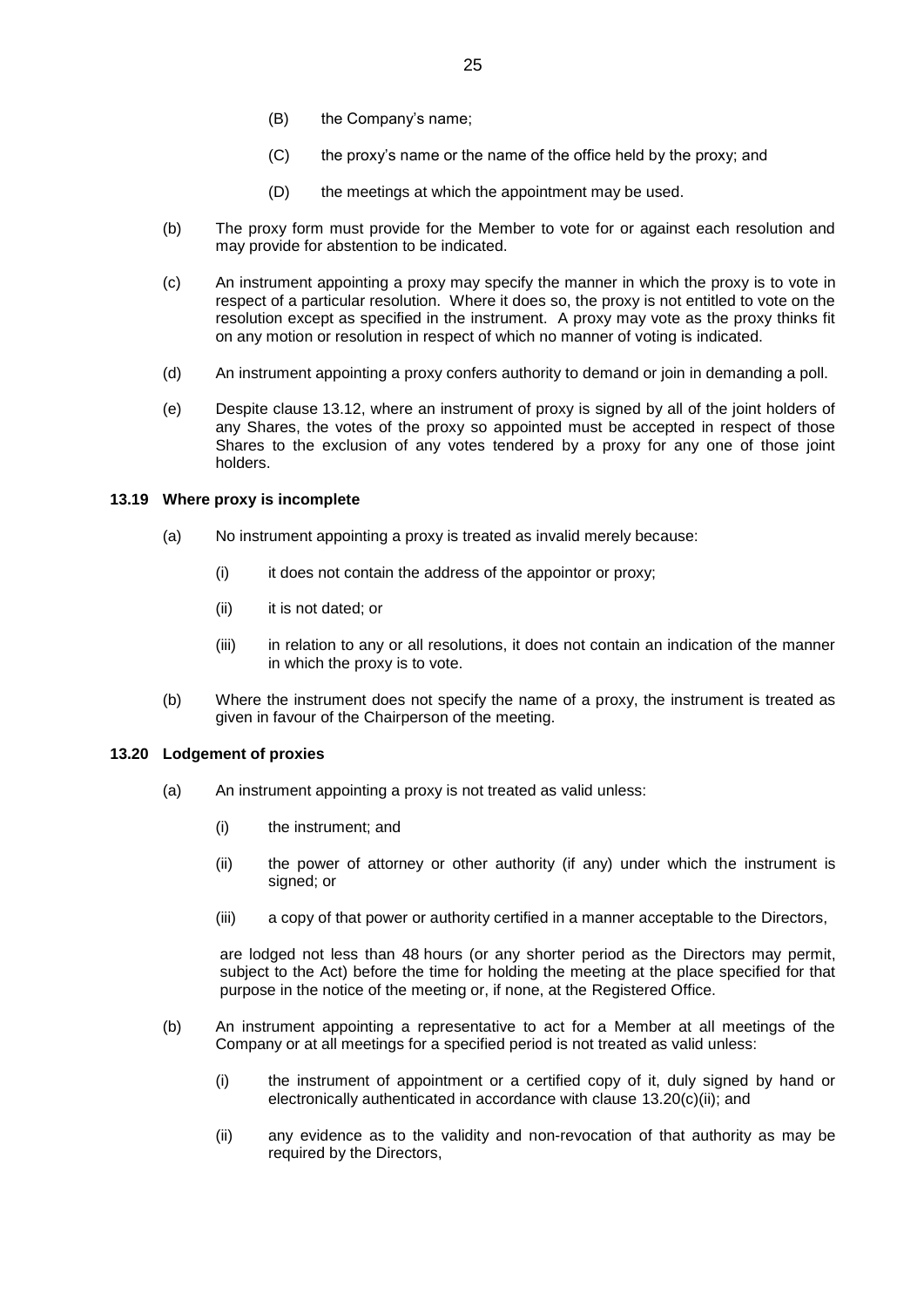are lodged not less than 48 hours (or any shorter period as the Directors may permit) before the time for holding the meeting at the place or electronic address specified for that purpose in the notice of the meeting or, if none, at the Registered Office.

- <span id="page-27-0"></span>(c) For the purposes of this clause 13:
	- (i) a legible facsimile of any document which is received at a place specified in the notice is duly lodged at that place at the time when the facsimile is received; and
	- (ii) subject to the Act, instead of signing or executing an instrument of appointment, a Member may electronically authenticate the appointment of a proxy or a corporate representative, provided that:
		- (A) the Member is identified by personal details as required by the Company;
		- (B) the Member's approval of the information communicated to the Company is accompanied by a personal identification number or any other number provided by the Company; and
		- (C) the Member complies with any other requirements of the Company.

# **13.21 Validity of proxies**

- (a) A vote exercised in accordance with the terms of an instrument of proxy, a power of attorney or other relevant instrument of appointment is valid despite:
	- (i) the previous death or mental incapacity of the principal;
	- (ii) the revocation of the relevant instrument (or of the authority under which the instrument was executed) or the power of attorney; or
	- (iii) the transfer of the Share in respect of which the instrument or power of attorney is given,

if no notice in writing of the death, mental incapacity, revocation or transfer has been received by the Company at its Registered Office before the commencement of the meeting at which the instrument or power of attorney is used.

(b) A proxy is not revoked by the principal attending and taking part in the meeting, unless the principal actually votes on the resolution for which the proxy is proposed to be used.

# **13.22 Right of officers and advisers to attend general meeting**

- (a) A Director who is not a Member is entitled to be present and to speak at any general meeting.
- (b) A Secretary who is not a Member is entitled to be present and, at the request of the Chairperson of the meeting, to speak at any general meeting.
- (c) Any other person (whether a Member or not) required by the Directors to attend any general meeting is entitled to be present and, at the request of the Chairperson of the meeting, to speak at that general meeting.

# **13.23 Use of technology**

The Company may hold a general meeting at 2 or more venues using any technology that gives Members a reasonable opportunity to participate.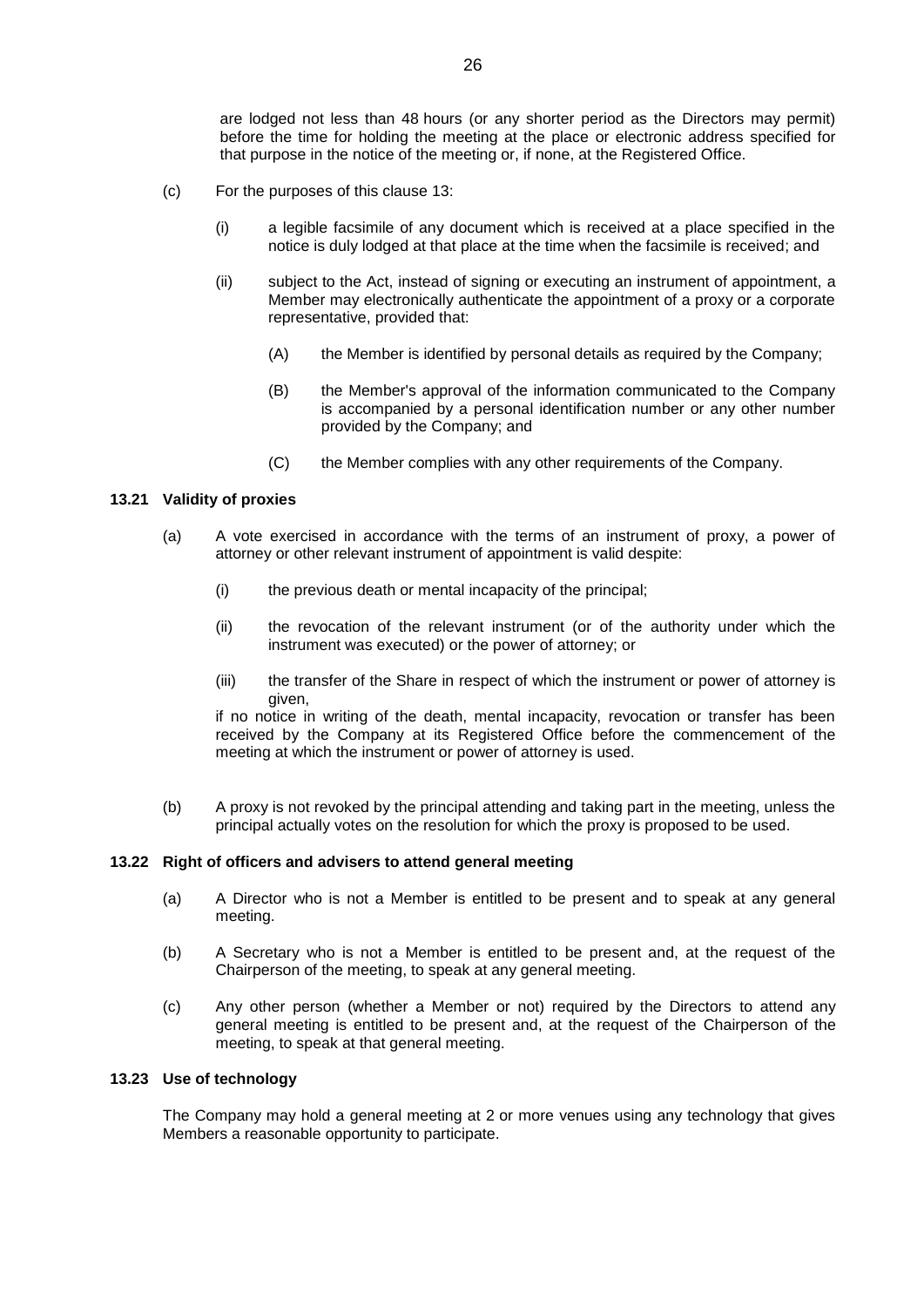## <span id="page-28-5"></span>**13.24 Minutes**

- (a) The Company must keep minute books in which it records within 30 days:
	- (i) proceedings and resolutions of meetings of the Members;
	- (ii) proceedings and resolutions of Directors' meetings and resolutions passed by Directors without a meeting; and
	- (iii) resolutions passed by Members without a meeting.
- (b) The Company must ensure that minutes are signed within a reasonable time after the date of the meeting or of the resolution being passed by:
	- (i) the Chairperson of the meeting; or
	- (ii) the Chairperson of the next meeting; or
	- (iii) in the case of a resolution without a meeting, a Director.

# **14. Appointment, removal and remuneration of Directors**

#### **14.1 Appointment and removal**

- (a) There must be at least 3 Directors, or such greater number of Directors not exceeding 6 as the Directors think fit, in office at all times. The Board may from time to time determine to increase the maximum number of Directors, but the maximum number of Directors cannot be reduced except by the Company in a general meeting.
- (b) Subject to the Act, the Company may at any time by resolution passed in general meeting:
	- (i) appoint any person to be a Director; or
	- (ii) remove any Director from office.
- <span id="page-28-1"></span><span id="page-28-0"></span>(c) Subject to the Act, the Directors may at any time appoint any person to be a Director.
- (d) A person appointed under clause [14.1\(c\)](#page-28-0) holds office until the end of the next annual general meeting following their appointment and is eligible for election at that meeting. This clause [14.1\(d\)](#page-28-1) does not apply to any Managing Director appointed under clause [14.1\(c\).](#page-28-0)

#### **14.2 No Share qualification**

Directors are not required to hold Shares.

#### <span id="page-28-6"></span><span id="page-28-2"></span>**14.3 Retirement at each annual general meeting**

- (a) Subject to clause [17.1](#page-35-1) and only when the Company is admitted to the Official List, no Director may hold office for a period in excess of 3 years, or beyond the third annual general meeting following the Director's election, whichever is the longer, without submitting himself or herself for re-election.
- <span id="page-28-4"></span><span id="page-28-3"></span>(b) There must be an election of Directors at each annual general meeting. The Director or Directors to retire at each annual general meeting are any one or more of the following, as applicable:
	- (i) any Director required to retire under clause [14.3\(a\)](#page-28-2) and standing for re-election;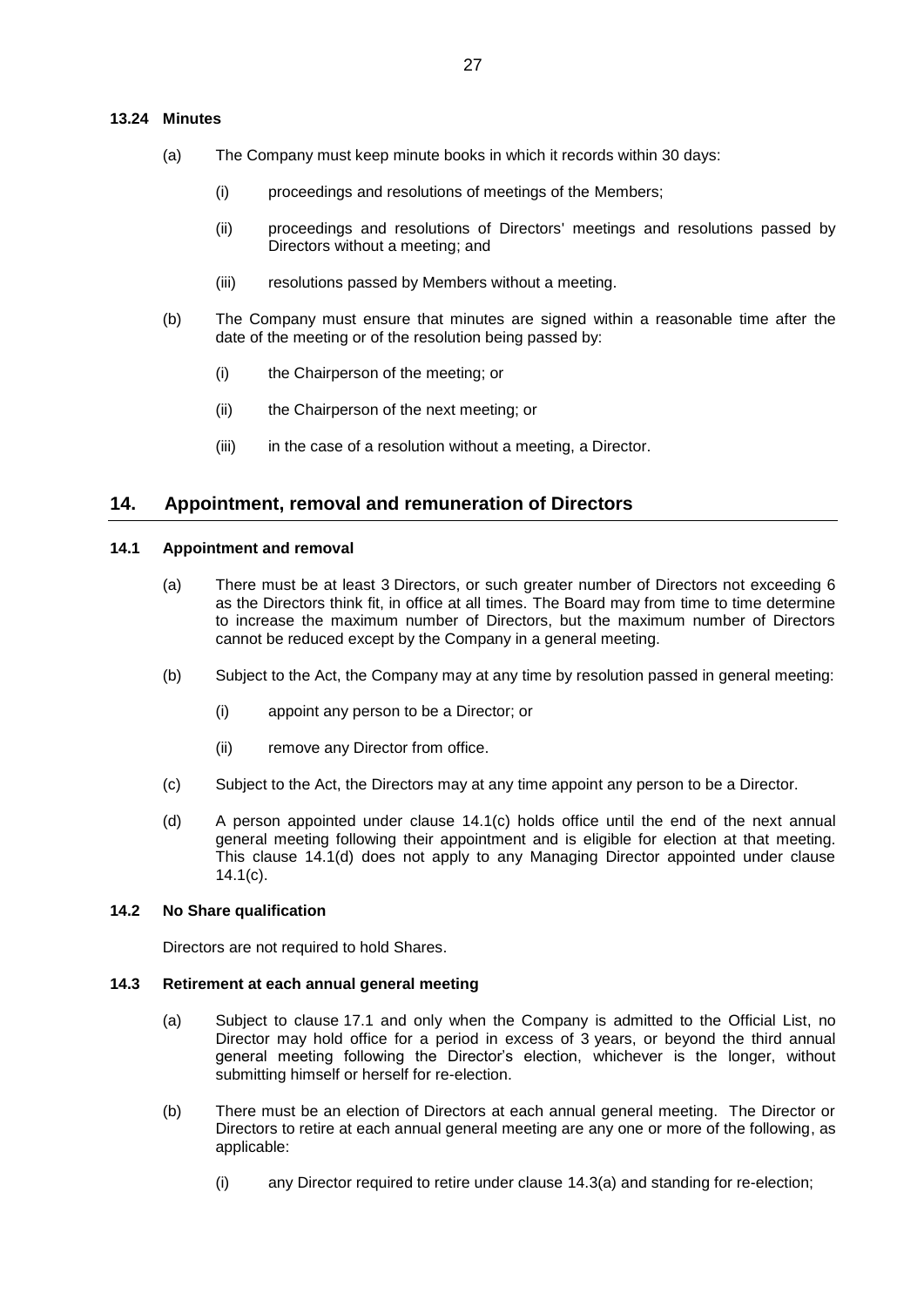- <span id="page-29-0"></span>(ii) any Director required to submit for election under clause [14.1\(d\);](#page-28-1)
- (iii) a person standing for election as a new Director; or
- (iv) if no person is standing for election or re-election under clauses [14.3\(b\)\(i\)](#page-28-3) to [14.3\(b\)\(iii\);](#page-29-0) then the Director who has been in office the longest since last being elected. Between Directors who were elected on the same day, the Director to retire will be decided by lot, unless the relevant Directors agree otherwise.
- (c) Clauses [14.3\(a\)](#page-28-2) and [14.3\(b\)](#page-28-4) do not apply to the Managing Director.
- (d) A retiring Director is eligible for re-election without needing to give any prior notice of an intention to submit for re-election and holds office as a Director until the end of the meeting at which the Director retires.
- (e) No person other than a retiring Director or a Director vacating office under clause [14.1\(d\)](#page-28-1) is eligible to be elected a Director at any general meeting unless a written notice of the person's nomination for election is given to the Company at least 35 Business Days (or in the case of a meeting that Members have requested the Directors to call, 30 Business Days) before the meeting.

#### <span id="page-29-2"></span>**14.4 Remuneration**

- (a) Subject to clause [14.4\(b\)](#page-29-1) and the Listing Rules, the Directors are entitled to be paid for their services as Directors such annual fees as the Directors determine, provided the annual fees do not exceed in aggregate the maximum sum that is from time to time approved by the Members in a general meeting.
- <span id="page-29-1"></span>(b) Clause [14.4\(a\)](#page-29-2) does not apply to the remuneration of the Managing Director and any other executive Directors. Remuneration payable by the Company and any entity under its control to the Managing Director and any other executive Directors must not be a commission on, or percentage of, profits or operating revenue.
- (c) The fees fixed under clause 14.4(a):
	- (i) are divided among the Directors in the proportions and on the basis as they may agree or, if they cannot agree, equally among them; and
	- (ii) are exclusive of any benefits which the Company may provide to Directors in satisfaction of legislative schemes including, without limitation, benefits provided under superannuation guarantee or similar schemes or any other benefit permitted by the Act or this Constitution.
- (d) Any Director may elect to have his or her remuneration paid in cash or in any other form agreed by the Director and the Company, such as superannuation contribution, motor vehicle payments, or any other form, subject always to being within the remuneration practices of the Company and compliant with the Listing Rules.
- <span id="page-29-4"></span>(e) The Directors are entitled to be paid or reimbursed (in accordance with the Company's policies applicable to the reimbursement of management expenses) for all travelling and other expenses properly incurred by them in attending and returning from any meeting of the Directors, meeting of any committee of the Directors, general meeting of the Company or otherwise in connection with the business of the Company.
- <span id="page-29-3"></span>(f) If, with the approval of the Directors, any Director performs extra services or makes any special exertions for the benefit of the Company, the Directors may approve the payment to that Director of special and additional remuneration as the Directors think fit, having regard to the value to the Company of the extra services or special exertions. Any remuneration paid under this clause [14.4\(f\)](#page-29-3) may be in addition to the fees paid in accordance with clause [14.4\(a\).](#page-29-2)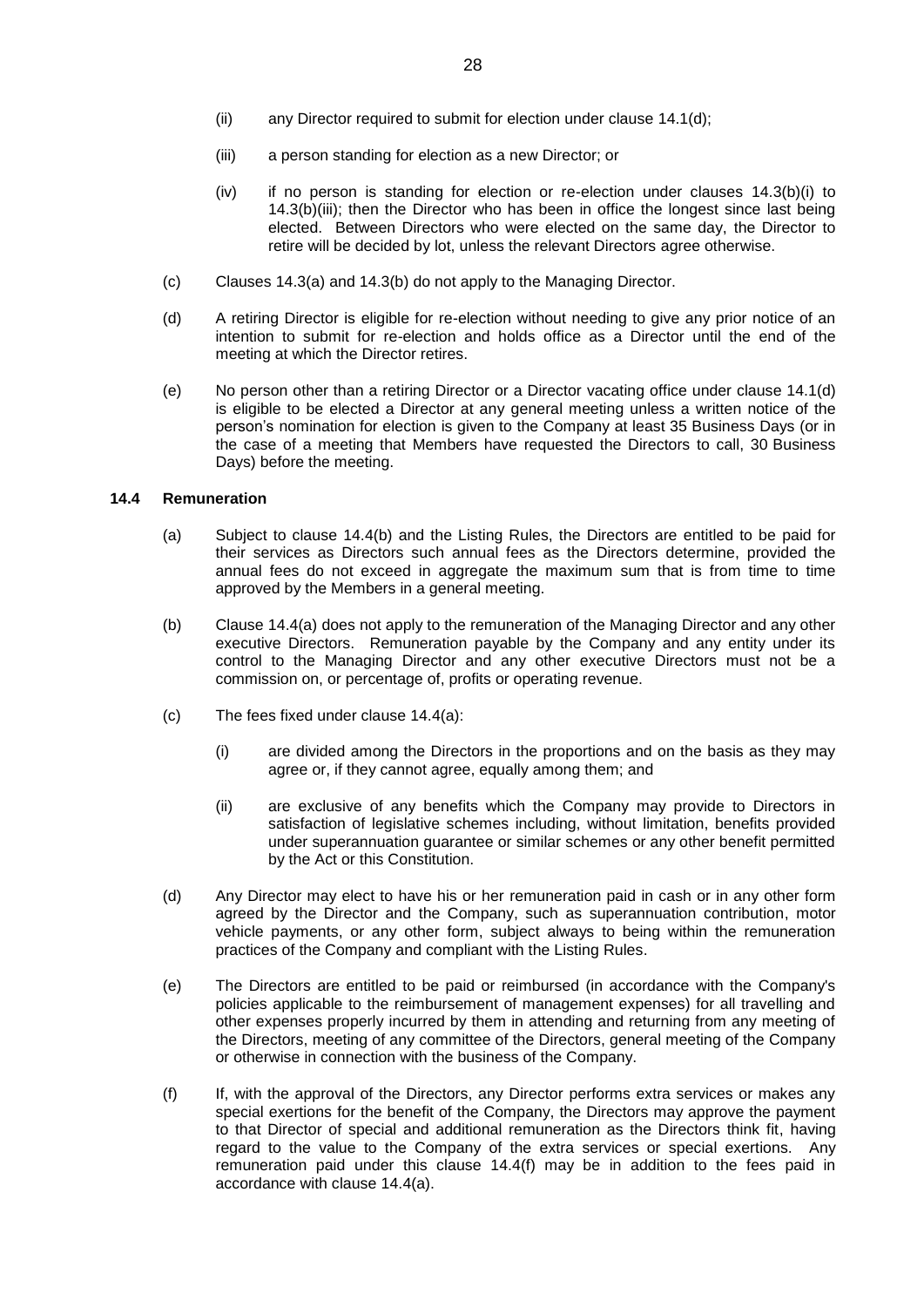- (g) A Director may be engaged by the Company in any other capacity (other than as auditor) and may be appointed on such terms as to remuneration, tenure of office and otherwise as may be agreed by the Directors.
- (h) Fees payable by the Company and any entity under its control to non-executive Directors are to be by fixed sum, and not by commission on, or percentage of, profits or operating revenue.

# **14.5 Vacation of office**

- (a) In addition to the circumstances in which the office of a Director becomes vacant:
	- (i) under the Act;
	- (ii) because of a resolution under clause 14.1(b)(ii); or
	- (iii) under clause 14.3,

the office of a Director becomes vacant if the Director:

- (iv) becomes of unsound mind or a person whose person or estate is liable to be dealt with in any way under the Law relating to mental health;
- (v) resigns by notice in writing to the Company;
- (vi) dies;
- (vii) is absent (and not represented by an alternate Director) from meetings of the Directors for a continuous period of 6 months without special leave of absence from the Directors and the Board resolves that his or her office be vacated; or
- (viii) is an employee of the Company or a related body corporate of the Company (including a Managing Director) and ceases to be an employee of the Company or a related body corporate of the Company.
- <span id="page-30-0"></span>(b) A Director whose office becomes vacant under clause [14.5\(a\)\(viii\)](#page-30-0) is eligible for reappointment or re-election as a Director of the Company.

# **14.6 Retiring allowance for Directors**

- <span id="page-30-1"></span>(a) Subject to the Act and the Listing Rules, the Company may:
	- (i) make any payment or give any benefit to any Director or any other person in connection with the Director's retirement, resignation from or loss of office or death while in office;
	- (ii) make contracts or arrangements with a Director or a person about to become a Director of the Company under which the Director or any person nominated by the Director is paid or provided with a lump sum payment, pension, retiring allowance or other benefit on or after the Director or person about to become a Director ceases to hold office for any reason;
	- (iii) make any payment under any contract or arrangement referred to in clause [14.6\(a\)\(ii\);](#page-30-1) and
	- (iv) establish any fund or scheme to provide lump sum payments, pensions, retiring allowances or other benefits for:
		- (A) Directors ceasing to hold office; or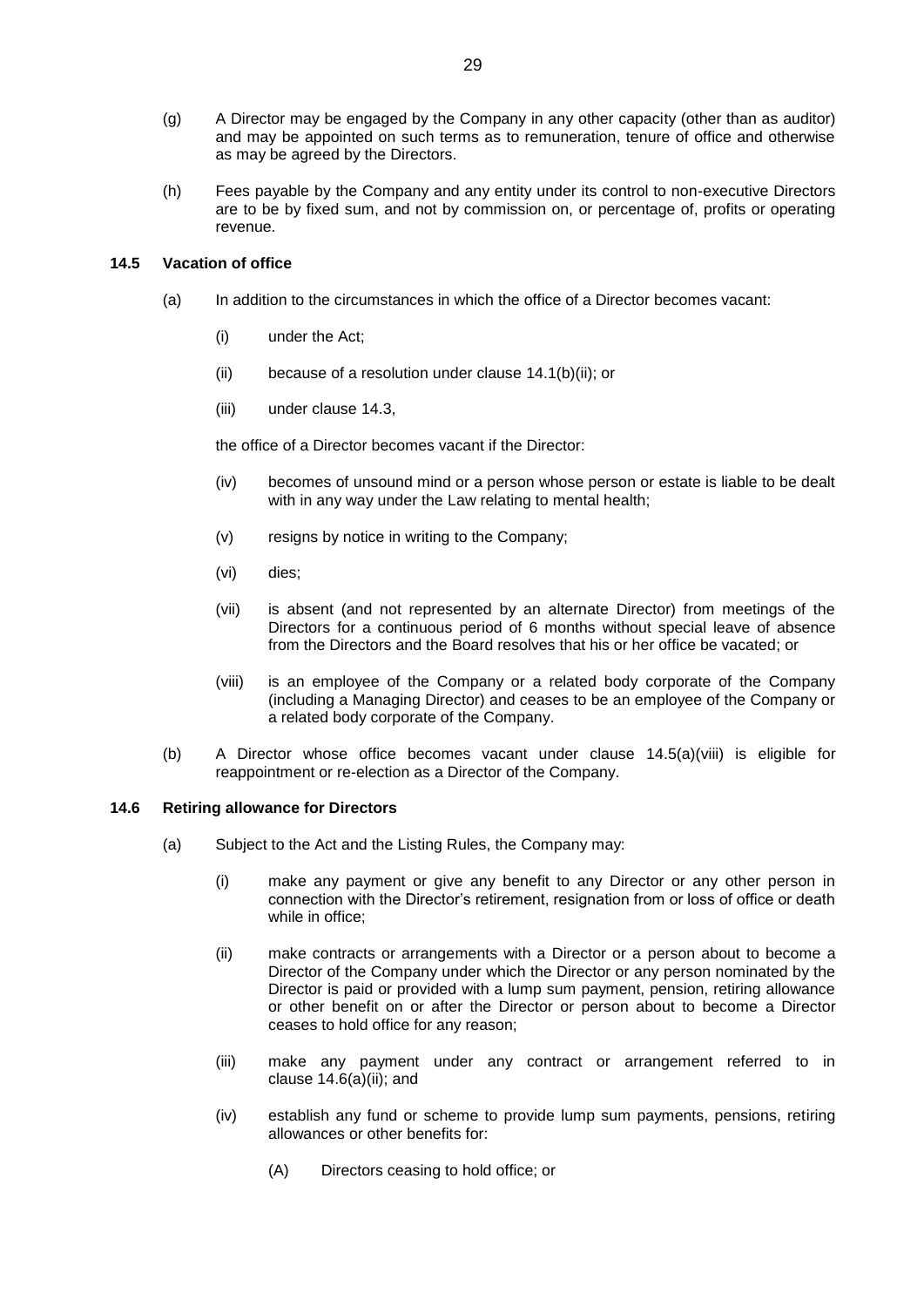(B) any person including a person nominated by the Director, in the event of the Director's death while in office,

and from time to time pay to the fund or scheme any sum as the Company considers necessary to provide those benefits.

- (b) The Company may impose any conditions and restrictions under any contract, arrangement, fund or scheme referred to in clause 14.6(a) as it thinks proper.
- (c) The Company may authorise any subsidiary to make a similar contract or arrangement with the subsidiary's directors and make payments under it or establish and maintain any fund or schemes, whether or not all or any of the directors of the subsidiary are also Directors of the Company.

# **15. Powers and duties of Directors**

# **15.1 Powers of Directors**

- (a) Subject to the Act and this Constitution, the Directors are responsible for managing the business of the Company and may exercise all powers of the Company which are not required to be exercised by the Company in a general meeting by the Act or this Constitution.
- (b) Without limiting the generality of clause 15.1(a), the Directors may exercise all the powers of the Company to:
	- (i) borrow or raise money;
	- (ii) grant security over any property or business of the Company or all or any of its uncalled capital;
	- (iii) pay interest on any debt due by the Company; and
	- (iv) issue debentures or give any other security for a debt, liability or obligation of the Company or of any other person.

# **15.2 Appointment of attorneys and representatives**

- (a) The Directors may, by power of attorney or by general or specific appointment, appoint such person or persons to be an attorney or representative of the Company for the purposes, with the powers, authorities and discretions vested in or exercisable by the Directors for any period and subject to any conditions as they think fit.
- (b) Any appointment under clause 15.2(a) may be made on terms for the protection and convenience of persons dealing with any such attorney or representative as the Directors think fit and may also authorise an attorney or representative to delegate all or any of the powers, authorities and discretions vested in the attorney or representative.

# **15.3 Negotiable instruments and electronic payments**

- (a) All negotiable instruments of the Company are to be executed by the persons and in the manner determined by the Directors from time to time.
- (b) All electronic payments by the Company are to be made or authorised in the manner determined by the Directors from time to time.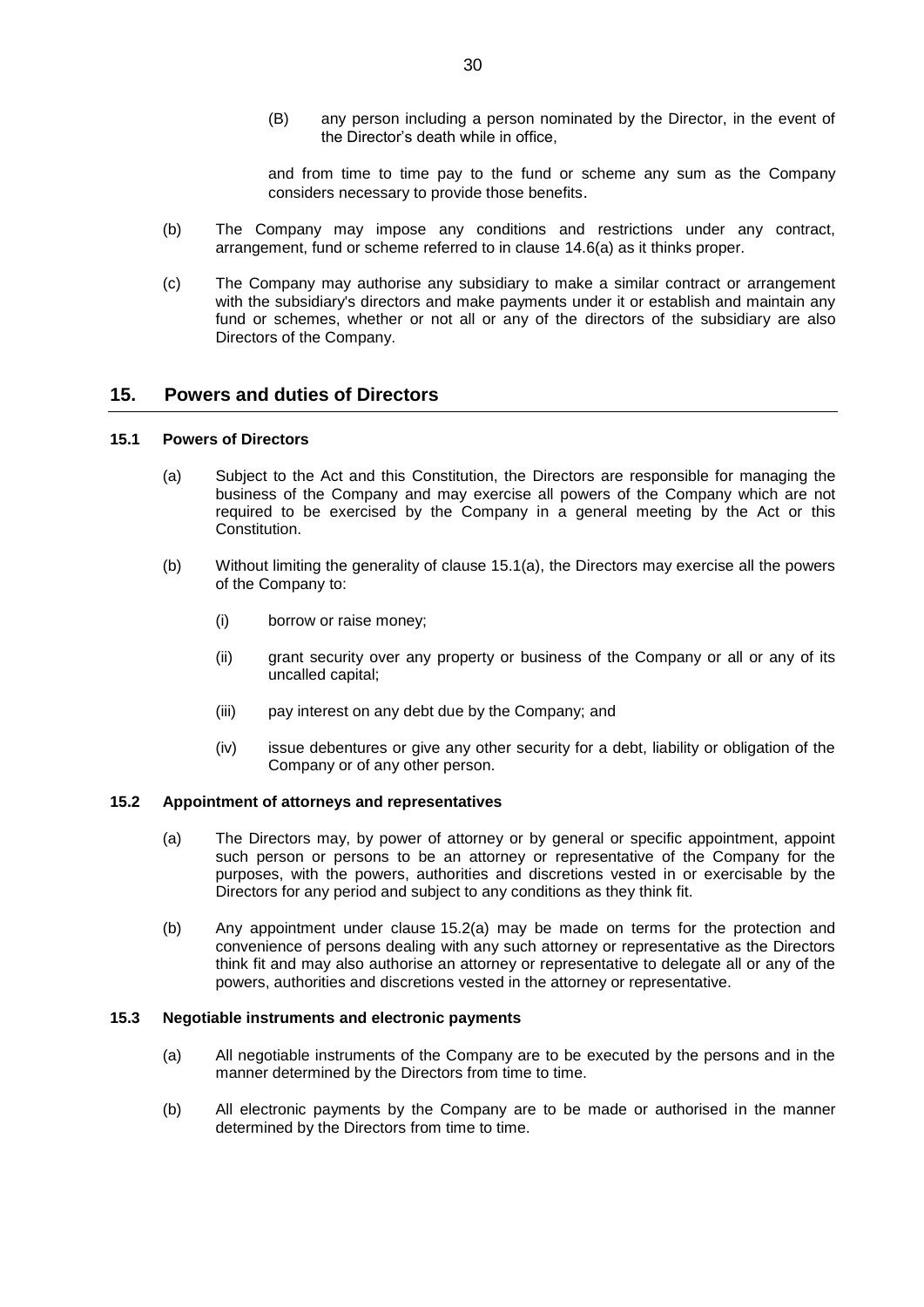# **16. Proceedings of Directors**

# **16.1 Proceedings**

- (a) The Directors may meet together for the dispatch of business and adjourn and otherwise regulate their meetings as they think fit.
- (b) A Director may at any time, and the Secretary must on the request of a Director, convene a meeting of the Directors.
- (c) Reasonable notice of the place, date and hour of every meeting of the Directors must be given to every Director. Where any Director is for the time being outside Australia, notice need only be given to that Director if contact details have been given, but notice must always be given to any alternate Director in Australia whose appointment by that Director is for the time being in force.

# **16.2 Meetings by telecommunications**

The Directors may hold a valid meeting using any medium by which each of the Directors can simultaneously hear all the other participants (including telephone and video conferencing), and in that case:

- (a) the participating Directors are taken to be present at the meeting for the purposes of this Constitution concerning meetings of Directors;
- (b) the meeting is taken to be held where the Chairperson of the meeting is; and
- (c) all proceedings of the Directors conducted in that manner are as valid and effective as if conducted at a meeting at which all of them were present in person.

# **16.3 Quorum at meetings**

At a meeting of Directors, the number of Directors whose presence is necessary to constitute a quorum is the number determined by the Directors and, if not so determined, is 3 Directors entitled to vote.

# <span id="page-32-0"></span>**16.4 Chairperson of Directors**

- (a) The Directors may elect one of their number as their Chairperson and may decide the period during which the Chairperson is to hold that office.
- <span id="page-32-1"></span>(b) Where a meeting of Directors is held and:
	- (i) a Chairperson has not been elected as provided by clause 16.4(a); or
	- (ii) the Chairperson is not present within 15 minutes of the time appointed for the holding of the meeting or is unwilling to act as chair,

the Directors present must elect one of their number to chair the meeting.

(c) Where a person is appointed to chair a meeting under clause [16.4\(b\),](#page-32-1) in relation to that meeting, references to the Chairperson in this Constitution include a reference to that person.

# **16.5 Proceedings at meetings**

(a) Subject to this Constitution, questions arising at a meeting of Directors are decided by a majority of votes of Directors present in person or by their alternate director (if any) and voting and for all purposes any such decision is taken to be a decision of the Directors.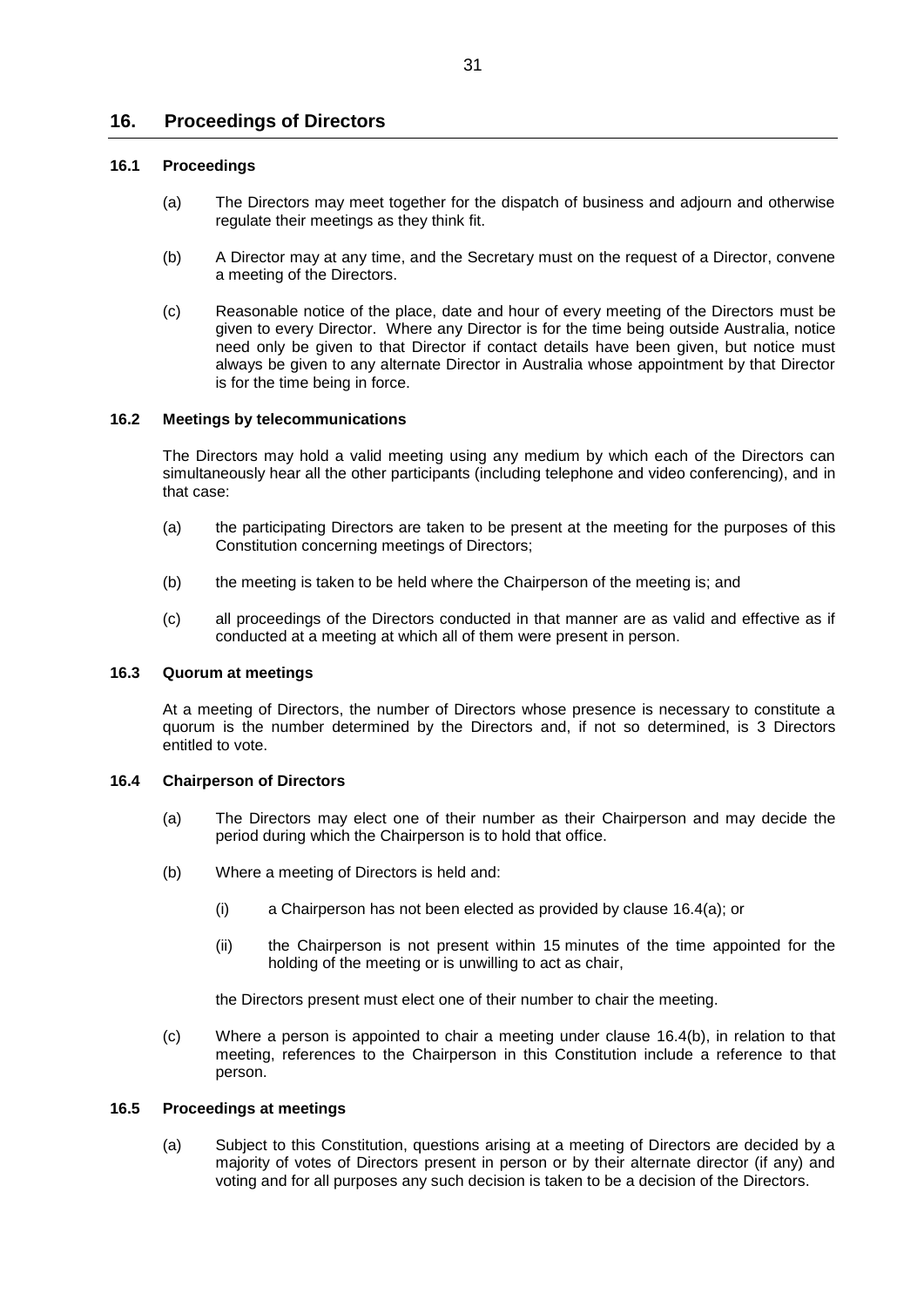(b) In the case of an equality of votes, the Chairperson of the meeting has a second or casting vote in addition to the Chairperson's deliberative vote.

# <span id="page-33-0"></span>**16.6 Disclosure of interests**

- (a) A Director is not disqualified by the Director's office from contracting with the Company in any capacity.
- (b) A contract or arrangement made by the Company with a Director or in which a Director is in any way directly or indirectly interested may not be avoided merely because the Director is a party to or interested in it.
- (c) A Director is liable to account to the Company for any profits derived in respect of a matter in which the Director has a material interest, merely because of the Director's office or the fiduciary relationship it entails, unless the Director:
	- (i) declares the Director's interest in the matter as soon as practicable after the relevant facts come to the Director's knowledge; and
	- (ii) does not breach this Constitution or the Act in relation to the matter.
- (d) A general notice stating:
	- (i) that the Director is an officer or member of a specified body corporate or firm; and
	- (ii) the nature and extent of the Director's interest in that body corporate or firm in a matter involving the Company and that body corporate or firm,

is sufficient declaration of the Director's interest, provided the extent of that interest is at the time of first consideration of the matter by the Directors no greater than was stated in the notice.

- (e) Except as permitted by the Act and the Listing Rules, a Director must not:
	- (i) participate in and vote at; or
	- (ii) be present while the matter is being considered,

at a meeting of the Directors at which there is considered any matter in which the Director has a direct or indirect material interest or any lesser interest.

(f) Subject to compliance with this clause [16.6](#page-33-0) and the Act, a Director who is interested in any contract or arrangement is not prevented from signing, affixing or witnessing the affixing of a seal to the document evidencing the contract or arrangement by virtue of that interest.

# **16.7 Alternate Directors and attendance by proxy**

- (a) A Director may, with the approval of a majority of the Directors (other than the appointor), appoint a person (whether a Director or Member or otherwise) to be an alternate Director in the Director's place during any period that the Director thinks fit. The appointment of an alternate Director in accordance with this clause is effected by the approval of the Directors (other than the appointor) of a written notice of appointment signed by the appointor and delivered to the Company.
- (b) An alternate Director is entitled to notice of meetings of the Directors and, if the appointor is not present at such a meeting, is entitled to attend, participate and vote in the Director's stead.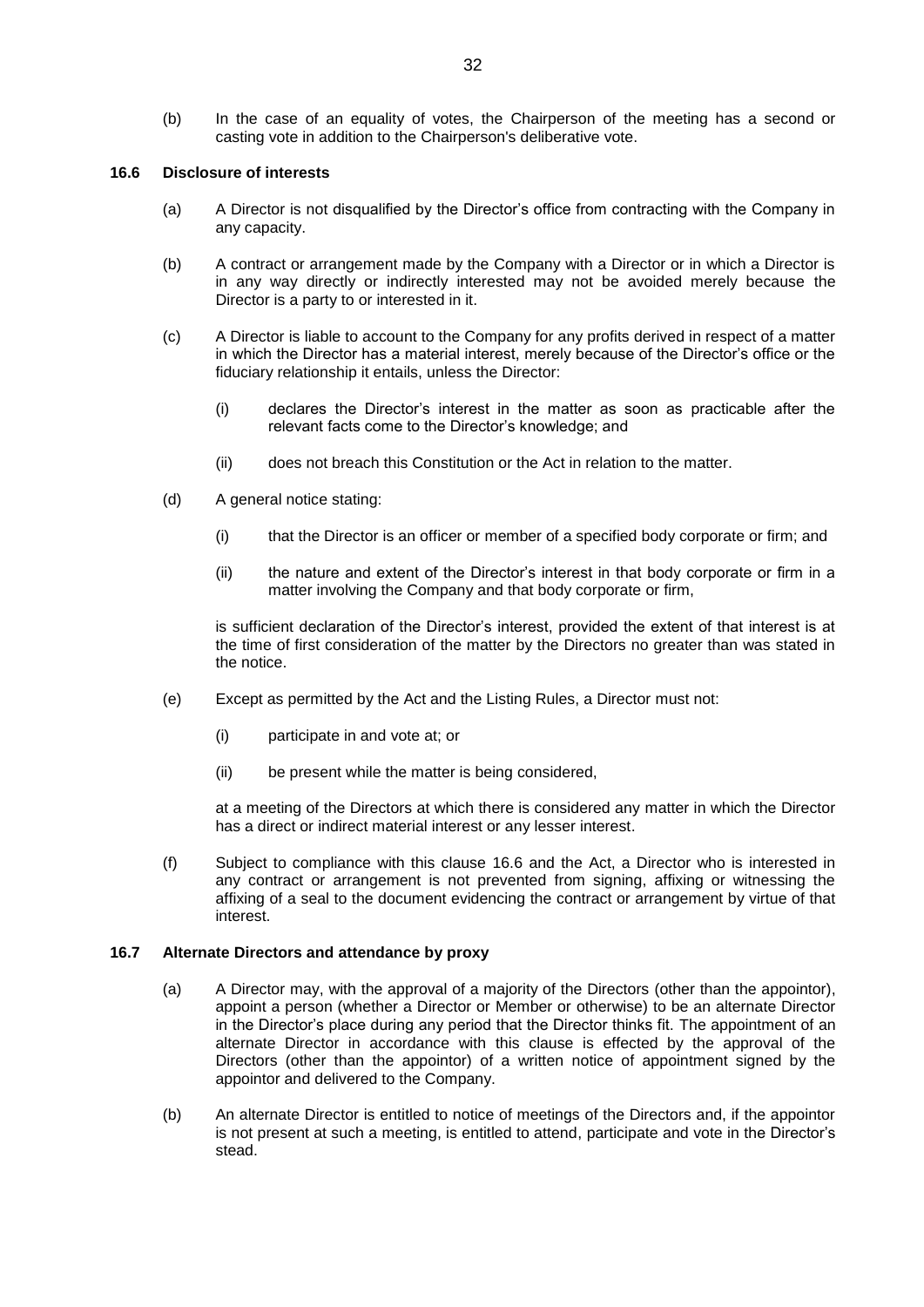- (c) An alternate Director may exercise all the powers and perform all the duties of the appointor, except the power to appoint an alternate Director. The exercise of any power by the alternate Director is as officer of the Company and not as agent of the appointor and the alternate Director is responsible to the Company for his or her own acts and omissions.
- (d) Where the alternate is another Director, that Director is entitled to cast a deliberative vote on the Director's own account and on account of each person by whom the Director has been appointed as an alternate Director.
- (e) The appointment of an alternate Director:
	- (i) may be terminated or suspended at any time by the appointor even if the period of the appointment of the alternate Director has not expired and is effected by delivery of a written notice signed by the appointor to the Company; and
	- (ii) terminates automatically if the appointor vacates office as a Director.
- (f) Except for reimbursement of expenses in accordance with clause [14.4\(e\),](#page-29-4) an alternate Director is not entitled to receive additional remuneration for acting as alternate Director, except to the extent that the Directors otherwise determine. Any additional remuneration that is paid to an alternate Director must be deducted from the remuneration of the appointor.
- (g) An alternate Director is not taken into account in determining the number of Directors or rotation of Directors.
- (h) A Director may attend and vote by proxy at any meeting of the Directors provided that such proxy is a Director of the Company and has been appointed in writing signed by the appointing Director. Such appointment may be general or for any particular meeting or meetings.

# **16.8 Vacancies**

If the number of Directors is reduced below the minimum set by the Act:

- (a) for so long as their number is sufficient to constitute a quorum, the remaining Directors may act; and
- (b) if the number of remaining Directors is not sufficient to constitute a quorum, the remaining Director or Directors may act only for the purpose of increasing the number of Directors to the minimum number required under this Constitution to constitute a quorum or for calling a general meeting, but for no other purpose.

# **16.9 Committees**

- (a) The Directors may delegate any of their powers to a committee or committees consisting of any number of them and such other persons as the Directors from time to time think fit.
- (b) A committee to which any powers have been delegated must exercise the delegated powers in accordance with any directions of the Directors. A power so exercised is taken to be exercised by the Directors.
- (c) Clauses 16.1, 16.2, 16.4 and 16.5 apply to any committee as if each reference in those clauses to the Directors was a reference to the members of the committee and each reference to a meeting of Directors were to a meeting of the committee.
- (d) Subject to clause 16.10(c), minutes of all the proceedings and decisions of every committee must be made, entered and signed in the same manner in all respects as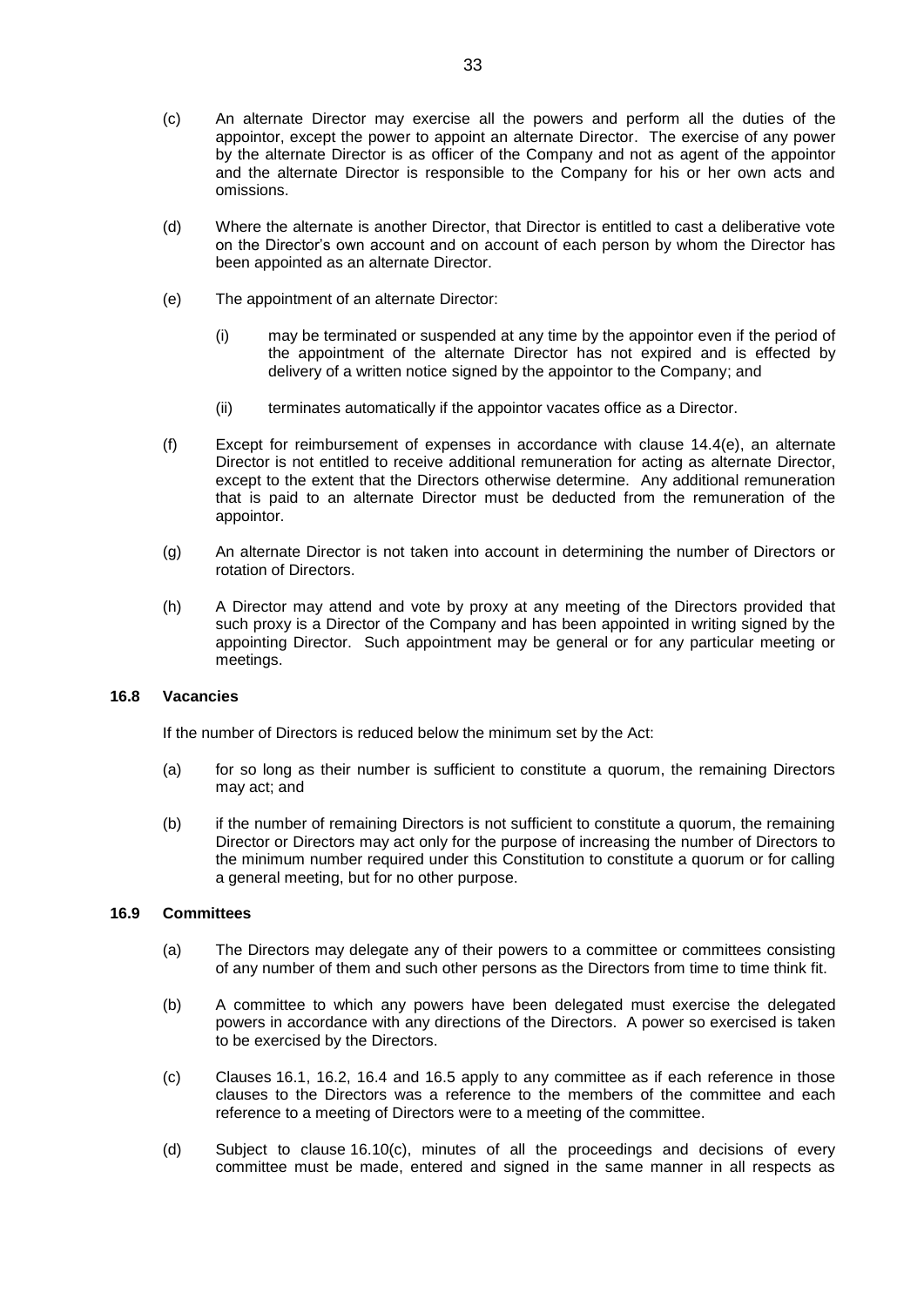minutes of proceedings of the Directors are required by the Act to be made, entered and signed.

### **16.10 Written resolutions**

- (a) If a document:
	- (i) states that the signatories to it are in favour of a resolution;
	- (ii) sufficiently identifies the terms of the resolution; and
	- (iii) is signed by all the Directors entitled to vote on that resolution,

a resolution in those terms is taken to be passed at a meeting of the Directors held at the time when the document was signed by the last Director to do so.

- (b) For the purposes of clause 16.10(a):
	- (i) two or more separate documents containing statements in identical terms each being signed by one or more Directors together are taken to constitute one document containing a statement in those terms signed by those Directors on the respective days on which they signed the separate documents;
	- (ii) a reference to all the Directors does not include a reference to an alternate Director whose appointor has signed the document, but an alternate Director may sign the document in the place of the appointor; and
	- (iii) a signed document may be transmitted to the Company by facsimile or electronic message which is expressed to be sent by or on behalf of a Director or alternate Director. The document is taken to be signed by that Director or alternate Director at the time of receipt of the facsimile or electronic message by the Company in legible form.
- (c) Where a committee consists of one Director only, a document signed by that Director and recording a decision of the committee is valid and effective as if it were a decision made at a meeting of that committee and that document constitutes a minute of that decision.

#### **16.11 Minutes**

Minutes of Directors' meetings and resolutions passed by Directors without a meeting must be kept in accordance with clause [13.24.](#page-28-5)

#### **16.12 Defects in appointments**

- (a) All acts done by any meeting of the Directors, committee of Directors, or person acting as a Director are as valid as if each person was duly appointed and qualified to be a Director or a member of the committee.
- (b) Clause 16.12(a) applies even if it is afterwards discovered that there was some defect in the appointment of a person to be a Director or a member of a committee or to act as a Director or that a person so appointed was disqualified.

# <span id="page-35-0"></span>**17. Managing Director**

#### <span id="page-35-2"></span><span id="page-35-1"></span>**17.1 Power to appoint Managing Director**

(a) The Directors may appoint any person to the office of Managing Director for the period and on the terms they think fit, including the grant of power for the Managing Director to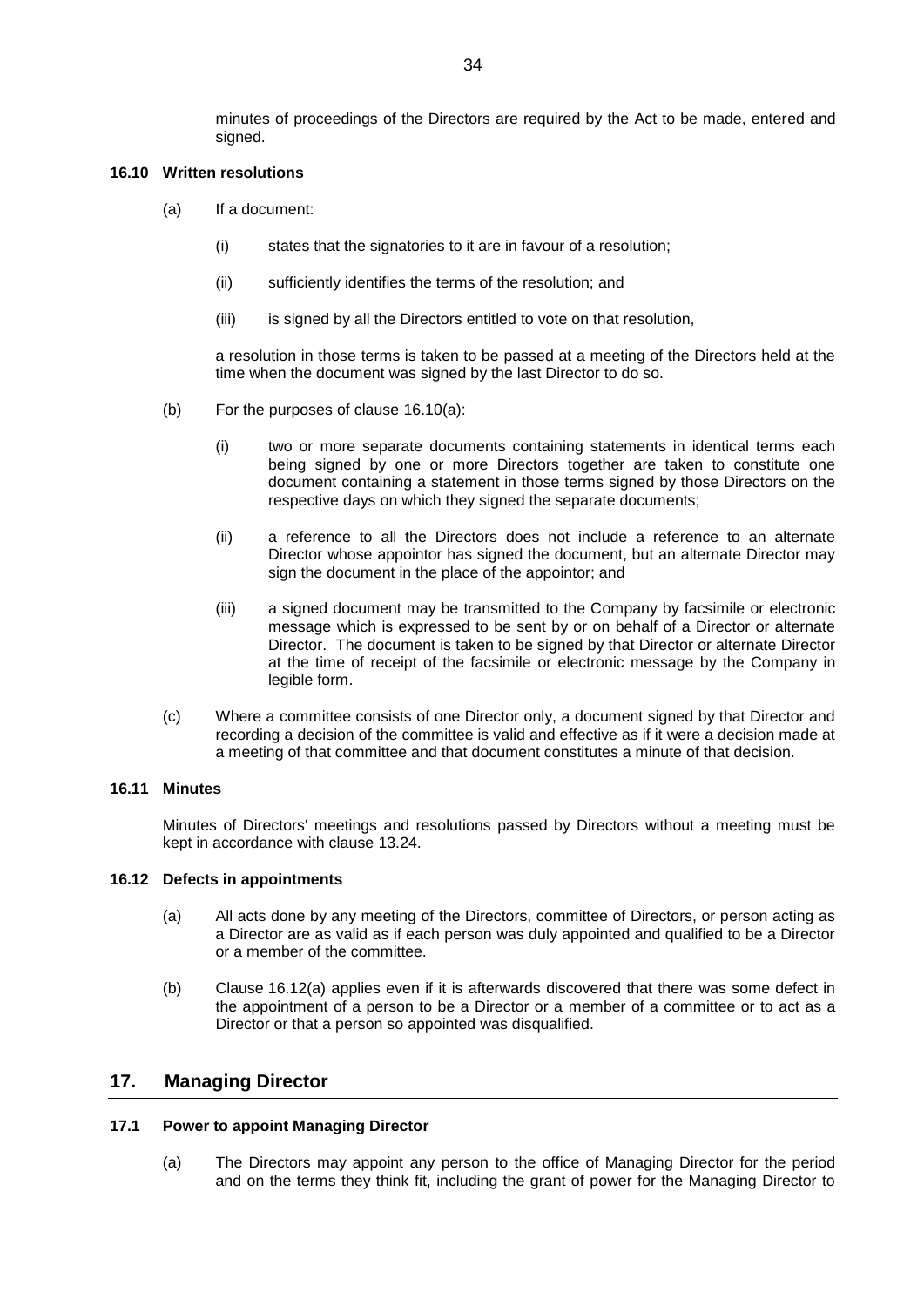delegate all or part of his or her authorities to another Director during any temporary absence. Subject to the terms of any agreement entered into in a particular case, the Directors may at any time revoke any appointment of a Managing Director.

- (b) The Managing Director's appointment automatically terminates if the Managing Director ceases for any reason to be a Director.
- (c) Subject to clause [17.1\(a\),](#page-35-2) clause [14.3](#page-28-6) does not apply to a Managing Director.

# <span id="page-36-0"></span>**17.2 Delegation of powers to Managing Director**

- (a) The Directors may, on the terms and conditions and with any restrictions as they think fit, confer on the Managing Director any of the powers exercisable by them.
- (b) Any powers so conferred may be concurrent with the powers of the Directors.
- (c) The Directors may at any time withdraw or vary any of powers conferred on the Managing Director under clause [17.2\(a\).](#page-36-0)

# **18. Secretaries and other officers**

# **18.1 Secretaries**

- (a) There must be at least 1 Secretary in office at all times. A Secretary of the Company holds office on the terms and conditions, as to remuneration and otherwise, as the Directors decide.
- (b) The Directors may at any time terminate the appointment of a Secretary.

# **18.2 Other officers**

- (a) The Directors may from time to time:
	- (i) create any other position or positions in the Company with the powers and responsibilities as the Directors may from time to time confer; and
	- (ii) appoint any person, whether or not a Director, to any position or positions created under clause 18.2(a)(i).
- (b) The Directors at any time may terminate the appointment of a person holding a position created under clause 18.2(a)(i) and may abolish the position.

# **19. Execution of documents**

- (a) The Company may execute documents in any way permitted by Law.
- (b) If the Company has a seal, it may execute documents by affixing the seal to the document where the affixing of the seal is witnessed by:
	- (i) 2 Directors of the Company; or
	- (ii) at least 1 Director and a Secretary or a person authorised by the Directors to witness the affixing of the seal.
- (c) The Company may have a common seal, a duplicate common seal and one or more other seals for specific purposes, each appropriately identified on its face.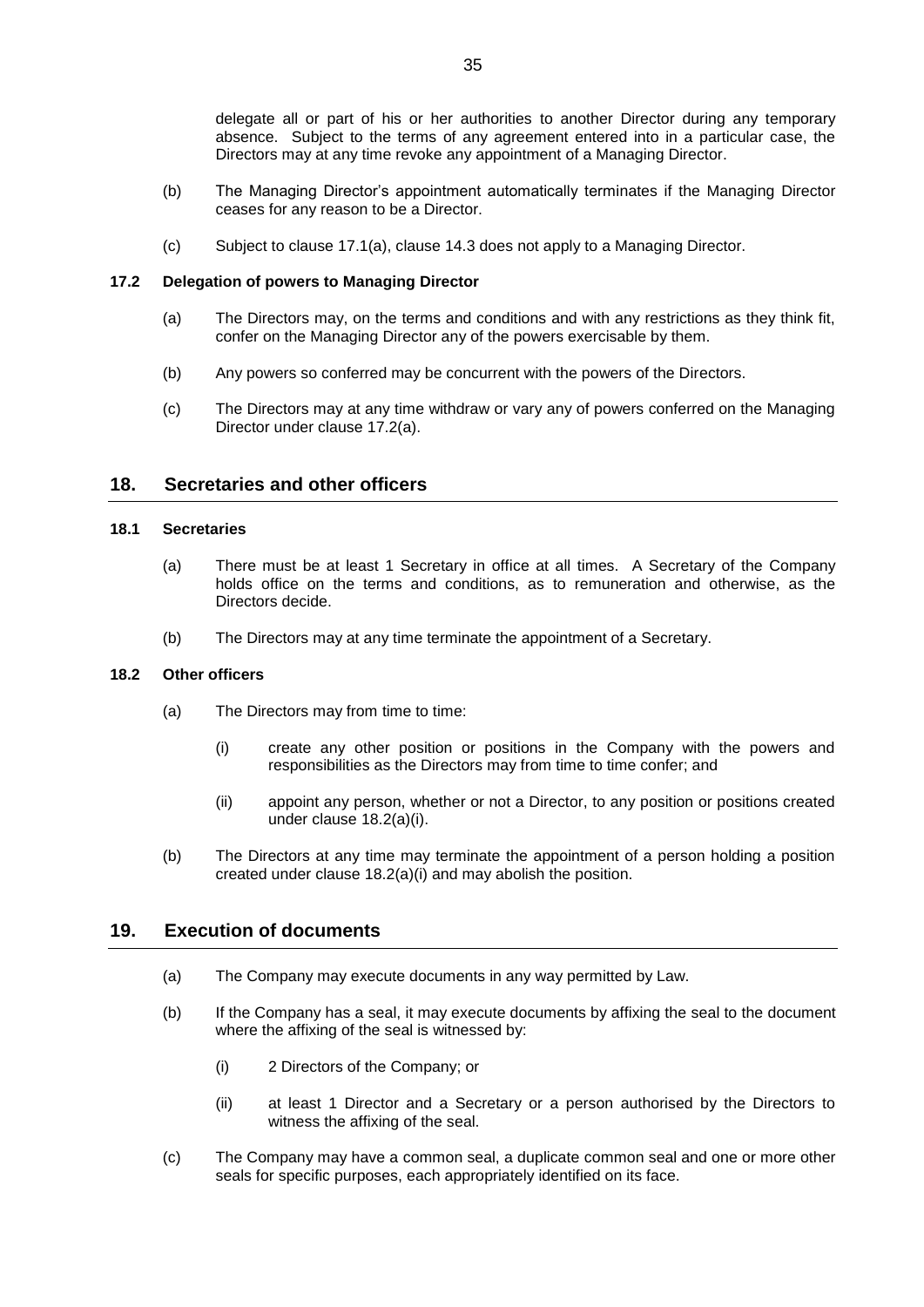(d) A seal may be used only by the authority of the Directors, or of a committee of the Directors authorised by the Directors to authorise the use of the seal.

# **20. Financial Reports and audit**

#### **20.1 Company must keep records**

The Board must cause the Company to keep written financial records that:

- (a) correctly record and explain its transactions, financial position and performance; and
- (b) would enable true and fair financial statements to be prepared and audited,

and must allow a Director and auditor to inspect those records at all reasonable times.

#### **20.2 Financial reporting**

The Board must cause the Company to prepare a financial report and a directors' report that comply with Part 2M.3 of the Act and must report to members in accordance with section 314 of the Act no later than the deadline set by section 315 of the Act.

# **20.3 Audit**

The Board must cause the Company's financial report for each financial year to be audited and obtain an auditor's report.

# **21. Inspection of records**

# **21.1 Inspection of records**

- (a) The Directors may, subject to the Act, decide whether and to what extent, at which time and places and under what conditions, the accounting and other books and records of the Company will be open to inspection by Members.
- (b) A Member other than a Director has no right to inspect any document of the Company except as provided by Law or as authorised by the Directors.

# **22. Dividends, reserves and distributions**

#### **22.1 Power to pay Dividends**

- (a) Subject to the Act and to any special rights or restrictions attached to any Shares, the Directors may resolve to:
	- (i) pay any Dividend they think appropriate; and
	- (ii) fix the time for payment.
- (b) The Company must not pay interest on unpaid Dividends.

# **22.2 Crediting of Dividends**

(a) Subject to any special rights or restrictions attached to any Shares and clause [9.1\(c\),](#page-13-2) every Dividend: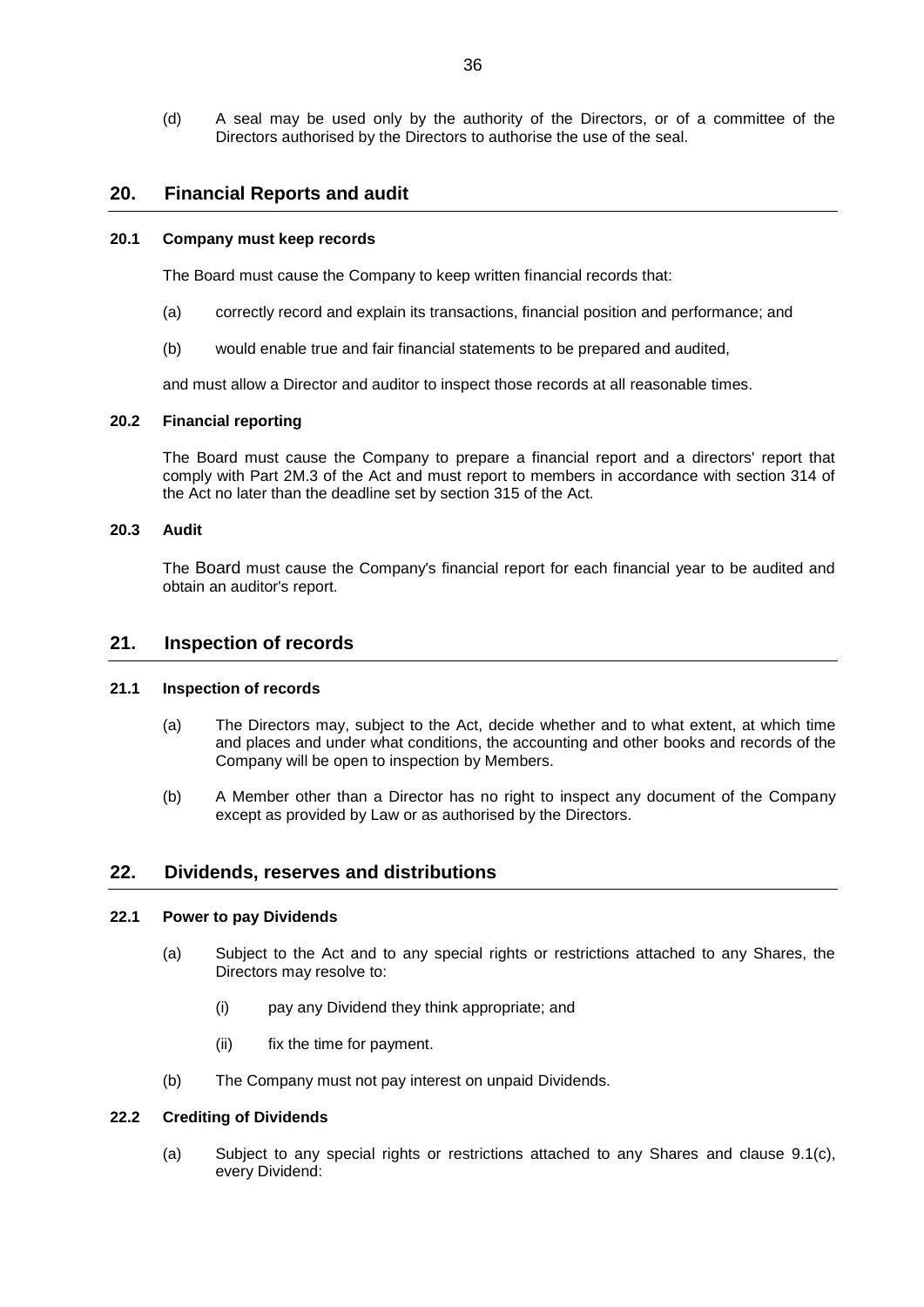- (i) must be paid equally on all fully paid Shares (which were fully paid for the entire period to which the Dividend relates); and
- (ii) for all partly paid Shares and Shares which were not fully paid for the entire period to which the Dividend relates, must be apportionable and paid proportionately to the amounts paid for the Shares during any part or parts of the period in respect of which the Dividend is paid.
- (b) Unless the Directors decide otherwise, an amount paid on a Share in advance of a call is not taken for the purposes of clause 22.2(a) to be paid on the Shares.
- (c) Subject to any special rights or restrictions attached to any Shares, the Directors may from time to time resolve that Dividends are to be paid out of a particular source or particular sources, and where the Directors so resolve, they may, in their absolute discretion:
	- (i) allow any Member to elect from which specified sources that particular Member's Dividend may be paid by the Company; and
	- (ii) where such elections are permitted and a Member fails to make such an election, the Directors may, in their absolute discretion, identify the particular source from which Dividends are payable.

# **22.3 Reserves**

- (a) The Directors at their discretion may, at any time, set aside out of the profits of the Company as reserves any sums as they think proper, which sums may be applied for any proper purpose.
- (b) The reserves may either be employed in the business of the Company or be placed in any investments as the Directors decide.
- (c) The Directors may, without placing them to any reserve, carry forward any profits which they may think prudent not to distribute by way of Dividend.

# **22.4 Deduction of unpaid amounts**

The Directors may deduct from any Dividend payable to a Member all sums of money presently payable by the Member to the Company on account of calls or otherwise in relation to Shares in the Company.

# **22.5 Distribution in kind**

- (a) The Directors may by resolution, direct payment of any Dividend wholly or partly by the distribution of specific assets, including, without limitation, paid up Shares in the Company or other securities or debentures of the Company or any other body corporate.
- (b) Where a difficulty arises in regard to a distribution under clause 22.5(a) the Directors may:
	- (i) settle the matter as they think fit and fix the value for distribution of the specific assets or any part of those assets;
	- (ii) decide that cash payments are to be made to any Member or Members on the basis of the value so fixed in order to adjust the rights of all parties; or
	- (iii) vest any specific assets in trustees.

# **22.6 Payment of distributions**

(a) Any Dividend, interest or other money payable in cash in respect of Shares may be paid, at the Directors discretion and at the sole risk of the intended recipient: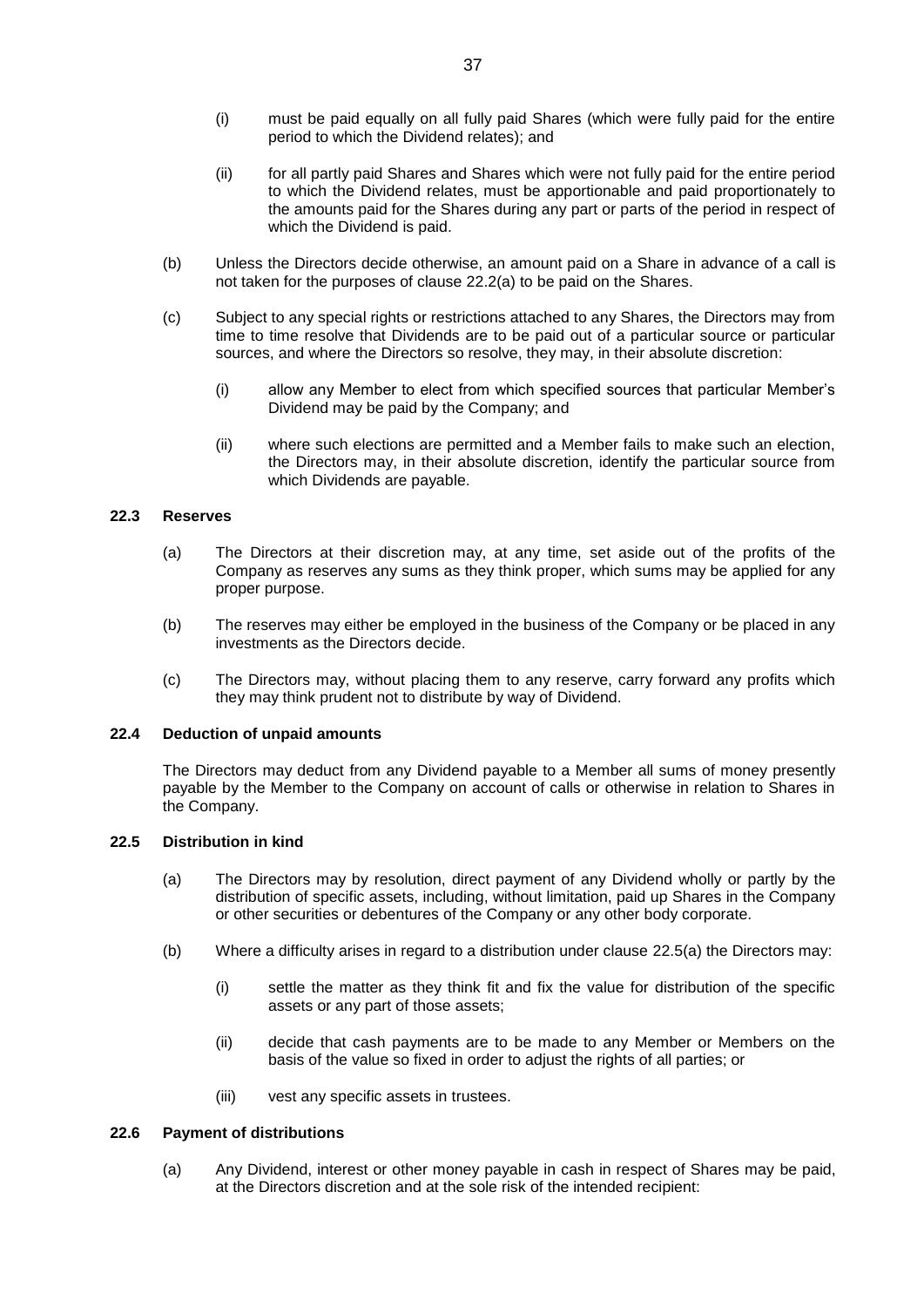- (i) by cheque sent through the post directed to:
	- (A) the address of the Member as shown in the Register or, in the case of joint holders, to the address shown in the Register as the address of the joint holder first named in that Register; or
	- (B) to any other address as the Member or joint holders in writing directs or direct; or
- (ii) by electronic funds transfer to an account with a bank or other financial institution nominated in writing by the Member and acceptable to the Company; or
- (iii) by any other means determined by the Directors.
- (b) The Directors may decide to use different payment methods for different Members.
- (c) Subject to the Act, all unclaimed Dividends may be invested or otherwise used by the Directors for the benefit of the Company until claimed, or may be disposed of according to Law.

# **23. Capitalisation of profits**

# <span id="page-39-1"></span>**23.1 Capitalisation**

The Directors may resolve:

- (a) to capitalise any sum, being the whole or a part of the amount for the time being standing to the credit of any reserve account, profit and loss account or otherwise available for distribution to Members; and
- <span id="page-39-0"></span>(b) that the sum be applied, in any of the ways mentioned in clause 23.2, for the benefit of Members in full satisfaction of their interest in the capitalised sum, in the proportions to which those Members would have been entitled in a distribution of that sum by way of Dividend or, if there is no such proportional entitlement, as the Directors determine.

#### **23.2 Manner in which sums applied**

The ways in which a sum may be applied for the benefit of Members under clause [23.1\(b\)](#page-39-0) are:

- (a) in paying up any amounts unpaid on the Shares held by the Members;
- (b) in paying up in full unissued Shares or debentures or debenture stock to be issued to Members as fully paid;
- (c) partly as mentioned in clause  $23.2(a)$  and partly as mentioned in clause  $23.2(b)$ ;
- (d) in accordance with any bonus share plan adopted by the Company; or
- (e) any other application permitted by the Act.

#### **23.3 Participation by holders of partly paid shares**

Where the conditions of issue of a partly paid share so provide, the holder may participate in any application of a sum under clause 23.2 to a greater extent than would have been the case had those funds been distributed by Dividend, but not to any greater extent than permitted by the terms of issue.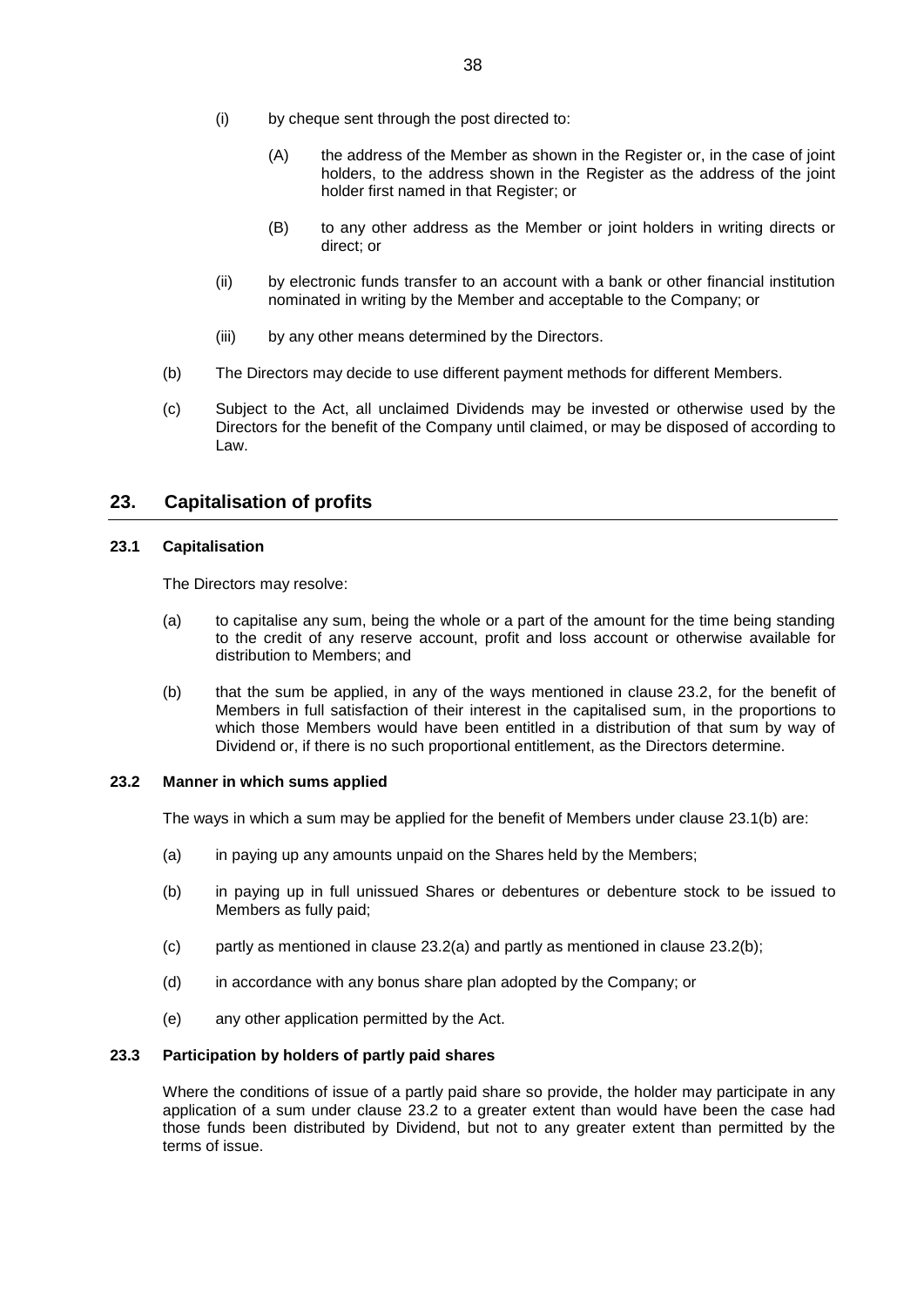#### **23.4 Powers of Directors**

The Directors must do all things necessary to give effect to a resolution referred to in clause [23.1](#page-39-1) and, in particular, to the extent necessary to adjust the rights of the Members amongst themselves, may:

- (a) fix the value for distribution of the specific assets or any part of those assets;
- (b) make cash payments in cases where Shares or debentures or debenture stock become issuable in fractions, or determine that fractions may be disregarded;
- (c) vest any cash or specific assets in trustees on trust for the persons entitled as they think fit; or
- (d) authorise any person to make an agreement with the Company on behalf of all the Members entitled to any further Shares or debentures or debenture stock on the capitalisation providing for:
	- (i) the issue to them of any further Shares or debentures or debenture stock, credited as fully paid up; or
	- (ii) the payment by the Company on their behalf of all or any part of the amounts remaining unpaid on their existing Shares by the application of their respective proportions of the sum resolved to be capitalised,

and any agreement made under that authority is effective and binding on all the Members concerned.

# <span id="page-40-1"></span>**24. Dividend reinvestment and Share plans**

# **24.1 Directors may establish plans for Members**

The Directors may establish one or more plans under which each participating Member may elect, as provided in the plan:

- (a) that Dividends to be paid in respect of some or all of the Shares from time to time held by the Member may be satisfied by the issue of fully paid ordinary Shares;
- (b) that Dividends are not to be determined or paid in respect of some or all of the Shares from time to time held by the Member, but that the Member is to receive fully paid ordinary Shares or some other form of distribution as the Directors determine; or
- (c) such other options as the Directors consider appropriate,

and the Directors may vary, suspend or terminate any such plan.

# <span id="page-40-0"></span>**24.2 Implementing plans**

Any such plan has effect in accordance with its terms and the Directors may do all things necessary and convenient for the purpose of implementing the plan, including, subject to applicable Law, making each allotment of Shares and each necessary appropriation, capitalisation, application, payment and distribution of funds.

#### **24.3 Where not all Members or holders participate**

For the purpose of giving effect to any such plan, the appropriations, capitalisations, applications, payments and distributions authorised by clause [24.2](#page-40-0) may be made and the powers of the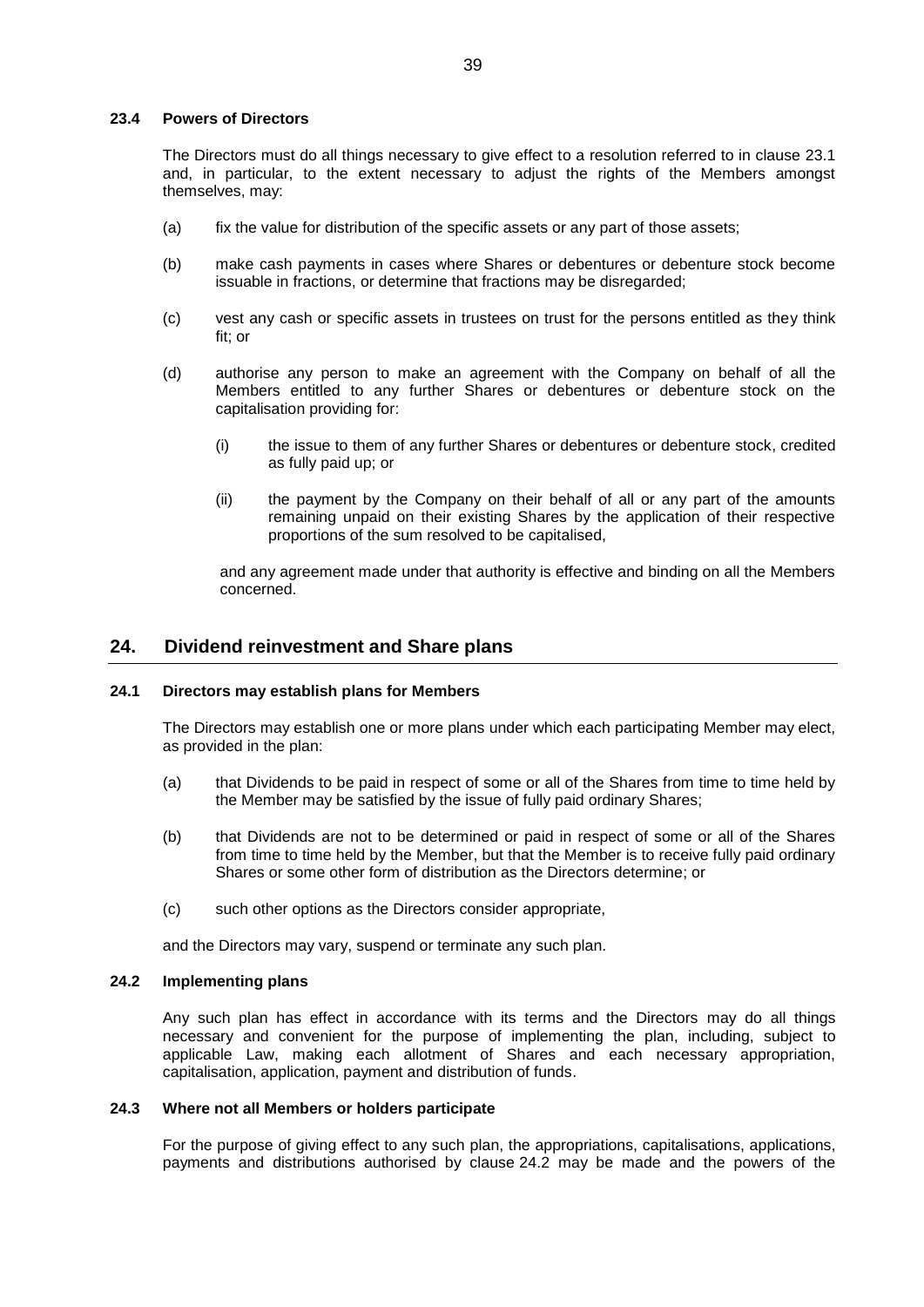Directors under this clause [24](#page-40-1) may be exercised (with such adjustments as may be required) even if only some of the Members or holders of Shares of any class participate.

# **24.4 Information and advice to Members**

- (a) In offering opportunities to Members to participate in any such plan, the Directors may give such information as in their opinion may be useful to assist Members in assessing the opportunity.
- (b) The Directors, the Company and its officers are not responsible for, nor are they obliged to provide, any legal, taxation or financial advice in respect of the choices available to Members.

# **24.5 Limit on Directors' obligations**

The Directors are under no obligation:

- (a) to admit any Member as a participant in any such plan; nor
- (b) to comply with any request made by a Member who is not admitted as a participant in any such plan.

# **24.6 Share incentive plans**

- (a) The Board may establish share incentive plans on the terms that they decide, under which securities of the Company or of a related body corporate are issued to, or held for the benefit of, any Directors (including non executive Directors) or senior executives of the Company, or any employees of the Company or of a related body corporate.
- (b) Subject to the discretion of the Board, the rules of the share incentive plan and applicable Law, securities may be issued to or held for the benefit of a nominee with which a Director, senior executive or employee is associated.
- (c) The Board may amend, suspend or terminate a share incentive plan at any time.

# **24.7 Duties and powers of Directors**

In establishing and maintaining any plan, the Directors must act in accordance with the provisions of this Constitution and may exercise all or any of the powers conferred upon them by the terms of any such plan, by this Constitution or by the Act.

# <span id="page-41-0"></span>**25. Notices**

# <span id="page-41-1"></span>**25.1 How notice to be given**

- (a) A Member may, by written notice to the Secretary left at or sent to the Registered Office, require that all notices to be given by the Company or the Directors be served on the Member's representative at an address specified in the notice.
- (b) A notice may be given by the Company to any Member by:
	- (i) serving it on the Member personally;
	- (ii) properly addressing, prepaying and posting the notice to the Member or leaving it at the Member's address as shown in the Register or the address supplied by the Member to the Company for the giving of notices;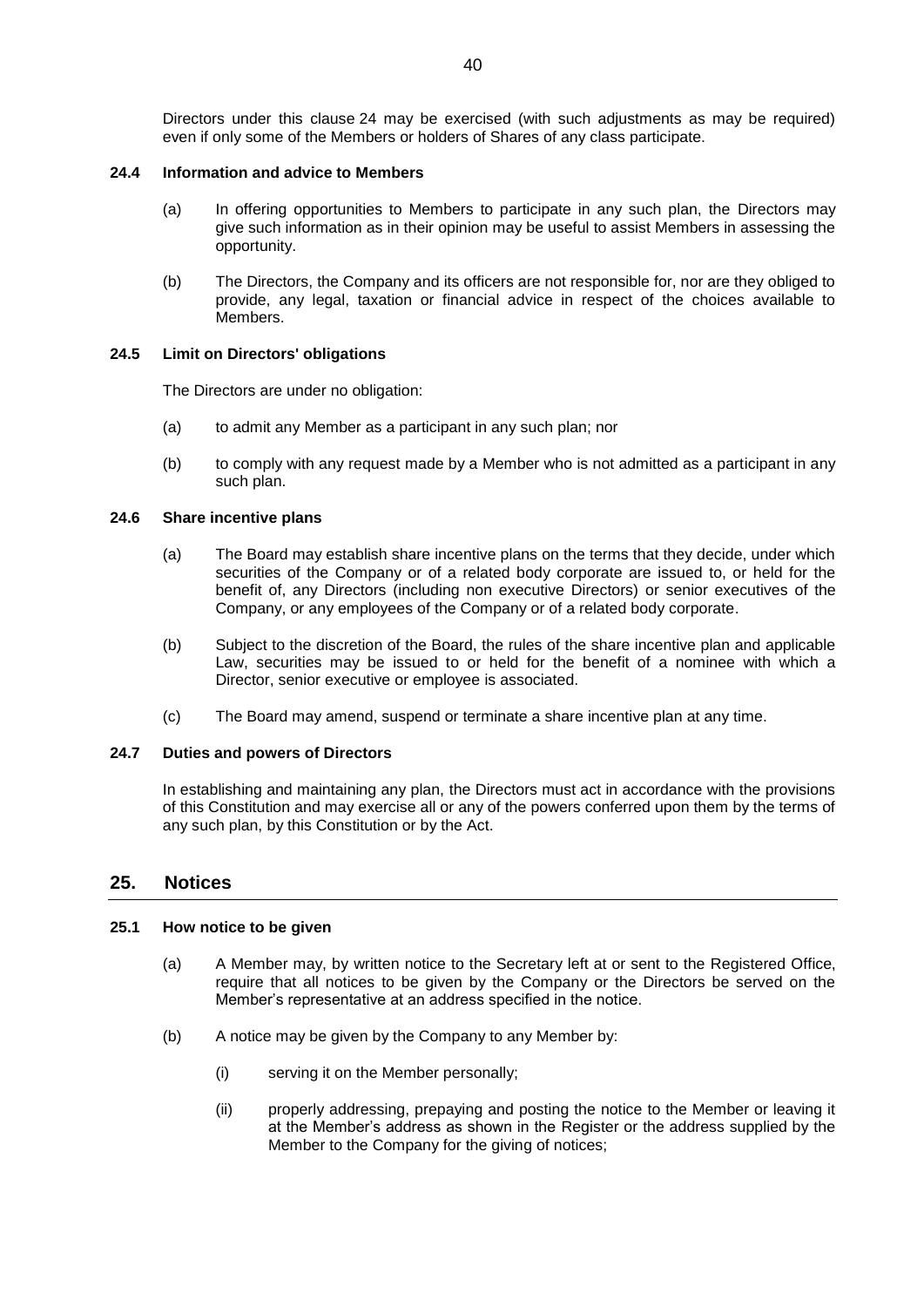- (iii) serving it in any manner contemplated in this clause 25.1 on a Member's representative as specified by the Member in a notice given under clause 25.1(a);
- (iv) facsimile transmission to the facsimile number supplied by the Member to the Company for the giving of notices;
- (v) sending it by email to an email address nominated by the Member;
- (vi) sending it via any other electronic means permitted by the Act and nominated by the Member for the giving of notices, including providing an electronic link to the notice; or
- (vii) giving it by any other means permitted or contemplated by this clause [25](#page-41-0) or the Act.

# **25.2 When notice is given**

A notice is deemed to be given by the Company and received by the Member:

- (a) if delivered in person, when delivered to the Member;
- (b) if posted, on the day after the date of posting to the Member, whether delivered or not;
- (c) if sent by facsimile transmission, on the day after the date of its transmission; or
- (d) if sent by email or other electronic means, on the day after the date of its transmission,

but if the delivery or receipt is on a day which is not a Business Day or is after 4.00 pm (addressee's time), it is deemed to have been received at 9.00 am (addressee's time) on the next Business Day.

#### **25.3 Notice of general meeting**

- (a) Notice of every general meeting must be given in the manner authorised by clause 25.1:
	- (i) subject to clause 26.1, to every Member and Director;
	- (ii) to every person entitled to a Share in consequence of the death, mental incapacity or bankruptcy of a Member who, but for the death or bankruptcy, would be entitled to receive notice of the meeting; and
	- (iii) to any auditor of the Company.
- (b) No other person is entitled to receive notice of general meeting.

### **25.4 No notice if no valid address**

If:

- (a) any Member has not provided to the Registered Office an address for registration in the Register; or
- (b) the Company believes that a Member is not known at the address registered in the Register,

unless and until the Member provides a valid address to the Registered Office, all notices to be sent to that Member are taken to be given to the Member if the notice is displayed at the Company's Registered Office for 48 hours, and are taken to be served at the commencement of that period.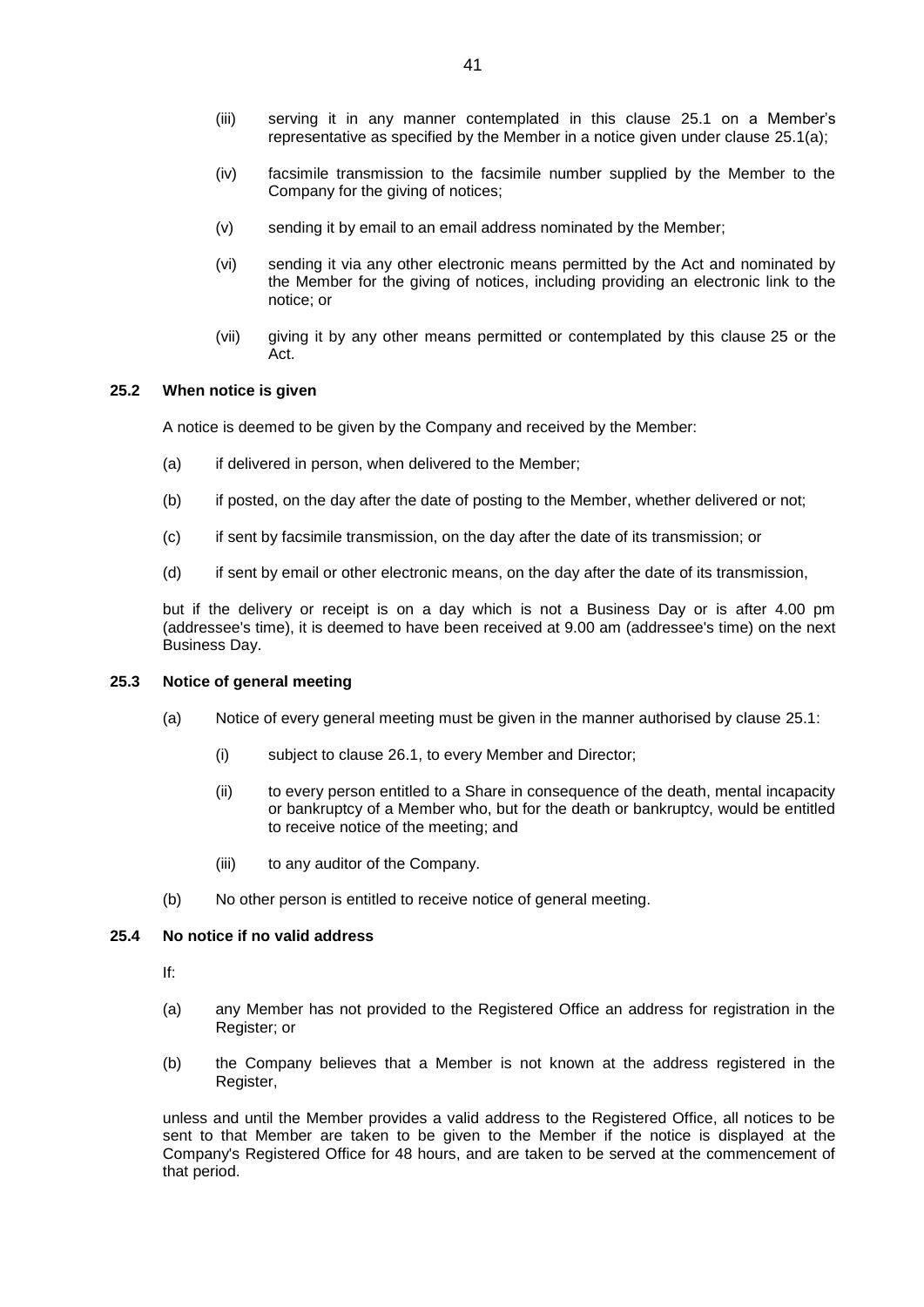# **26. Joint holders**

### <span id="page-43-0"></span>**26.1 Notice to be given by joint holders**

Joint holders of a Share must give to the Company notice of:

- (a) a single address for the purpose of all notices to be given by the Company under clause [25.1,](#page-41-1) and for the payment of Dividends and the making of distributions in accordance with this Constitution; and
- (b) a single account for the payment of money by electronic funds transfer in accordance with clause 22.6(a)(ii), if so desired, in respect of that Share.

#### **26.2 Effect of giving notice**

Where the Company receives notice under clause [26.1,](#page-43-0) the giving of notice, the payment of Dividends or the making of distributions, to the address or account so notified is deemed given, paid or made to all joint holders of the relevant Share.

### **26.3 Failure to give notice**

Where joint holders of a Share fail to give notice to the Company in accordance with clause [26.1,](#page-43-0) the Company may give notice, pay Dividends and make distributions to the address of the joint holder whose name first appears in the Register.

# **26.4 Receipts**

Any of the joint holders of a Share may give effective receipt for all Dividends and payments in respect of the Share.

# **27. Winding up**

# **27.1 Where assets insufficient to repay paid up capital**

If the Company is wound up and the assets available for distribution among the Members are insufficient to repay the whole of the paid up capital, the assets must be distributed so that, as nearly as may be, the losses are borne by the Members in proportion to the capital paid up, or which ought to have been paid up, at the commencement of the winding up, on the Shares held by them respectively.

#### **27.2 Where assets sufficient to repay paid up capital**

If, in a winding up, the assets available for distribution among the Members are more than sufficient to repay the whole of the capital paid up at the commencement of the winding up, the excess must be distributed among the Members in proportion to the capital at the commencement of the winding up paid up, or which ought to have been paid up, on the Shares held by them respectively.

#### **27.3 Powers of liquidator**

If the Company is wound up, the liquidator may:

- (a) with the sanction of a special resolution, divide among the Members in kind the whole or any part of the property of the Company;
- (b) for that purpose set a value as the liquidator considers fair on any property to be so divided; and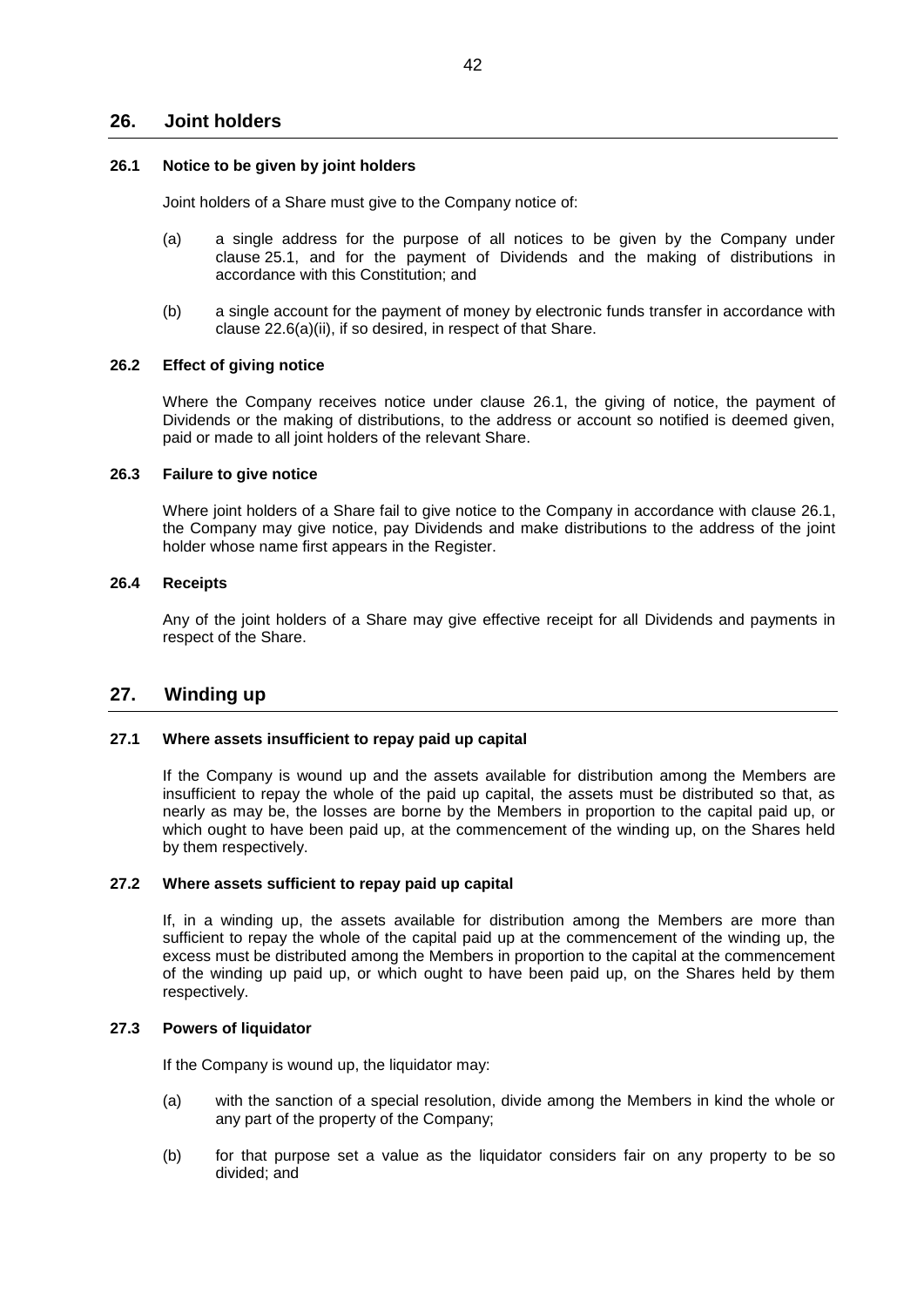(c) decide how the division is to be carried out as between the Members or different classes of Members.

# **27.4 Vesting of property in trustees**

The liquidator may, with the sanction of a special resolution, vest the whole or any part of any property in trustees on any trusts for the benefit of the contributories as the liquidator thinks fit, but so that no Member is compelled to accept any Shares or other securities in respect of which there is any liability.

# **28. Indemnity and insurance**

# **28.1 Definition**

In this clause **Officer** has the meaning given in section 9 of the Act.

# **28.2 Company must indemnify Officers**

To the full extent permitted by Law and without limiting the powers of the Company, the Company may indemnify any person who is or has been an Officer of the Company, or of a related body corporate of the Company against all losses, liabilities, damages, costs, charges and expenses of any kind incurred by the Officer as an officer of the Company or of a related body corporate.

# **28.3 Documentary indemnity and insurance policy**

To the extent permitted by the Act and any applicable Law and without limiting the powers of the Company, the Directors may authorise the Company to, and the Company may, enter into any:

- (a) documentary indemnity in favour of; or
- (b) insurance policy for the benefit of,

a person who is, or has been, an Officer of the Company or of a related body corporate of the Company, which indemnity or insurance policy may be in such terms as the Directors approve and, in particular, may apply to acts or omissions prior to or after the time of entering into the indemnity or policy.

# **29. Restricted Securities**

# **29.1 Compliance with Listing Rules**

Any Restricted Securities issued by the Company cannot be disposed of during the escrow period except as permitted by the Listing Rules.

### **29.2 Disposals during escrow period**

The Company will refuse to acknowledge a disposal of Restricted Securities (including registering a transfer of any Restricted Securities) during the escrow period relating to the Restricted Securities except as permitted by the Listing Rules or by ASX.

#### **29.3 Company's obligations in the event of breach**

For the duration of a breach of the Listing Rules relating to Restricted Securities or a breach of a restriction agreement relating to Restricted Securities, the Company must not:

(a) pay any Dividend or distribution to; or